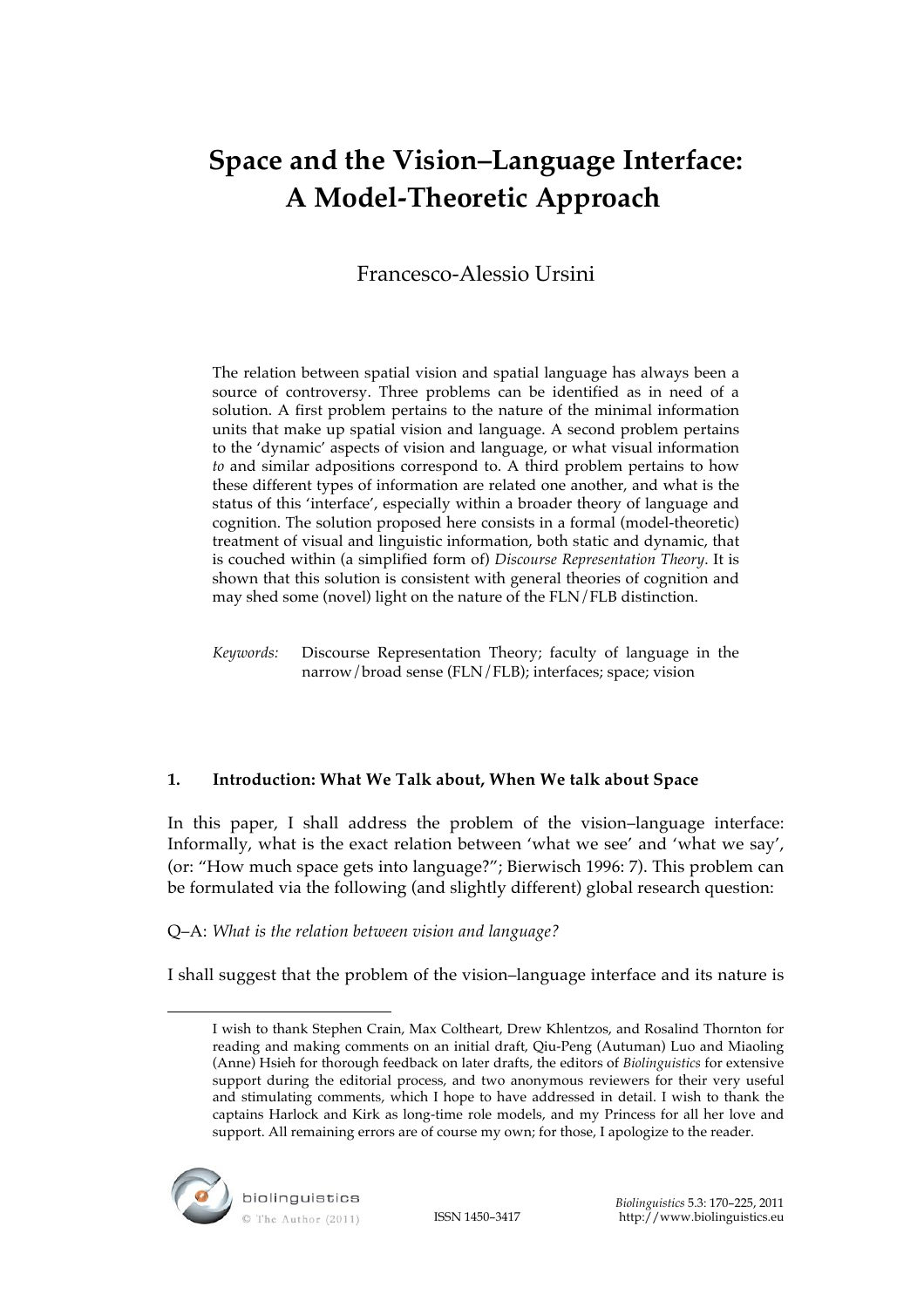not much a problem of 'quantity' but 'quality': In order to solve this problem, we need to address not 'how much' information belonging to spatial representations ("what we see") finds its way in language (and *vice versa*), but 'how' this process comes by and how it is possible that visual information can be realized in language in a rather flexible way. I shall argue that in order to understand how sentences such as (1) and (2) can convey non-linguistic spatial information, we need to understand how the relation between "what we see" and "what we say" comes about in the first place.

- (1) Mario sits in front of the chimney.
- (2) Mario has gone to the rugby match.

This problem can be solved by a *divide et impera* research strategy. I shall first split the problem in three smaller problems (the *divide* part), and solve each of them, integrating these solutions in a 'global' solution (the *impera* part). The three problems that constitute our central problem are the following.

First, we have a *foundational* problem, since previous proposals in the literature make different assumptions on the nature of "what we see'" and "what we say". Some assume that language expresses only shapes of objects (as nouns) and geometrical configurations (as adpositions) (e.g., Landau & Jackendoff 1993); others that we directly express perceptual information "as we see it", without an intermediate level of processing (i.e. language, e.g., Coventry & Garrod 2004). Hence, we don't have a clear (theoretical) picture regarding spatial vision and spatial language, and to what extent they are distinct modules of cognition, let alone a strong, clear theory of their interface.

Second, we have a *descriptive* and *logical* problem, since previous proposals only cover inherently "static" aspects of space, but not "dynamic" aspects. Informally, these theories can account where things *are*, but not where things *are going*. Hence, we do not know what visual information adpositions such as *to* and *from* stand for, nor whether this information should be considered as "spatial'" or not.

Third, we have a *theoretical* and a *philosophica*l problem, since we must define a novel theory that is built upon the solutions to the first and second problem and can explain all the data. Then we must assess the consequences of this theory with respect to a broader theory of vision and language as part of cognition, and their unique aspects — or: What information (and properties thereof) is found in vision but not in language, and *vice versa*.

These three 'smaller' problems can be reformulated as the following research questions:

- RQ1: *What do we know so far from the past literature, regarding spatial vision, language and their interface?*
- RQ2: *What further bits of spatial knowledge must be included in our models of (spatial) vision and language, and which formal tools used to properly treat these bits?*
- RQ3: *What is the nature of the vision–language interface, and which aspects are unique to language?*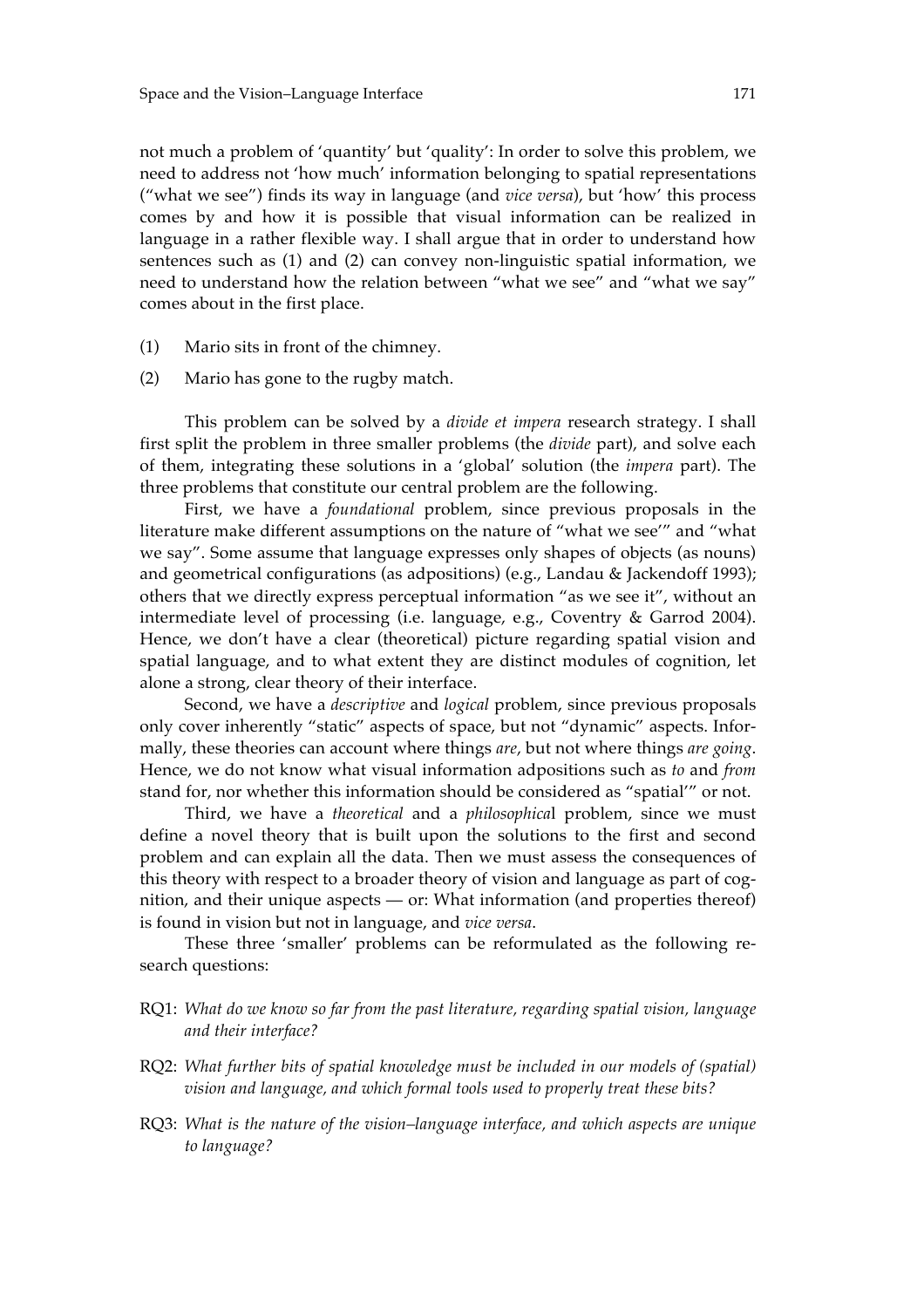Anticipating matters a bit, I shall propose the following answers. First, we know that previous literature tells us that (spatial) vision and language express internal models of objects and their possible spatial relations, and that nouns and adpositions respectively represent objects and possible relations in language. Second, we must include any type of relations in our models of vision and language, insofar as they allow establishing a relation between entities, since the emergent notion of 'space' we will obtain from our discussion is quite an abstract one. Hence, we can use a model-theoretic approach, such as *Discourse Representation Theory* (DRT; Kamp *et al*. 2005), to aptly represent these models. Third, the vision– language interface consists of the conscious processes by which we may match visual representations with linguistic ones and *vice versa*, though some linguistic representations do not represent visual objects, rather 'processes' by which we may reason about these visual objects. Consequently, vision and language can be represented as distinct models sharing the same 'logical structure', which may be connected or 'interfaced' via an opportune set of functions, representing topdown processes by which we may (consciously) evaluate whether what we see accurately describes what we say (or hear), but need not to do so.

This paper is organized as follows. In section 2, I introduce some basic notions and review previous proposals, offering an answer to the first research question. In section 3, I review theories of 'static' and 'dynamic' object recognition, and propose a model-theoretic approach to vision; I then focus on language and offer a DRT treatment of spatial language. In section 4, I integrate the two proposals in a novel theory of the vision–language interface and offer empirical evidence in support of this theory; I then focus on some of the broader consquences of the theory, by sketching an analysis of what properties emerge as unique to language from my theory, thus suggesting a somewhat novel perspective to the nature of the narrow faculty of language (FLN; Hauser *et al*. 2002, Fitch *et al*. 2005). In section 5, I finally offer my conclusions.

#### **2. The Relation between Spatial Vision and Language**

In this section I shall outline notions of spatial vision and language (section 2.1) and review previous approaches to their interface, consequently offering the first research answer (section 2.2).

#### *2.1. Basic Notions of Space*

 $\overline{a}$ 

Our daily life experiences occur in space and time, $1$  as we navigate our environment by analyzing spatial relations between objects. A basic assumption, in cognitive science, is that we do so by processing (mostly) visual information about such objects and their relations as they may evolve over time, e.g., a toy which is

<sup>&</sup>lt;sup>1</sup> Here and throughout the paper, I shall focus my attention (and use of labels) to 'space', although it would be more accurate to think of our topic as being about spatio-*temporal* vision and language, i.e. how we process location and *change* of location of objects. I hope that the lack of precision will not confuse the reader, and thank an anonymous reader for suggesting this *precís*.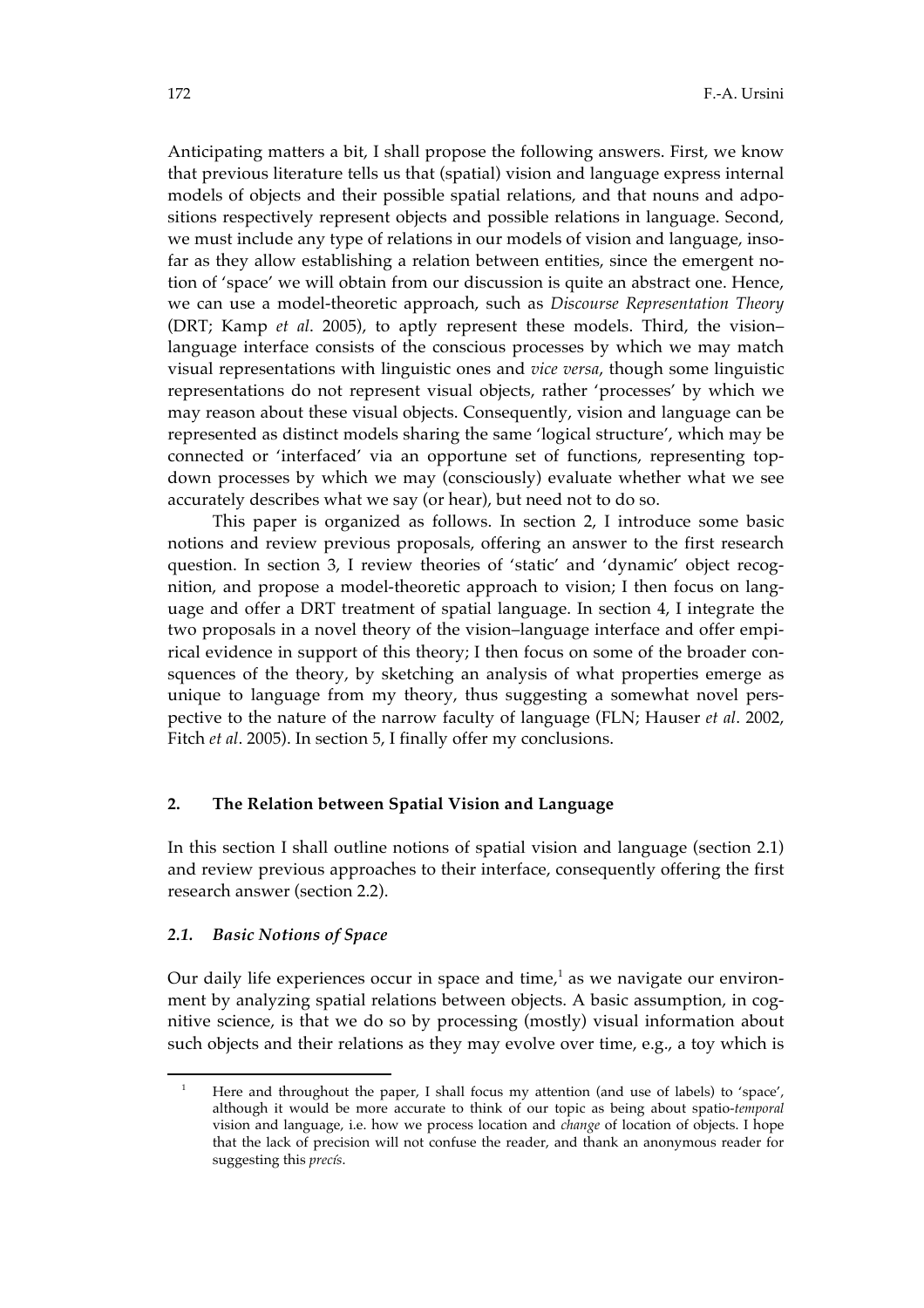on top of a table, and that we internally represent this information via a corresponding mental 'model' (e.g., Craik 1943, Johnson-Laird 1983, 1992, O'Keefe & Nadel 1978).

Another basic assumption is that, when we share this information with other fellow human beings (i.e. when we speak), we do so by defining a submodel of space in which one object acts as the 'center' of the system, as in (3):

(3) The toy is on top of the table.

With a sentence such as (3), we convey a state of affairs in which, informally, we take the table as the origin of the reference system, take one portion of the table (its top) and assert for the toy to be more or less located in this 'area' (Talmy 1978, 2000). Our cognition of space is thus (mostly) based on the information processed and exchanged between our vision<sup>2</sup> module ("what we see") and our language module ("what we say"). It is also based on an emerging type of information, the structural relations that may be defined between these two modules, our ability to integrate together visual and linguistic units ("what we see and what we say") into coherent representations, over time.

The exact nature of these types of information, however, is a matter of controversy. Some say that spatial vision amounts to information about objects, their parts and shape, and the geometrical relations between these objects as when an object is on top of another (e.g., Landau & Jackendoff 1993, O'Keefe 2003). Another series of proposals offers evidence that other aspects, such as mechanical interactions (a table supporting a toy) and more abstract properties play a crucial role in how we mentally represent space (Coventry & Garrod 2004 and references therein).

We can thus observe that there is a certain tension between 'narrower', or purely geometrical, approaches and 'broader' approaches to both vision and language; as a consequence, there is also a certain tension between theories that consider spatial vision 'richer' than spatial language (e.g., Landau & Jackendoff 1993), and theories that do not assume such difference, often by simply collapsing these two modules into 'cognition' (e.g., Coventry & Garrod 2004). We thus do not have a clear picture of what information is spatial language, and what is spatial vision.

The problem of the exact type of spatial information, however, takes an even more complex nature when we look at another way in which we process spatial information, which can be loosely labeled as 'change'. Take a sentence such as (4):

(4) Mario is going to the rugby stadium.

-

Intuitively, this sentence describes a state of affairs in which the locatum(s) changes position over a certain amount of time of which we are aware. Mario can

<sup>&</sup>lt;sup>2</sup> The notion of spatial vision and cognition are somewhat interchangeable for most authors. In this paper I shall use the term 'spatial vision' and 'spatial language' to avoid this confusion. Thanks to an anonymous reviewer for pointing me to this issue.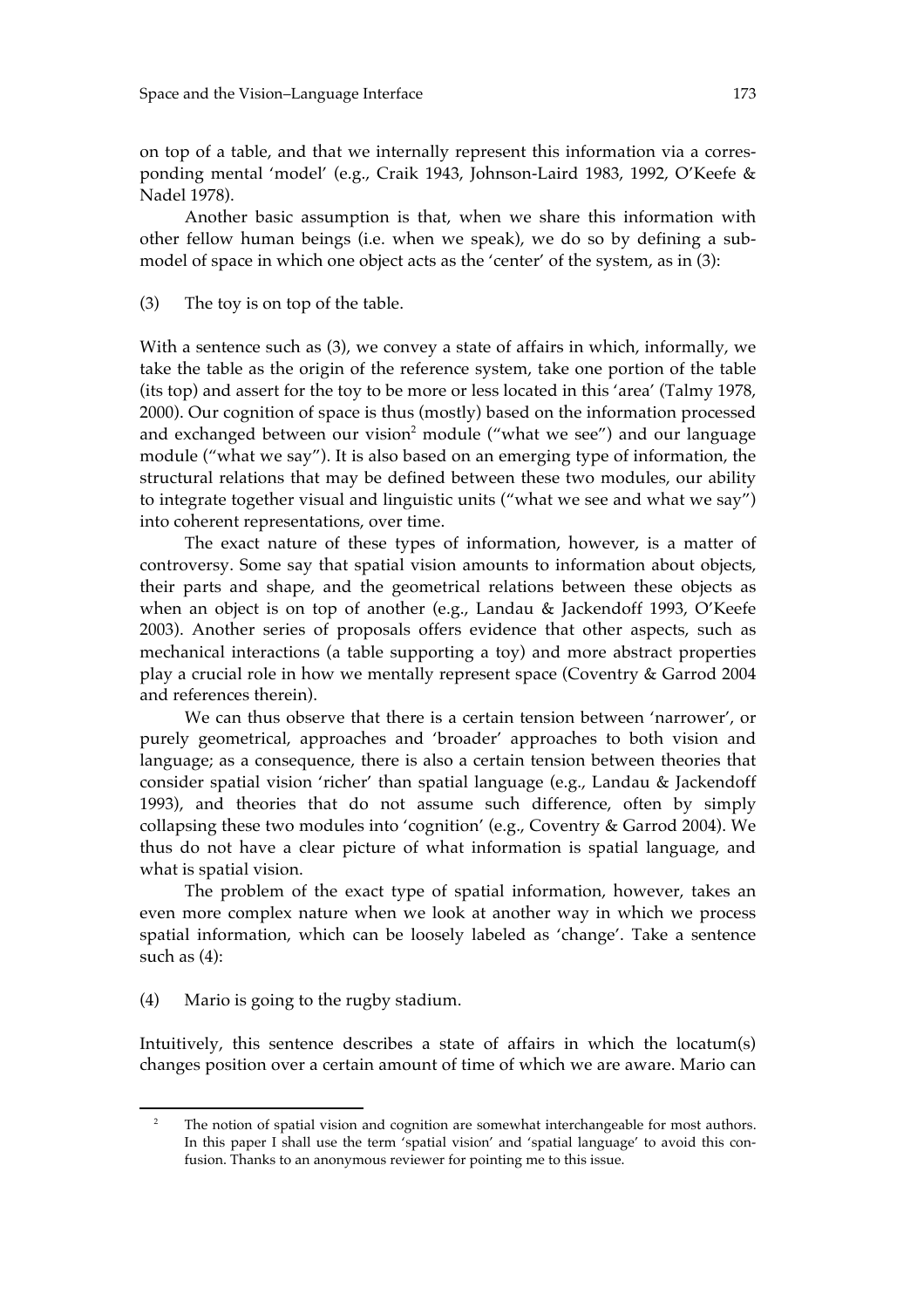start at some unspecified starting point, move for a while, and then stop once he's at his planned destination (the rugby stadium). While there are theories of 'dynamic' vision, or how we keep track of objects changing position, as well as theories of 'dynamic' language and more specifically adpositions such as *to*, no one has attempted to integrate these theories into a broader theory of spatial vision and language, let alone in a theory of the vision–language interface.

Another challenge comes from purely linguistic facts, and what kind of information is in a sense 'unique' to a linguistic level of representation. Take a sentence such as (5):

(5) Every boy is going to a rugby field.

In this case, we can have a certain number of boys involved in the corresponding state of affairs, and each of them is described as moving in direction of a rugby field. Yet, if there are several fields at which the children can arrive (Paul goes to Manly's Oval, Joe to Randwick Field, etc.), the sentence may describe slightly different states of affairs, since they informally describe a 'collection' of more specific relations, and what they have in common. As these facts show, we need to take a broader and more flexible perspective in order to address the issue of the vision–language interface than the one usually assumed in the literature, as well as assessing in detail what elements of previous proposals we can maintain in our novel approach. Hence, I am also suggesting that the solution to this problem will offer us a quite different, but hopefully correct, answer to the 'problem of space'. Before offering this answer, however, I shall review the previous literature.

#### *2.2. Previous Literature*

Previous proposals on the vision–language interface can be divided into a 'narrower', geometric approach (or: "spatial language expresses geometric relations") and 'broader', 'functional' approach (or: "spatial language also expresses extrageometrical relations"). One well-known and influential example of the geometric approach is Landau & Jackendoff (1993, henceforth L&J), while a wellknown and influential functional approach is the *Functional Geometric Framework* (FGF; Coventry & Garrod 2004). I will offer a review of both, highlighting their features and shortcomings, with respect to the topic of this chapter, starting from L&J's proposal.

L&J offer evidence that, at a visual level, objects and their relations are captured using "spatial representations", chiefly expressed by adpositions. Size, orientation, curvature and other physical properties all conspire for an object to be recognized as more than a sum of its parts: a 'whole' entity, or what the object is. Whole objects or '*what*s' can also be related one to another: If we have two objects, one will be conceived as a landmark object (or *ground*), while the other will be the 'located' entity (or *figure*; Talmy 1978, 2000).

They also argue that the rich and variegated layers of visual-cognitive information are processed and then clustered together and associated with 'conceptual labels' (or just 'concepts') and hierarchically organized within the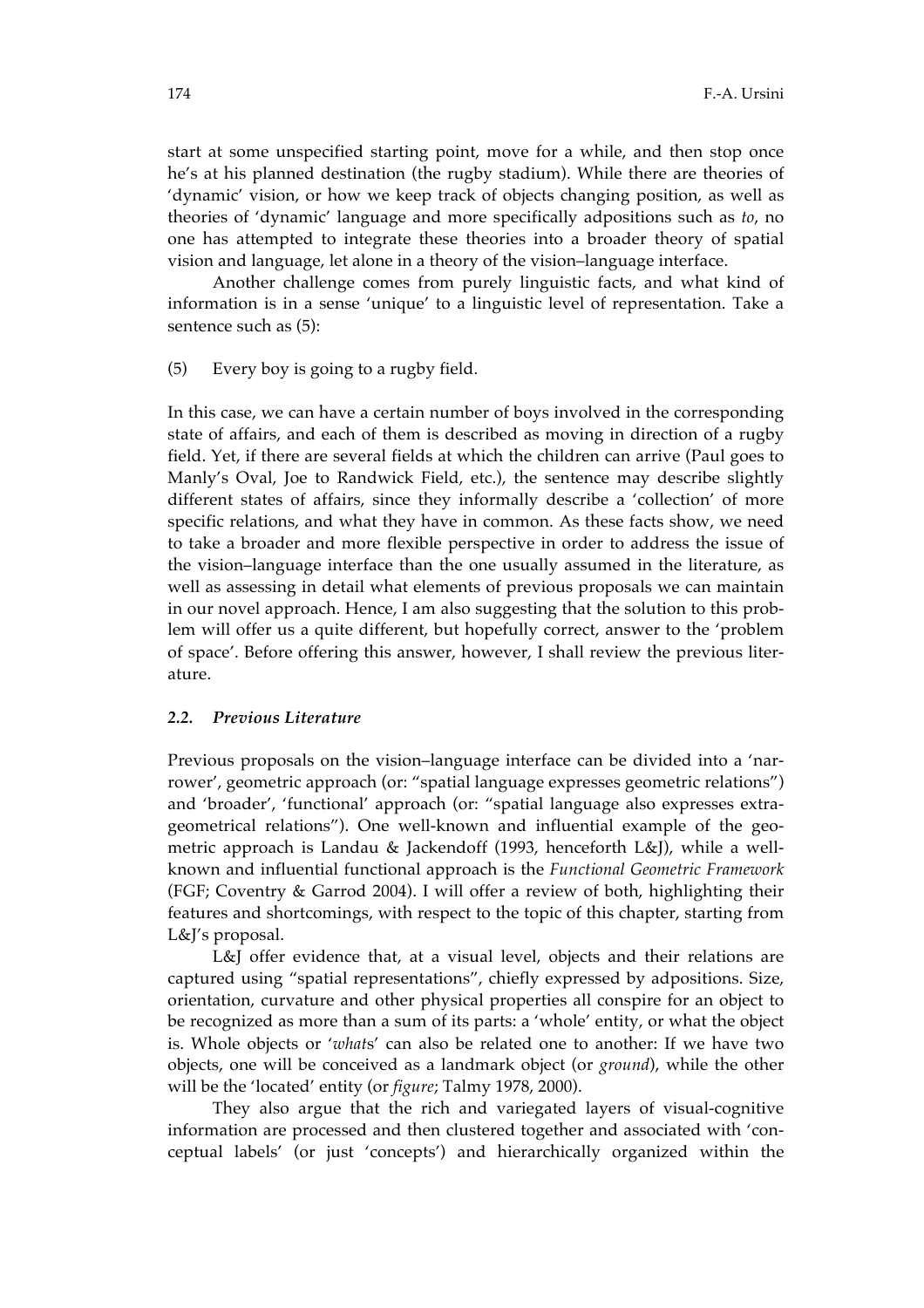Conceptual System (CS, Jackendoff 1983, 1990, 1991, 2002), the interface between non-linguistic modules and (linguistic) domain of semantics. This proposal and further extensions assumes that *nouns* are the main category representing objects in language, whereas *adpositions* represent spatial representations/relations (e.g., van der Zee 2000). In line with other literature, L&J propose that spatial expressions mostly involve 'count' nouns, which can be seen as labels for objects with a given 'shape' (e.g., 'cylinder' or the fictional 'dax': Carey 1992, 1994, 2001, Soja *et al.* 1992, Bloom 2000, Carey & Xu 2001). Adpositions, on the other hand, are argued to express core geometrical properties such as overlapping, distance and orientation (e.g., *in*, *in front of*; Landau & Stecker 1990, Landau *et al.* 1992).

Recent inter-disciplinary research has shown that the picture is somewhat more complex. A rich body of evidence has been accumulated suggesting that adpositions can also convey information which is not necessarily geometric in nature. Look at the examples:

- (6) The book is on the table.
- (7) Mario is beside the table.
- (8) #The table is beside Mario.
- (9) Mario is taking the moka machine to the kitchen.

If a book is "on" the table (as conveyed by (6)), the table will also act as a mechanical support to the book, that is, it will prevent the book from falling. We can say that Mario is "beside" the table (as in (7)), but saying that the table is beside Mario will be pragmatically odd (as in  $(8)$ ):<sup>3</sup> Figures tend to be animate entities (or at least conceived as such), whereas grounds tend to be inanimate entities.

These mechanical properties can also be seen as extra-linguistic or 'spatial' properties associated to nouns. Informally, if a count noun such as *book* is associated to an object with definite shape, it can (and should) be involved in causal physic relations (e.g., support, or containment); cf. Kim & Spelke (1992, 1999), Spelke & van der Walle (1993), Spelke *et al.* (1994), van der Walle & Spelke (1996), Spelke & Hespos (2001), Smith *et al.* (2002), Shutts & Spelke (2004).

Dynamic contexts offer similar evidence for the relevance of extrageometric information to be relevant. For instance, in a scenario corresponding to (9), we will understand that the Moka machine<sup>4</sup> brought to the kitchen by Mario will reach the kitchen because of Mario's action (Ullman 1979, 1996, von Hofsten *et al.* 1998, 2000, Scholl 2001, 2007). We will also take for granted that the machine's handle and beak will reach the kitchen as well, as parts of the machine, unless some problem arises in the meanwhile. If Mario trips and the Moka machine falls mid-way to the kitchen, breaking in many pieces, we may not be able to recognize the Moka machine as such (Keil 1989, Smith *et al.* 1996, Landau *et al.* 1998). Spatial relations, and thus adpositions that express these relations, can implicitly capture the (potential) causal relations or affordances between dif-

 $\ddot{ }$ 

<sup>&</sup>lt;sup>3</sup> Examples (7) and (8) and related discussion are based on an issue correctly pointed out by an anonymous reviewer, whom I thank.

The traditional Italian machine for espresso coffee.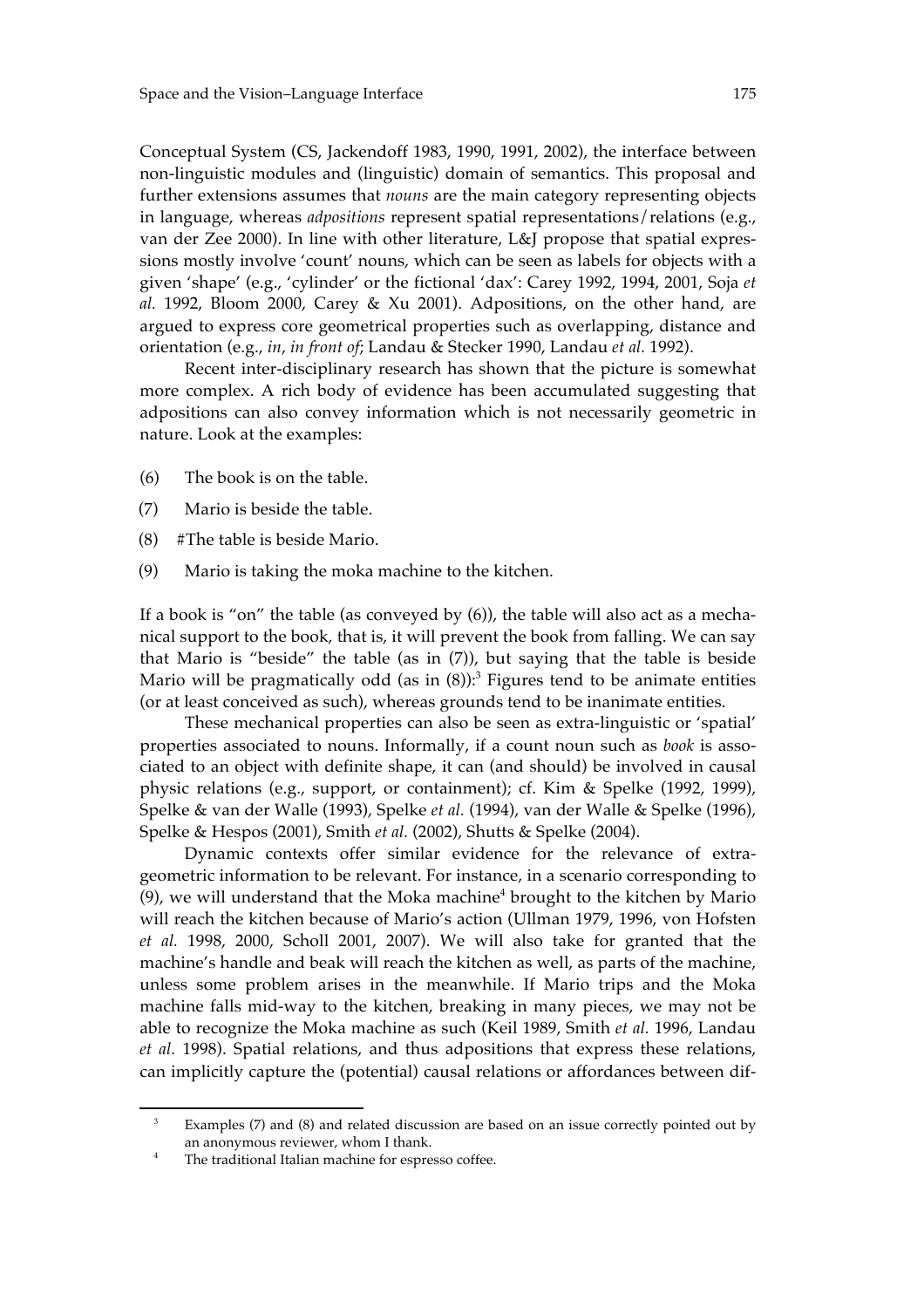ferent objects (e.g., Landau 1994, 2002. Munnich & Landau 2003).

For these reasons, Coventry & Garrod (2004) propose their FGF framework, according to which mechanical, geometrical and affordance-oriented properties form the *mental model* or *schema* (in the sense of Johnson-Laird 1983) of adpositions that we store in *long-term memory*. This model can be seen as the 'complete' representation of an adposition's meaning, which can then only partially correspond to its actual instantiation in an extra-linguistic context (see also Herskovits 1986).

According to this theory, speakers can then judge a sentence including a spatial adposition more or less appropriate or felicitous, depending on whether the adposition's content is fully or partially instantiated in an extra linguistic scenario (e.g., van der Zee & Slack 2003, Coventry & Garrod 2004, 2005, Carlson & van der Zee 2005, Coventry *et al.* 2009, Mix *et al.* 2010). Two examples are the following:

(10) The painting is on the wall.

(11) The painting is in the wall.

A sentence such as (10) can be considered more appropriate than (11) when used in an extra-linguistic context in which a certain painting is just hanging on the wall, but less appropriate when the painting is literally encased in the wall's structure.

Other theories take a perspective which is either close to L&J or FGF. *Vector Grammar Theory* (O'Keefe 1996, 2003) treats English adpositions as conveying information about vector fields, the graded sequence of vectors representing the minimal 'path' from ground to figure, and thus conveying purely geometric information. Another theory which is based on similar assumptions is the *Attentional Vector Sum* model (AVS; Regier & Carlson 2001, Regier & Zheng 2003, Carlson *et al.* 2003, 2006, Regier *et al.* 2005). In this theory, 'vectors' represent features of objects that can attract the speaker's attention once he interprets a spatial sentence, and can thus include mechanical and functional aspects as well as environmental ('reference frames') information.

These theories thus predict that a sentence such as (12),

(12) The lamp is above the chair.

is interpreted as a 'set of instructions' that informs us about where to look at, in a visual scenario, but they differ with respect to these instructions being purely geometrical or not. Furthermore, AVS predicts that *above* will be considered more appropriate if used in an extra-linguistic context in which the lamp is above the chair also with respect to three possible systems of orientation or reference frames, for example, if the lamp is above the chair with respect to some environmental landmark such as the floor (*absolute* reference frame), with respect to the chair's top side (*intrinsic* reference frame), and with respect to the speaker's orientation (*relative* reference frame); see e.g. Carlson-Radvansky & Irwin (1994), Carlson (1999).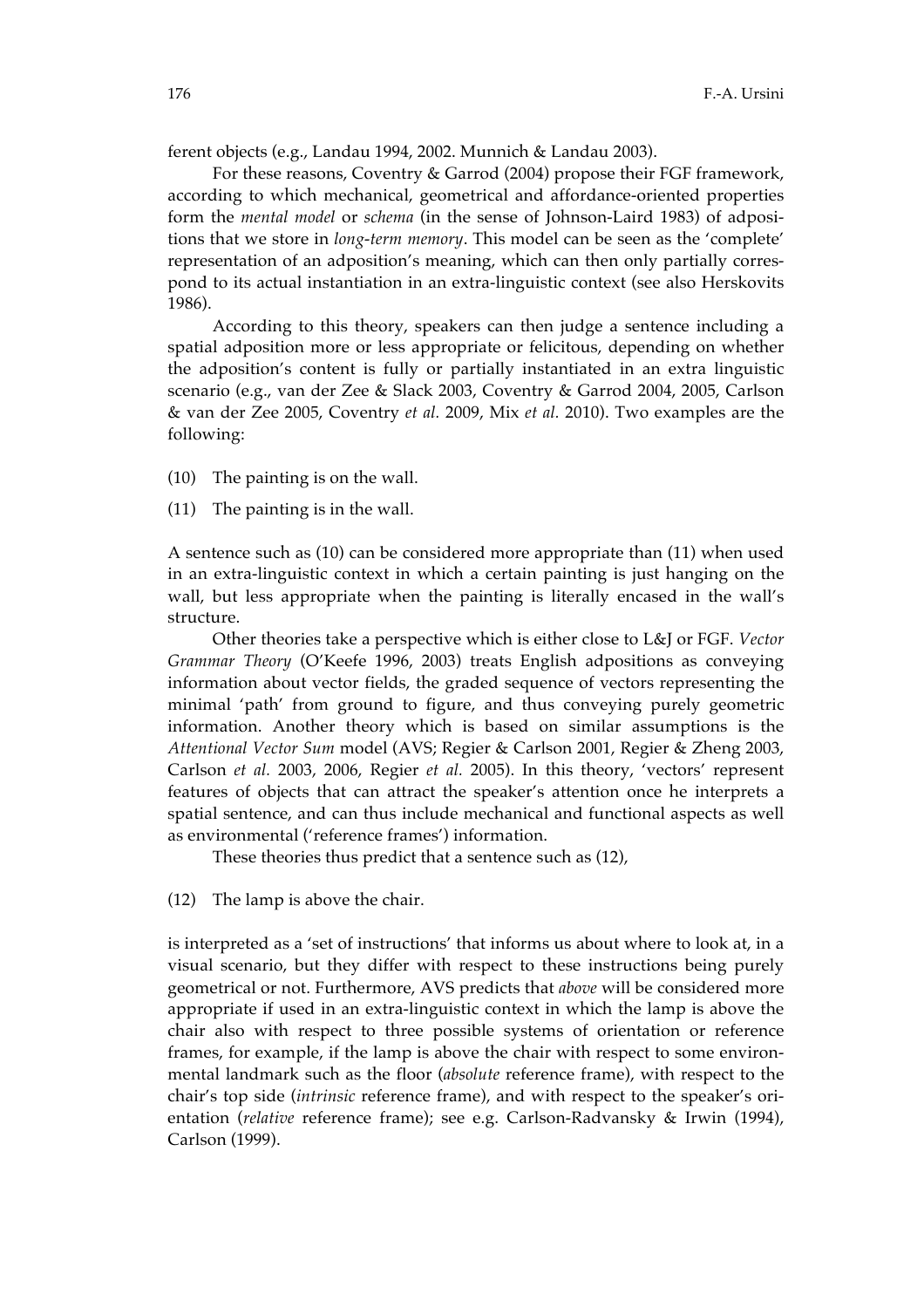Although the insights from these theories are quite enlightening and consistent with various approaches to vision, their approach to language is inherently a 'blurry' one, as each of these theories says virtually nothing about the specific contribution of nouns and adpositions. Since these theories tend to reduce language to general cognition, this is not surprising. Aside from this problem, no theory really attempts to analyze 'dynamic' spatial expressions. The same holds for L&J and FGF: Examples such as (4) and adpositions such as *to* are still a mystery, with respect to the vision–language interface. Nevertheless, both sides of the debate offer at least two important points regarding the nature of spatial vision and spatial language.

These aspects form the answer I shall propose to the first research question:

A–1: *Previous literature offers a clear mapping between vision and language (L&J), and evidence that spatial vision and language express possible relations between entities (FGF).*

Because of these previous proposals I shall assume, based on the literature on the topic, that spatial vision and spatial language are not just about geometrical relations, and thus suggest that both modules can express the same 'amount' of spatial information, although in (quite) different formats. I shall also assume that there is one precise, although flexible, correspondence between units of vision and units of language. Visual objects find their way in language as nouns, and spatial relations as adpositions, at least for English cases I shall discuss here. $5$  In the next section, I shall offer a justification to these assumptions and propose a richer theory of spatial vision and language.

## **3. The Nature of Spatial Vision and Language, and a Formal Analysis**

In this section I shall offer an analysis of 'static' and 'dynamic' vision (sections 3.1 and 3.3), and a logic of vision of these theories (sections 3.2 and 3.4); I shall then analyze (specific aspects of) spatial language via DRT (section 3.5).

## *3.1. Classical and Modern Varieties of Object Recognition*

 $\overline{a}$ 

In highly schematic terms, we can say that spatial information is processed via visual perception, for most human beings. Light 'bounces' off an object and the surviving wave-length is processed by the eyes. This information is then transmitted to the optic nerve, to be further processed in various parts of the brain, like the primary and secondary visual cortex. Once the perceptual inputs are processed, their corresponding (internal) representations become the basic chunks or atoms of information processed by higher cognitive functions, such as vision and

<sup>&</sup>lt;sup>5</sup> A specific language may lack a term for a certain visual object, so the correspondence between visual objects and nouns on the one hand, and spatial relations and adpositions on the other hand, may be subject to subtle cross-linguistic variation. Informally, if a language has a term for a certain visual object, this term will be a noun, syntax-wise: The same holds for spatial relations. I thank an anonymous reviewer for bringing my attention to this point.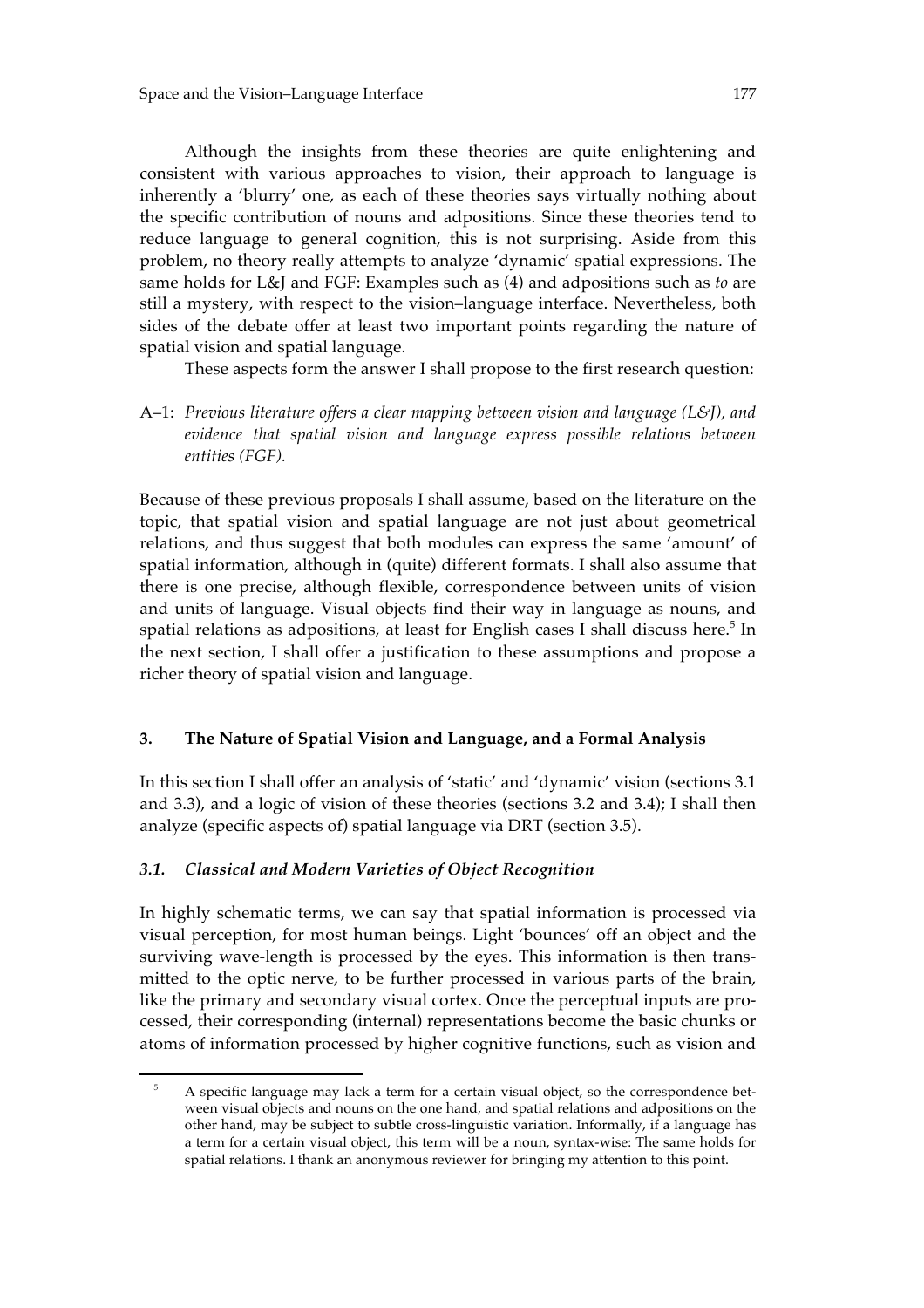#### memory.

One of the earliest schools of research that attempted to investigate the nature and properties of these units of information was the *Gestalt* school of psychology. This school assumed that our unconscious processes of visual recognition allow us to individuate objects from the background via the following four principles: *invariance* ('sameness' of an object), *emergence* (parts making up a whole), *reification* (interpolation of extra information), and *multi-stability* (multiple 'good' images of an object). These principles converge into underlying principle of *Prägnanz* or *conciseness*, our ability to form discrete visual units from different, and perhaps contradictory, 'streams' of perceptual information. This process may not necessarily be 'veridical' in nature: If we look at a car in motion and we do not notice its radio antenna, we may consider the two objects as one, as long as there is no visual cue that they are indeed distinct objects (e.g., the antenna breaks and flies away).

The Gestalt school's thrust in the study of invariant properties lost momentum after the end of World War II, until Gibson (1966) re-introduced the study of vision as a process of 'information-processing' (and integration), which sparked the interest of various researchers,<sup>6</sup> including David Marr and his model of vision which had an ever-lasting influence in vision sciences and in some linguistic literature (e.g. van der Does & van Lambalgen 2000).

Marr's initial research started from the physiological bases of vision (collected in Vaina 1990). His interest slowly shifted from the neurological and perceptual facts to cognitive aspects of visual processes, which culminated in Marr (1982). The core assumption in Marr's theory is that vision can be best understood and represented as a computational, algebraic model of information processing. It is a bottom-up and cognitively impenetrable process, since it is mostly realized without the intervention of conscious effort.

Marr proposed that any model, and thus any mental process or structure it represents, should be defined at three levels of understanding: *computational*  ("why" of a model), *algorithmic* (the "how" of a model), and *implementational* (the "what" of a model). Marr proposed that our vision developed with a perhaps very abstract computational nature, that of 'grouping' any type of visual information (geometric and not) into implementable units, which can be retrieved and stored in memory. Regardless of its purposes, Marr proposed that the computational system of human vision is assumed to have three intermediate levels of representation, or 'sketches'.

At the *Primal Sketch* level, boundaries ('zero crossings') and edges are computed, so that the continuous stream of perception is partitioned into discrete units of attention, or 'receptive fields'. Photo-receptive cells detect the change of light in the receptive fields, and split it in two parts: an 'on-center' and an 'offcenter'. In 'on-center' cells, the cell will fire when the center is exposed to light, and will not fire when the surround is so exposed. In 'off-center' cells, the opposite happens. When both types of cells fire at the same time, they are able to

-

J.J. Gibson would come to reject his stance in favor of an 'ecological' or 'externalist' approach, in Gibson (1979). More information about perceptual and historical aspects can be found in Scholl (2001, 2007), Bruce *et al.* (2004), and Farah (2004), *inter alia*.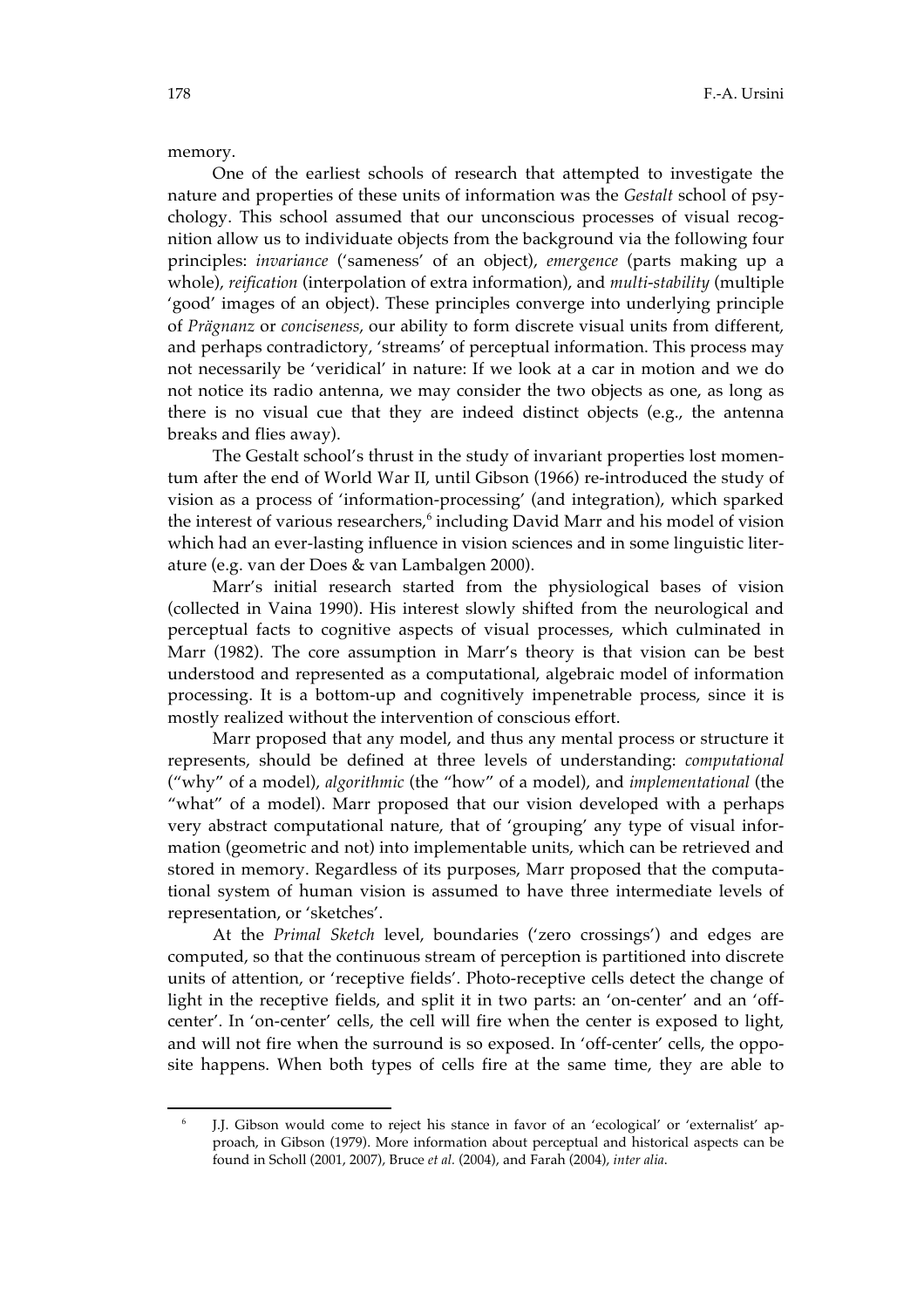represent an entity like an edge, its adjacent 'empty' space and the boundary between the two partitions. The change of polarity between these two partitions is defined as a *zero-crossing*. A zero-crossing represents change in terms of opposed polarities: if an edge is marked as +1 in value, then the adjacent 'empty' part will have value –1, and a border will be represented as 0, or as a 'boundary'.

At the 2*½-D sketch* level, these elements are integrated in the computation of surfaces and their distance from the observer. For instance, a triangle represents three lines whose edges coincide in a certain order, forming a connected contour, the triangle itself. Other information, such as depth or orientation, is computed via the integration of information about, respectively, the distance of the single surfaces from the observer (hence, an *egocentric* perspective), and integrated in a mean value, the normal 'vector' from those surfaces. Missing information can here be interpolated: If part of the triangle's side is occluded, we may just 'infer' it from the orientation of the visible sides.

At the *3-D model* level, the recognized parts and portions are integrated into one coherent whole. At this level, vision becomes an object-centered (or *allocentric*) process, which allows for shape recognition to be viewpoint-invariant. The computation of a full 3-D model (object recognition) is crucially based on how the computation evolves from the 2½-D sketch to its final level. If the various 2½-D sketches can be integrated into a coherent unit, and this computed unit matches with a corresponding unit in memory, then the process of 'object' recognition is successful (see also Marr & Nishihara 1978).

Marr's model, given its algebraic nature, can be informally stated as a model in which basic information units or indexes can represent single parts of an object: *a* and *b* can stand for head and torso of a human figure, represented as the index  $c$ . If the unification or merging<sup>7</sup> of the two more 'basic' information units *a* and *b* into a single unit is identified with a whole, then object recognition occurs. Simply put, from head and torso (and other parts) we obtain a human figure, a process that can be represented as  $(a+b)=c$ , *c* standing for the human figure index.

This quite informal exposition should already made clear that two basic principles can be identified as being part of spatial vision. One is the need to 'chunk' the perceptual stream into discrete, computational units; and the other possibility to 'merge' and identify these units in a rather abstract way, which allows us to establish *part-of* relations, according to Marr, among different information units.

After Marr's seminal work, theories of object recognition roughly distributed between a more representational and a more derivational stance. While representational theories stress relations between different objects and parts (or, rather, representations thereof), derivational theories stress the processes by which these representations come into being. I will start from the representational stance, introducing *Recognition By Components* theory (henceforth RBC; Biederman 1987, Hummel & Biederman 1992), probably the most influential theory for the representational stance.

1

Here I use the term 'merge' in a pre-theoretic way, but I will offer a more precise definition in section 3.3.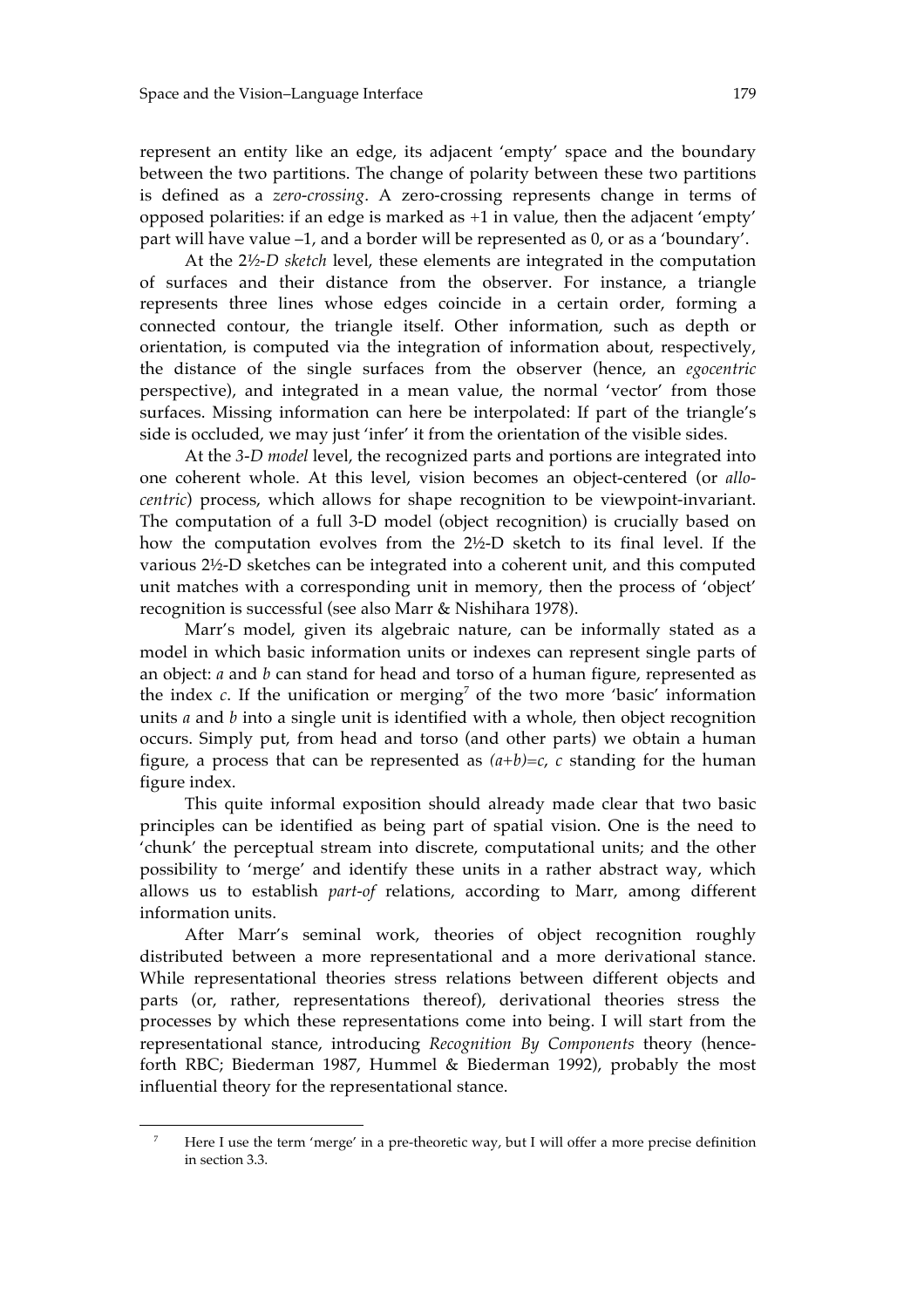RBC offers an approach which is substantially similar to Marr's original proposal, although it is postulated that object recognition occurs via 7 sketches of representation, rather than 3. One important difference is that, after the first two sketches are computed, each (part of an) object is conceptualized as a *geon* (*gener*alized ion; Biederman 1987), a primitive shape or visual 'ur-element'.<sup>8</sup> The combination of various geons allows to define complex forms: For instance, an icecream can be idealized as a semi-sphere connected to a cone, consequently capturing complex relations between the parts they represent. Whenever an object is successfully recognized, it can be and stored in memory as a distinct entity (Hummel & Stankiewicz 1996, 1998, Stankiewicz & Hummel 1996).

An important aspect of RBC is that it addresses how different information units are combined together over the time of a computation, a phenomenon defined as dynamic binding. Informally, if we recognize a sphere shape *a* and a cone shape *b* at a(n interval) time *t* in the computation, their integration as integrated units *a+b* will occur at a time *t+1*. In this perspective, object recognition can be seen as a dynamic process of binding different units of information together, so that 'new' objects emerge from this process: By dynamically binding edges and lines together in a coherent representation we have surfaces, and by dynamically binding surfaces together we have three-dimensional objects, at an interval *t+n*.

An alternative view to this representational approach may be exemplified by the derivational model *H-MAX* (short for 'Hierarchical MAXimization' of input) of Tomaso Poggio and associates (Poggio & Edelman 1990, Riesenhuber & Poggio 1999a, 1999b, 2000, 2002, Serre *et al*. 2005). In this model, objects can be any parts of which we receive visual input, via their luminosity, and of which we compute possible visual candidates (e.g., different possible representations of the same dog). No intermediate levels of representation are however assumed to exist, since the flow of information is constrained via a pair of simple principles, *SUM* and *MAX*, which are in turn defined over vectors as sequences of minimal parts and boundaries of an object.

An example is the following. Suppose that we look at our pet Fido, starting from his tail. At this initial step, our visual system first computes parts and boundaries, such as the tail's tip, which can be badly lighted or 'stilted', if we are observing it by an odd angle. From this 'vector', we access other possible memorized images of Fido's tail and combine them with other visual features (vectors) we recognize about Fido. In case the image is somehow poor, we may compare it as a 'noisier' version of Fido's tail.

All these vectors are then summed together in the sum vector, the averaged sum of the vectors corresponding to the various visual inputs. If this sum exists, then a 'standard' (or allocentric) view will be defined, which corresponds to the final step of the process of object recognition. In keeping track of these different views, 'feature clusters', edges of a surface or other easily observable points play

 $\overline{a}$ 

<sup>8</sup> Geons are not exactly primitives *per se*, but represent the (finite) set of combinations (36 in total) of 5 binary or multi-valued properties that combine together to define a shape. These five properties are: *curvedness* (if a component is curved or not), *symmetry*, *axis* (specifically, the number of axes), *size*, and *edge type* (if the edges define an abrupt or smooth 'change of direction').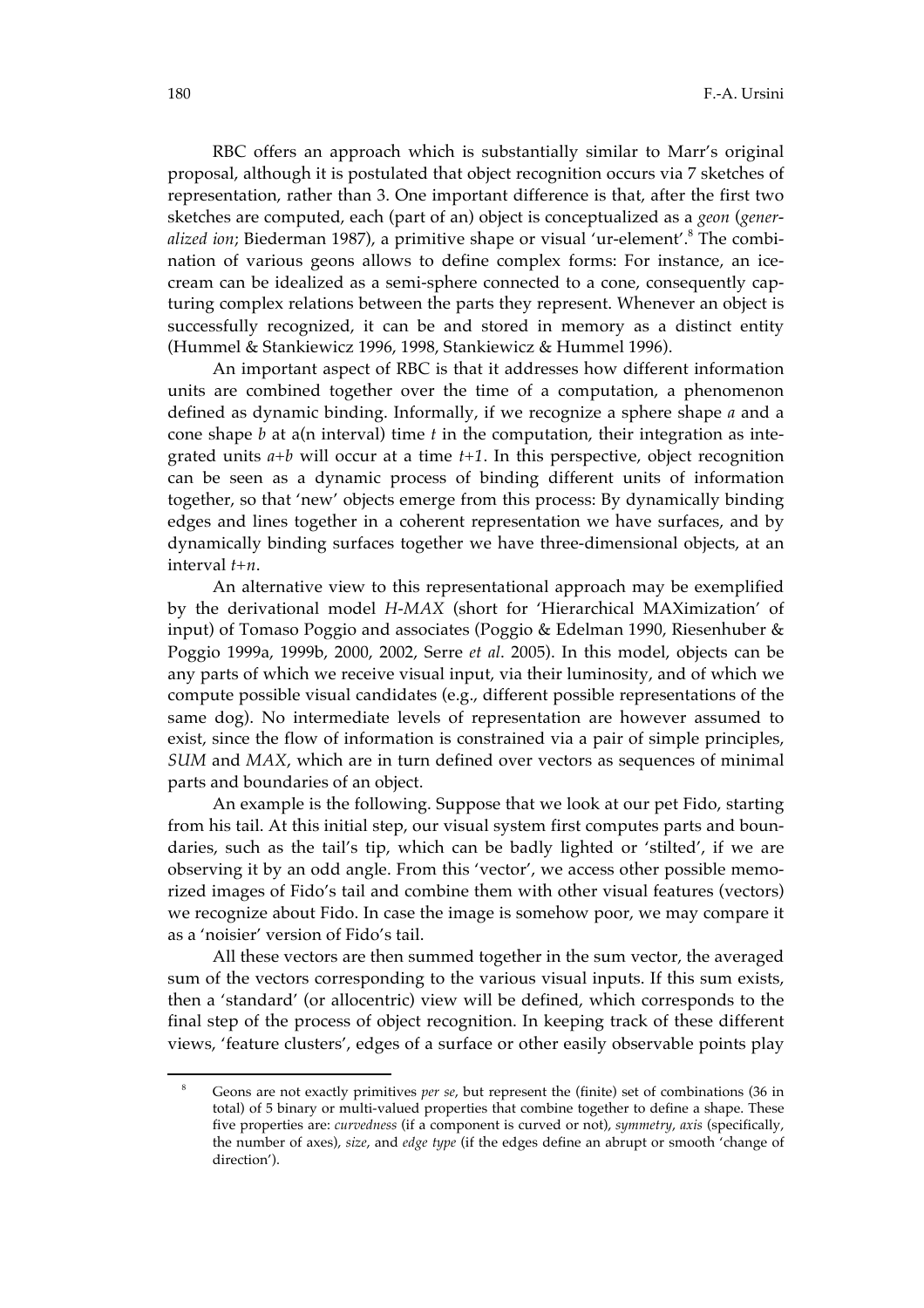a vital role.

In more formal terms, the *SUM* takes two visual objects and unites them together into a new visual object: If *a* and *b* are Fido's head and torso, then *a+b=c* is Fido's body. The *MAX* operation minimally differs from the *SUM* operation in two subtle ways. First, it may sum together two visual objects and obtain one of the two objects as the result, i.e. *a+b=b*. This is possible when one object 'includes' the other, i.e. when one visual object contains all the features of another object; hence, their union will be the 'strongest' object. Second, it may average visual objects representing the same entity, i.e. it may sum objects which have common features. In formal terms, this can be then represented as  $(a+b)+(b+c)=a+b+c$ , a novel visual object (the 'average' image) obtained out of previous objects. These processes are dynamic, so if two visual objects are *SUMmed* (*MAXed*) at a time *t*, the result will hold at a time *t+1*.

While these two theories show a substantial convergence in their treatment of object recognition, their assumptions about the nature of 'objects' is quite different. Representational theories consider an 'object' as the end result of a visual computation, while derivational theories consider an 'object' as any unit that is manipulated by a computation. This difference may appear purely theoretic, but it has its own relevance once we take in consideration how this information is mapped onto linguistic units. Consider, for instance, the following examples:

- (13) The book is on the tip of the left edge of the blue table.
- (14) The book is on the table.

In (13), the spatial relation is defined over a book and a rather specific part of a blue table, the tip of its left edge, whereas such level of detail is left implicit in (14). Note that this relation also informs us that the book is supported by one part of the table (the tip of the left edge), which in turn may be seen as not so ideal for supporting books (tips are intuitively worse 'supports' than centers).

For the time being, though, I shall leave aside adpositions and spatial relations, and concentrate on objects and nouns. In both sentences, any object or part thereof ('edge', 'tip') finds its linguistic realization as a noun: If there is a difference between different layers of visual representation, this difference disappears at a linguistic level, since both visual objects are represented in language as nouns. Consequently, a theory of object recognition that makes no difference between parts and whole objects, such as *H-MAX*, offers an easy counterpart to these simple linguistic facts, while other theories are less suitable for my goal of offering a theory of the vision–language interface. I shall base my formal proposal on vision by offering a logical treatment of *H-MAX*, in the next section.

#### *3.2. A Logic of Vision, Part I: Static Vision*

The core aspects shared by the models of static vision (object recognition) we have seen in the previous section are the following. First, vision involves the explicit, internal representation of perceptual stimuli in terms of discrete infor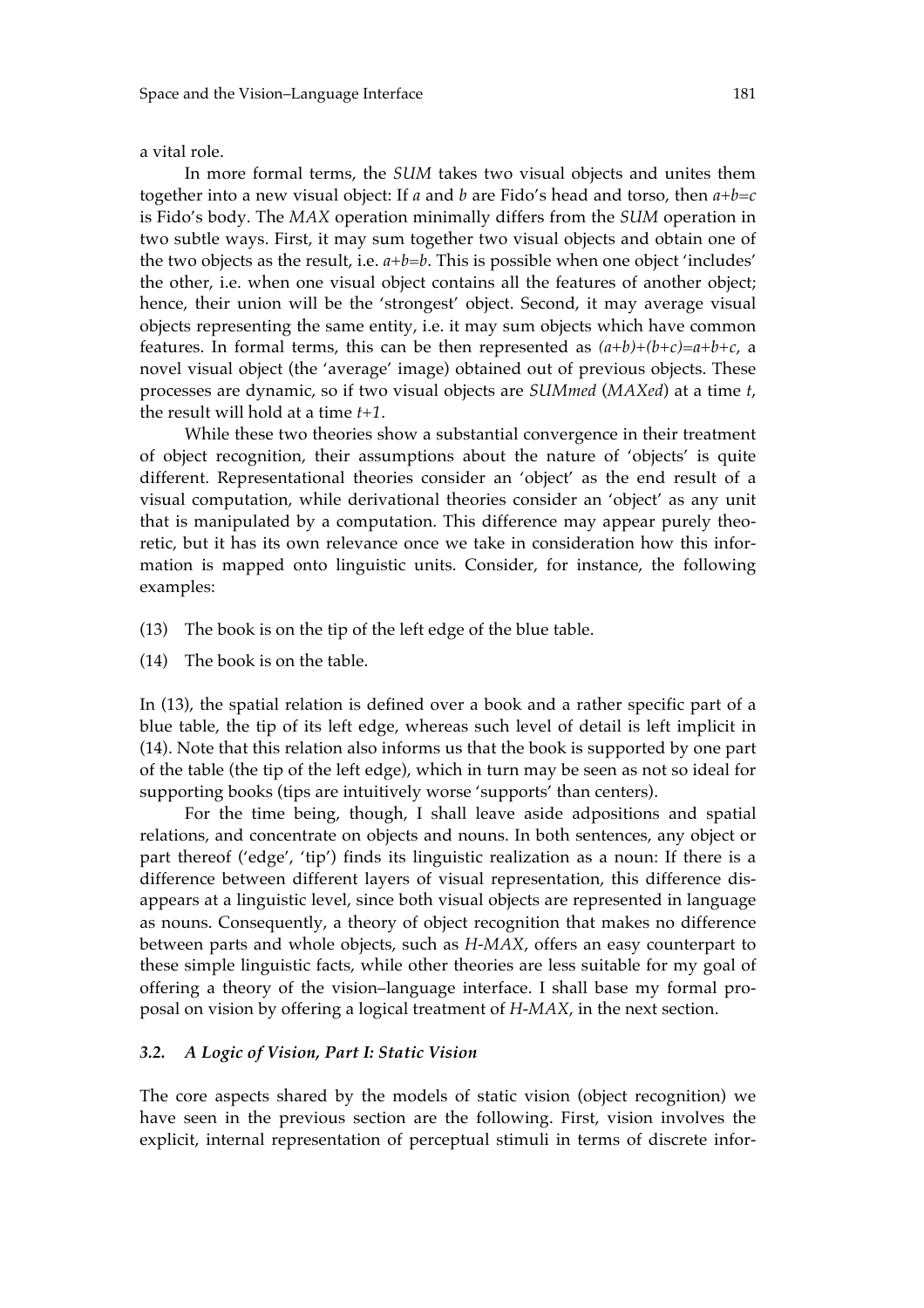mation units, or visual objects (of any size and shape, so to speak). Second, these units are combined together via one underlying principle, which we can temporarily label as 'sum'. Third, the result of this process defines more complex objects, but also relations between these objects, which can be seen as instances of the *part-of* relation. These three aspects can be easily represented in one (preliminary) unified logic of vision, which I shall define as follows, and which I shall expand in more detail in section 3.4.

First, I shall assume that vision includes a set of *visual objects*, the (countably infinite) set *V={a,b,c,...,z}*. Each of these objects represents a minimal information unit, an output which is activated (instantiated) when some perceptual input exceeds a threshold level. Hence, each information unit in a computation represents an instance of *transduction*, since it represents the (automatic) conversion from one type of (input) information to another type of (output) information (Pylyshyn 1984, Reiss 2007). I shall assume that each object can be represented as a singleton set, via 'Quine's innovation': Hence, *a* is shorthand for *{a}*; consequently, our operations will be defined over sets (cf. Schwarzschild 1996: appendix).

Second, I shall assume that one syntactic operation can be defined over these units, the sum operation '+', an operation that I will call *merge*. An example of merge is *a+b=c*, which reads: "*c* is the merge of *a* and *b*". It is a *binary* operation which is also *associative*, *commutative*, and *idempotent*. Associativity means that the following holds:  $a+(b+c)=(a+b)+c$ . In words, and using again the example of Fido, Fido's head with Fido's body (torso and legs) correspond to the same object as Fido's upper body and legs: Fido. Commutativity means that the following holds: *a+b=b+a*. In words, Fido's head and body form Fido, much like Fido's body and head. Idempotence means that the following holds: *b+b=b*. Fido's head and Fido's head give us Fido's head, that is, we can repeat information. Since our objects are singleton sets, this operation is basically equivalent to *set union*. The intuition behind the *merge* operation is that it takes two 'old' distinct objects and creates a 'new' object as a result, in a sense distinct from the basic sum of original parts. For instance, our Fido can be conceived as the new visual object that is obtained when the visual objects corresponding to Fido's body and Fido's head are merged together into an integrated representation, Fido as a 'whole' entity.

Third, I shall assume that one semantic relation can be defined between objects, the *part-of* relation, represented as '≤'. An example of the *part-of* relation is *a≤b*, which reads: "*a* is part of *b*". Since I am using Quine's innovation, the *part-of* relation is roughly equivalent to set membership.<sup>9</sup> This relation is also binary, and it is *reflexive*, *transitive* and *antisymmetric*. It is reflexive, since the following holds: *a≤a*. It is transitive, because the following holds: if *a≤b* and *b≤c*, then a*≤c*. It is antisymmetric, because the following holds: if *a≤b* and *b≤a*, then *a=b*. In words, each part of Fido's is part of itself (reflexivity); if Fido's leg is part of Fido's body and Fido's body is part of Fido, then Fido's leg is part of Fido (transitivity); if Fido's body parts are part of Fido, and Fido consists of Fido's body parts, then

 $\overline{a}$ 

The subtle but very important differences between the notion of 'set membership' and the *part-of* relation are not important for our discussion. However, the interested reader is deferred to e.g. Link (1983, 1998), Landman (1991: chap. 1), Schwarzschild (1996: chap. 1) for discussion.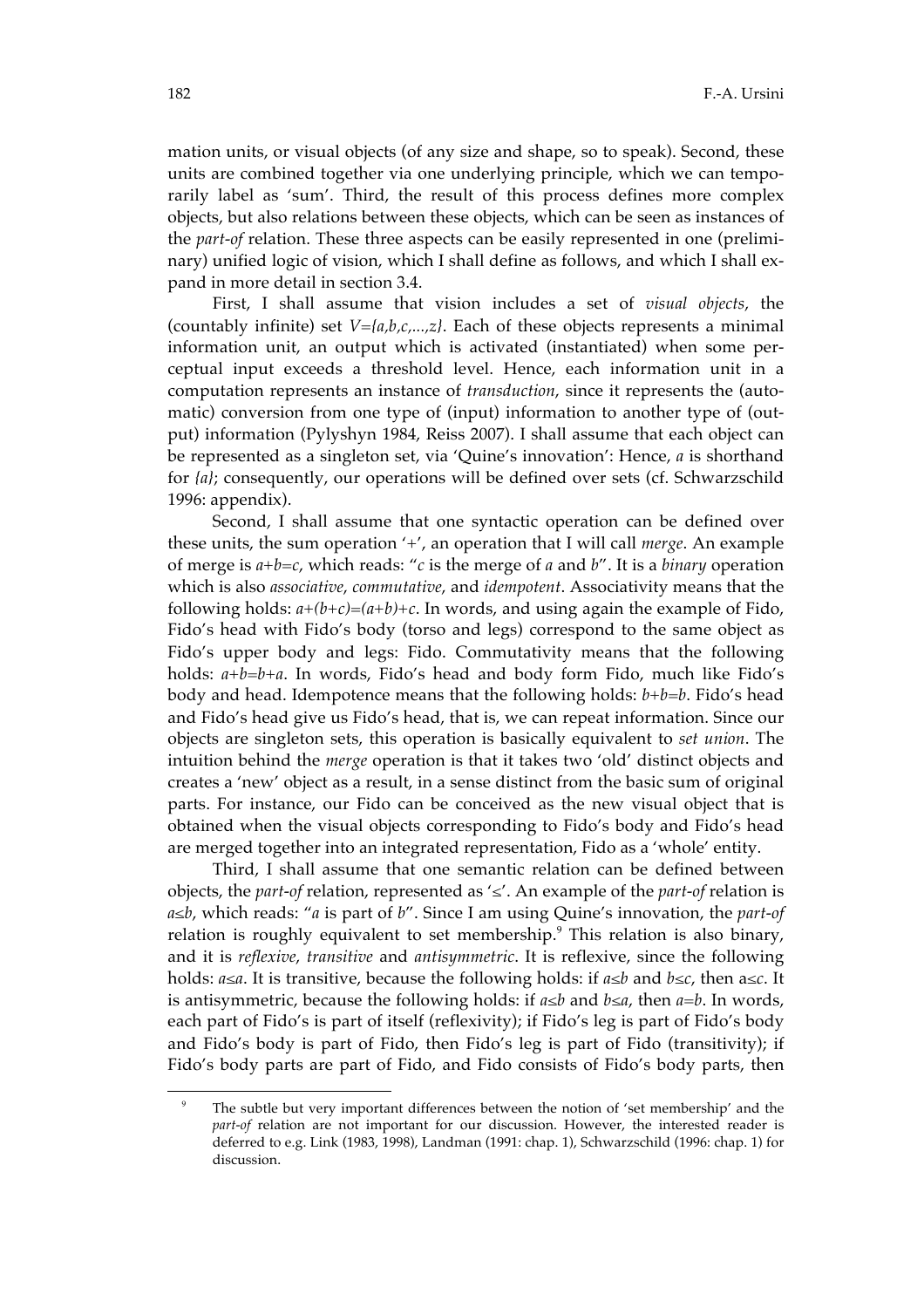they are recognized as the same entity (antisymmetry). The intuition behind the *part-of* relation is that it establishes a relation between 'old' objects and a 'new' object as a result of the *merge* operation. For instance, if Fido is the result of merging Fido's legs and Fido's body into a 'new' object, then Fido's legs will be part of Fido. If we recognize Fido, then we will also recognize Fido's legs as well as other parts that make up Fido, as a consequence of the relation between parts and whole.

The resulting model of (object) vision emerging from these basic definitions is the triple *S=<V,+,≤>*, a simplified variant of a structure known as join lattice, a type of full Boolean algebra (e.g. Keenan & Faltz 1985: chap. 1, Landman 1991: chap. 2, Grätzer 1978: chap. 1–2). A join lattice can be seen as a set with at least one binary operation of composition and one relation defined over its elements, which also has the following property: if *a≤b*, then *a*∩*b=a* and *a*∪*b=b*. In words, if *a* is part of *b*, then the intersection of *a* and *b* is *a*, while the union of *a* and *b* is *b*. Informally, if the merge of two objects creates a novel object, the part of relation establishes that this novel object includes the old objects as its (proper) parts. Because of these properties, this type of Boolean algebra is a complete structure, i.e. it will have one maximal object including every other object (i.e. *V*) and one minimal object which is included in every other object, which we will call '*0*', and which represents any instance in which we 'fail' to recognize objects. $^{10}$ 

Since we mostly operate on individuals, i.e. singleton sets via *merge* and the *part-of* relation, the logic of vision I define here is substantially a first order logic. Since this logic allows us to define an algebraic model of objects and their interpretation and relations, it is a model-theoretic approach to vision. Anticipating matters a bit, the discussion of the vision–language interface will coincide with the discussion on how this model and the model defined by language are related.

These logical/algebraic properties represent the following facts: The visual 'integration' of Fido's leg and Fido gives us Fido, i.e. Fido's leg is 'recognized' as part of Fido's whole image (union). If from Fido's whole image we focus on Fido's leg, then the other parts will be ignored (intersection). This latter interpretation of 'attention as intersection' can be found in RBC and Ullman (1996), and is based on one simple intuition: If *merge* represents object recognition (the union of different visual) inputs, then its complementary operation represents the process by which we focus on a single visual object out of an array of objects, i.e. attention. Furthermore, the sum of objects forms the full 'library' of our model of vision (the maximal object *V*), and there can be cases in which we cannot recognize any object whatsoever, for instance when we fail to focus our attention on something (the empty object).

This brief and semi-formal *excursus* suffices for our discussion of object recognition. The important aspect is that we can now define a tight relation between the syntax and semantics of our logic of vision: For each instance of the

-

<sup>&</sup>lt;sup>10</sup> Note that the operation *MAX* can be now reconstructed as a special instance of *SUM* (i.e. our merge). I shall leave to the reader the simple proof of this fact. Also, note that given our definition of the sum operation, visual objects can be either *atomic*, i.e. they only include themselves as proper parts (e.g., *{a}*), or non-atomic, they may have other objects as their proper parts (*plural/sum* objects: e.g., *{a,b}*, including *{a}* as its part; see e.g. Link 1983, 1998 and Schwarzschild 1996). The import of this subtle distinction is not crucial, in this paper.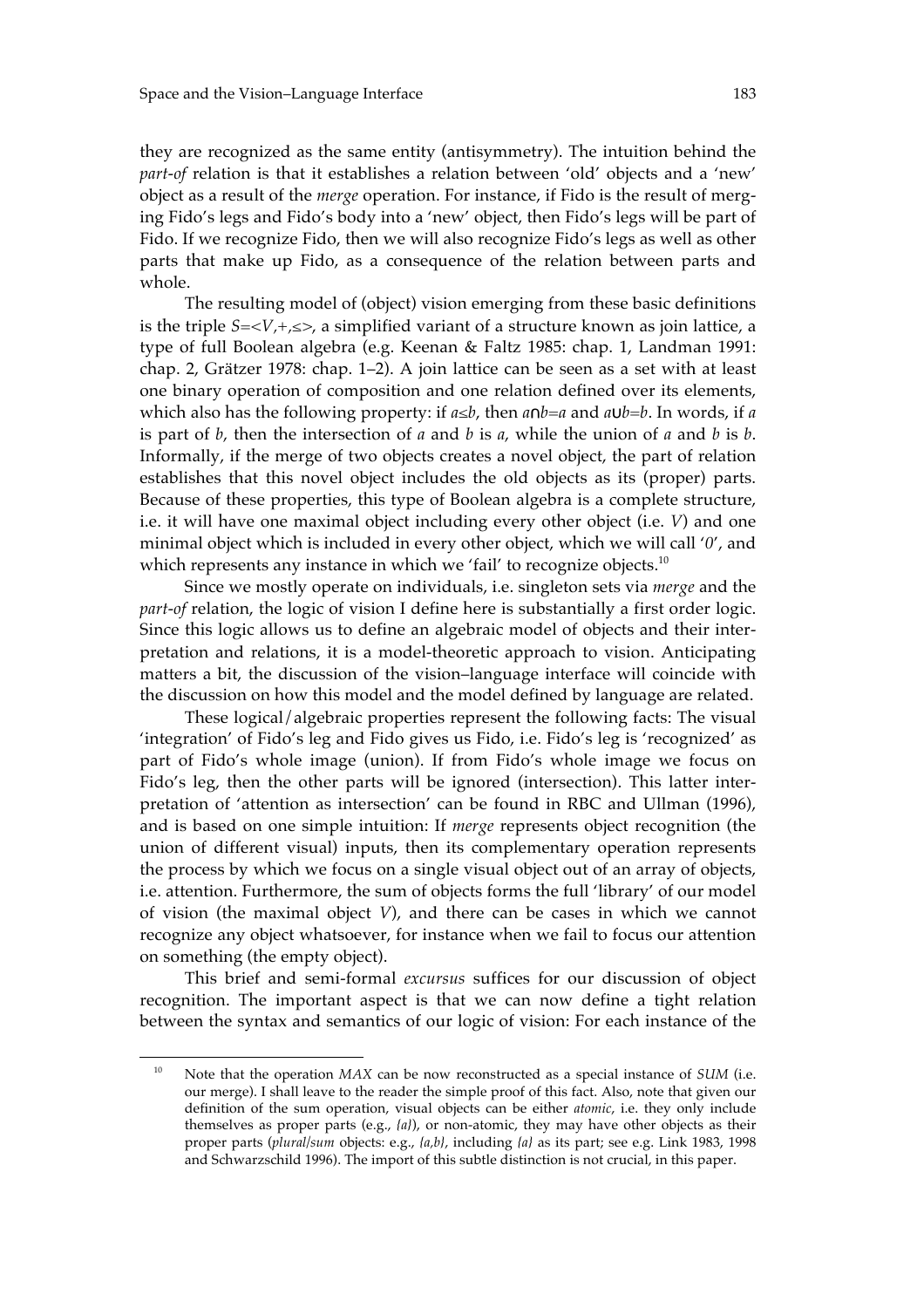*merge* operation, the result will define another visual object and a *part-of* relation between this object and its constituent parts. Informally, we are able to recognize the legs of Fido as Fido's, because we first integrate Fido's legs with other Fido's body parts into Fido's whole image, and then retrieve this relation between legs and Fido.

The merging of visual objects does not occur in a temporal void, as we have seen, but is dynamically realized over discrete intervals of time. In RBC, this is represented via *dynamic binding*, i.e. the explicit representation of derivations as they occur over time. Before defining dynamic binding, I shall define the structure of the Index Set that represents intervals of time. This structure is the duple *I=<t,+>*, a set of intervals of time with an operation of *addition*. Although I represent this operation via '+', it is a slightly different operation than *merge*, since it is only associative but not commutative nor idempotent. Intuitively, from a starting interval *t* we can 'move forward' to other intervals, e.g., *t+1*, *t+2* and so on, via the simple iteration of this 'asymmetric' *merge*.

The corresponding type of structure is a simpler algebra, a *total order*, i.e. a structure in which each element is a distinct object. Intuitively, this structure represents the directed flow of the logical processes underpinning visual computations, the 'arrow of time' that tells us how visual objects are integrated together, but which cannot 'remember' any relations between the objects manipulated in these operations.

The explicit integration of this structure with vision is the duple  $S_d = \langle I, S \rangle$ , the 'dynamic' logic of vision and object recognition. Its dynamic nature stems from the ability to represent visual computations as they occur over derivational times, in a simple format similar to standard proof-theoretic (i.e. syntactic) component of various logical systems (see e.g. Landman 1991 for discussion). One example is the following:

| $(15)$ t. |                    | a                | (visual object instantiation, e.g. Fido's head)     |
|-----------|--------------------|------------------|-----------------------------------------------------|
|           | $t+1$ , b          |                  | (visual object instantiation, e.g. Fido's body)     |
|           | $t+2$ . $a+b$      |                  | ( <i>merge</i> introduction)                        |
|           |                    | $t+3.$ $(a+b)=c$ | (Fido as 'sum' of Fido's parts)                     |
|           | $t+4$ , $a \leq c$ |                  | (part-of introduction, Fido's head as part of Fido) |

This derivation roughly captures how the process of recognizing Fido may occur a dynamic (and bottom-up) way, modeling the actual processes described in the reviewed theories. The various objects are first recognized ('instantiated' in the derivational space) one by one and then merged via the introduction of this operation. Once this process is over, we can also access the relation between Fido's head and Fido's whole image, since we can establish that one is part of another.

This simple example of a derivation in our logic of vision may not capture all the aspects involved in visual computations and, to an extent, it is quite idealized: For instance, an individual may consciously assume (and thus exert a *topdown* choice) that he is seeing Fido's body, since he can partially recognize it as a visual entity connected to Fido's head. In this and other examples, I shall leave these matters aside, as they are not crucial, for our discussion. This example,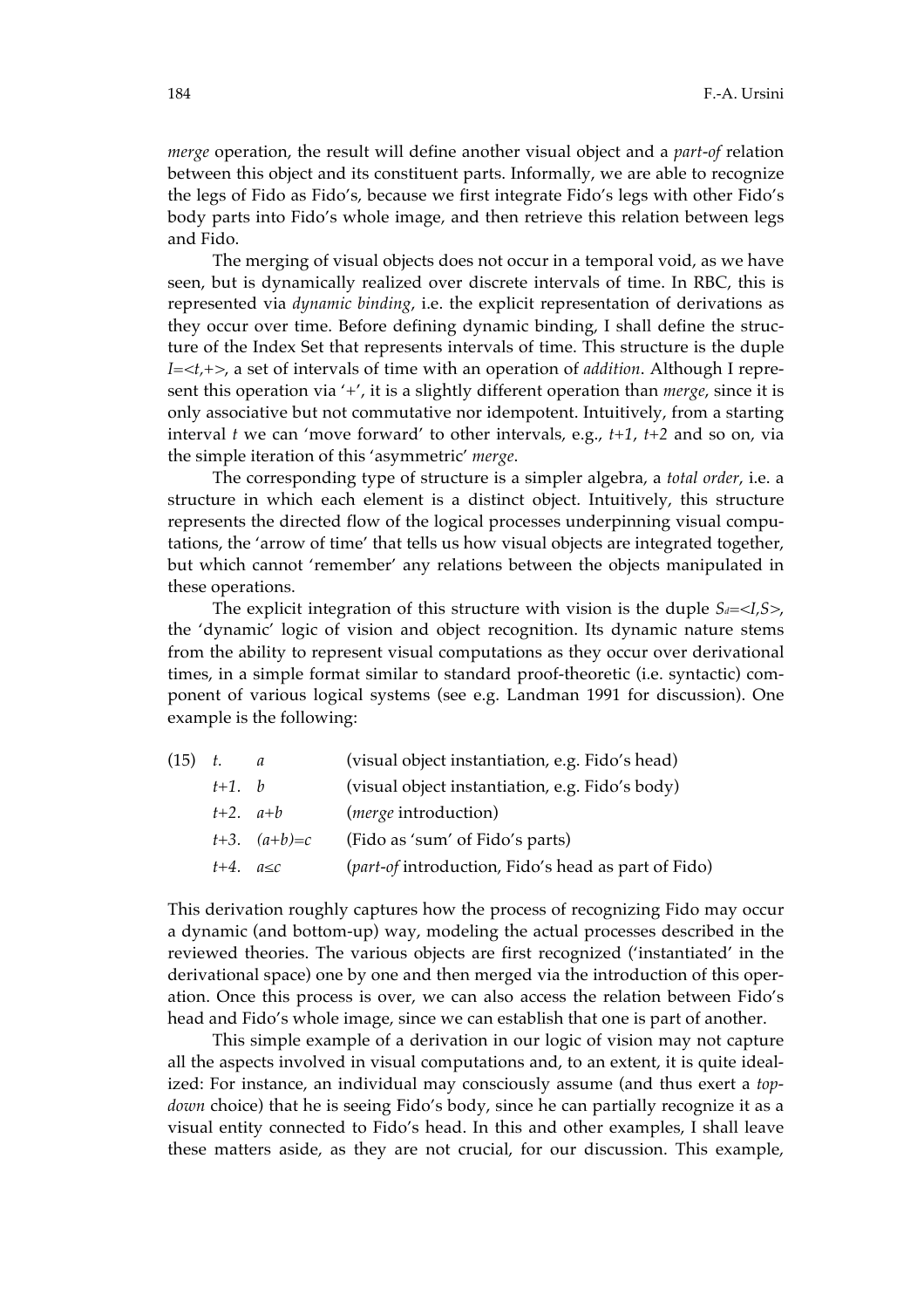however, introduces one important advantage of my theory over the theories I reviewed so far: it makes fully explicit the structural relations between the various components of the object recognition process, including its unfolding over time. This logic of vision is still a preliminary proposal, since for one thing, it does not allow us to make a distinction between objects (individual constants such as e.g., *a*) and the properties they instantiate (e.g., constant functions such as **dog'**). It also cannot represent spatial representations, and thus the visual content of adpositions, but this is a void that will be filled in section 3.4, along with a theory of visual properties. However, it already allows us to give a compact definition on how we see things in the world, at least with respect to static objects.

Now we can explicitly represent (visual) objects in a very preliminary *logical space*, and we can also define how these objects are mapped onto their corresponding linguistic labels, nouns. I shall assume, differently from previous proposals such as L&J, that this mapping is an *isomorphism*, a one-to-one correspondence between objects of different types (i.e. visual objects to noun labels). The reasons for this assumption are the following. The discussion of examples (13) and (14), and the intuition that each visual object may (potentially) have a corresponding 'noun' label, has one important theoretical consequence. If we define a function mapping visual objects to nouns, then this function will be *injective*, it will find at least a label *n'* for each visual object *v*: A noun like *table*, for instance, stands for the corresponding visual object, a table. Furthermore, it is possible that several visual objects can correspond to one linguistic label: A noun such as 'table' also stands for the sum of legs, surface, edges, and other visual objects making up a table. Hence, this mapping function will be *surjective* as well.

A function which is injective and surjective is a *bijective* function, hence a function that defines an isomorphism. More formally, for each visual object *v*, for each noun label *n'*, there will be a function *f* such that : *f(v)=n'***.** Since this function is surjective, the following holds: given  $a+b+c=v$  then  $f(a+b+c)=n'$ . In words, we have the 'lexical' identity *edge'+legs'=table'*, which can be also indirectly represented as *f(a+b)=f(a)+f(b)*, with *f(a)*=*edge'*, *f(b)*=*legs'* and *f(a+b)=table'*. Furthermore, this isomorphism preserves relations, so if one object is part of another, one corresponding noun will be lexically related to another. We have *f(a)≤f(b)*, which in words says that *edge* is (lexically) related to *table*.

This isomorphism can be interpreted as follows. Our logic of vision is a partial, yet very fine-grained model of object recognition, with a simple yet rich *hierarchical structure*, defined by the *part-of* relations that can be established between the objects in this domain. The function *f* tells us that such structure can also be connected with other structures, provided that they are governed by the same (logical) principles. Informally, it allows us to potentially define a correspondence between nouns in language and visual objects in vision, on a one-toone basis. Although a language may lack a specific lexical item for each visual object, it is at least possible to define such a tight correspondence between nouns on the one hand, and visual objects on the other hand.

This function can be thus thought as representing a top-down, conscious (and optional) process, which occurs when we consciously match visual information against linguistic information. It allows to define a correspondence between simple and complex visual objects and the nouns that represent these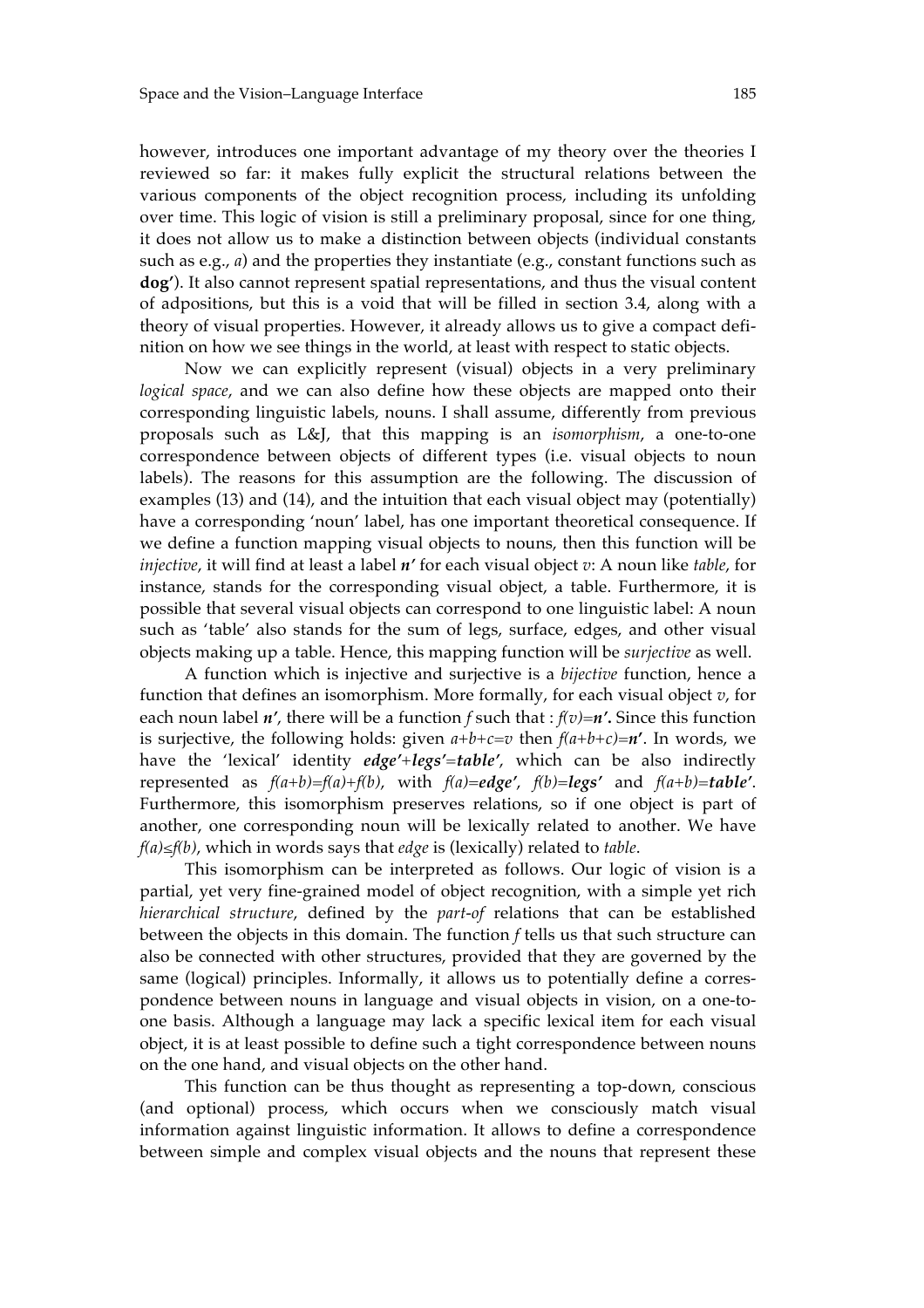objects at a linguistic level, e.g., to establish that a noun such as table can indeed refer to<sup>11</sup> a visual object we may observe, and which is made of four legs, a surface and other relevant parts. With this notion in place, then, we have introduced enough 'machinery' to handle the static side of vision and its logic; we need to focus on the neglected dynamic side, and propose a full logic of vision, by which we can also analyze spatial representations/relations. I shall do so in the next two sections.

#### *3.3. Theories of Dynamic Vision*

In the discussion in the two previous sections, I have introduced a view of spatial vision in which the ability to explicitly represent objects and their relations plays a crucial part in 'static' scenarios, i.e. cases in which we 'find' objects which are not changing position over time. One aspect missing from this discussion is how we establish relations between objects, especially when they change position over time — how dynamic spatial vision comes about.

A preliminary step to answer these questions is to define how we can keep track of objects over time. For this purpose, I shall review a theory about dynamic object tracking: *Multiple Object Tracking* (MOT), introduced in Pylyshyn (1989) and developed in a number of successive works (e.g. Pylyshyn 1994, 2001, 2003, 2004, 2006, and Pylyshyn & Annan 2006; see Kahneman *et al.* 1992 for the roughly equivalent *Object File Theory*).

MOT offers a theory about object recognition in dynamic scenarios by analyzing how we are able to individuate and form mental representations of objects in the way they instantiate some properties (e.g., being yellow in color), and by how we maintain or change these representations over time and the unfolding of events. MOT is probably best presented via a preliminary example. Imagine that we look at the panorama: We detect trees, clouds, buildings, and so on. If we focus our attention on a flying black swan, we can do so because we are first able to detect a mysterious object (call it '*x*'), which instantiates the properties "swan", "black", and "flying", among others.

With some imagination, we can assume that "swan" is the primitive and most basic property which allows us to recognize the mysterious entity as such, the equivalent of an imaginary finger stretching from our eyes to the object itself. Such a finger allows us to define the mysterious object in terms of what property it instantiates, and it is thus defined as *Finger of INSTantiation*, or *FINST*. The very act of this process is usually defined as *FINSTing* in the literature and, since it can be defined for any entity that can be so individuated, it makes no distinction between types of objects: Everything which can be *FINSTed* is an object, simply enough.

It is useful to illustrate MOT's notation for the basic process of FINSTing, as well as the addition of further features. I will follow Pylyshyn's (1989) notation, for ease of exposition. Aside from the basic process of FINSTing, we can imagine

 $\overline{a}$ 

<sup>&</sup>lt;sup>11</sup> The notion of 'reference' I use here is not equivalent to the one commonly employed. A standard assumption is that reference is the relation between a term and the 'real world' object that corresponds to a given term. Here and for the rest of the paper, I shall assume that linguistic terms can refer to extra-linguistic but internal information, such as visual objects.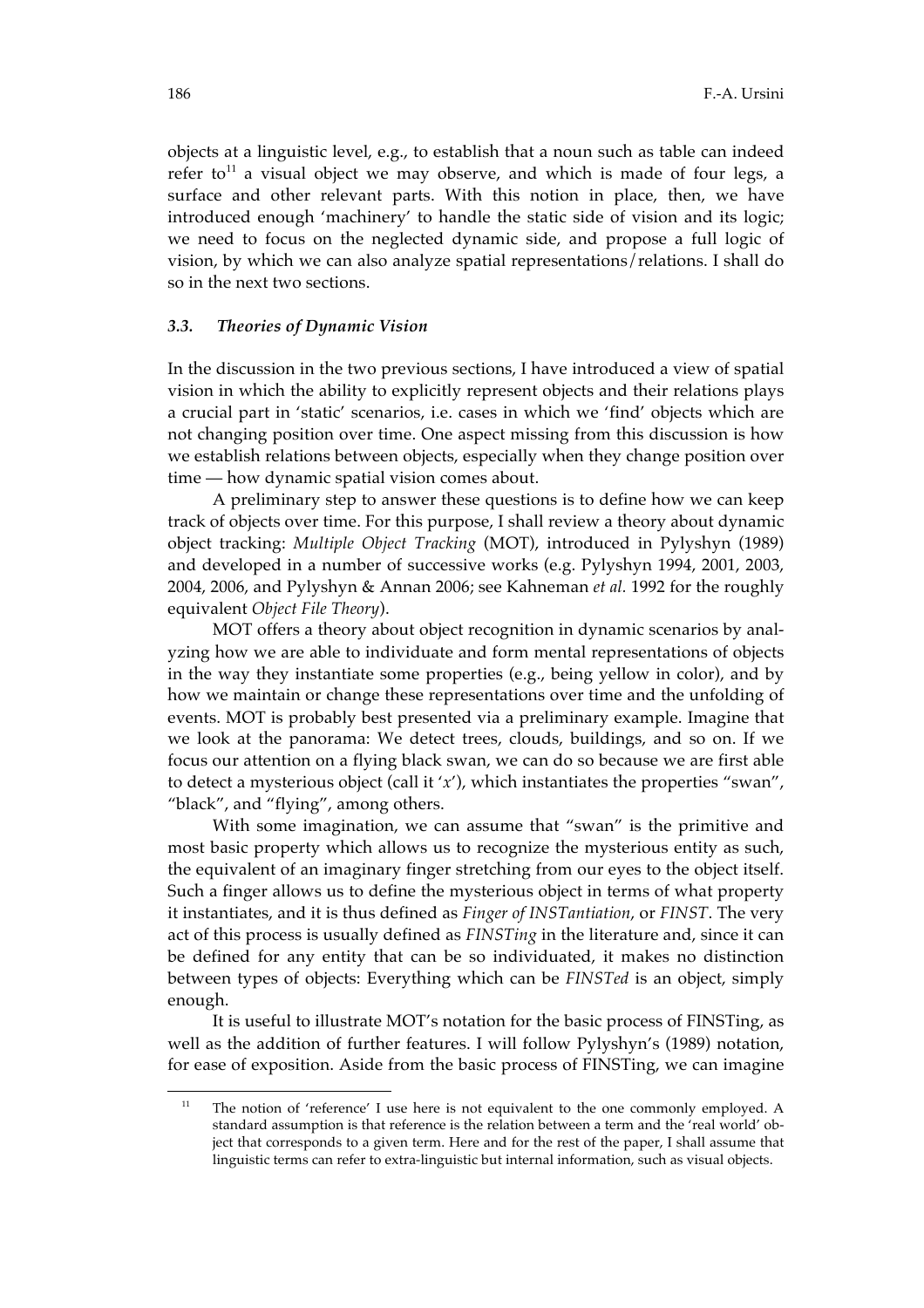a situation in which the black swan is flying above a cloud. The process of FINSTization is illustrated in (16), while (17) illustrates the more complex 'above' case:

(16) a. *FINST[x],[swan]=(x:swan)* b. *FINST[x:swan],[x:black]=(x:swan,x:black)*

#### (17) *ABOVE(x:swan, x:black, x: f lying, y:cloud)*

In (16a), a basic property like "swan" is mapped onto a visual object, acting as the FINST that tracks the visual object. In (16b), the combination of two properties acting as FINSTs creates a new, more complex FINST, which identifies the visual object  $x$  as a black swan. In the case of  $(17)$ , we can observe that such 'internal fingers' can also define relations between simpler 'fingers', hence expressing a relation between different instances of the same underlying process.

This relation is, in turn, a description or property of an event of motion, in which the swan is the moving figure, while the cloud is the contingent ground. Further information can be stacked up via dynamic binding: Informally, each individuating property for *x* can be in a temporally incremental fashion (e.g., "black" at time *t,* "flying" at time *t+1*), which in turn is realized via the iterated application of the FINST operation.

One problem emerging from the presentation of MOT is that this theory cannot easily be used to analyze how the temporal relations between properties can be defined and represented in their own right. While "black" may be instantiated after "swan", we cannot explicitly represent that the corresponding 'fingers' can be taken as entities in their own right, the events during which these properties are instantiated and combined together, or defined in terms of their order of occurrence.

One theory that aims to fill this conceptual void is *Event Segmentation Theory* (henceforth: EST), a theory of events and psychological events first outlined in Zacks & Tversky (2001) and Zacks *et al.* (2001). In this theory, an original philosophical intuition by Quine (1960) and further developed in Davidson (1967) acts as the basic insight and ontological assumption: that our understanding of the world includes not only objects, but also the events in which these objects are involved.

At one level of comprehension, our mind represents objects as "things that are in the world", such as birds and apples and cups. Once we add a temporal level of comprehension, and thus we observe how things change or preserve their own identity through time, we also keep track of what causes may change the properties of an object. The focus of EST is on events, which are treated as 'pegs', basic computational units or 'slots' on which we stack up information, and which stand for relations and order among relations in which objects are involved, as they unfold over time (Speer *et al.* 2003, Zacks 2004, Zacks *et al.* 2007, Zacks & Swallow 2007, Reynolds *et al.* 2007, Tversky *et al.* 2008).

EST assumes that, at a minimum, we can observe objects at two levels. One basic level is that of their structure and how it is realized in space (*partonomy*) and one of an object and its relation to an abstract class (e.g., a chair as part of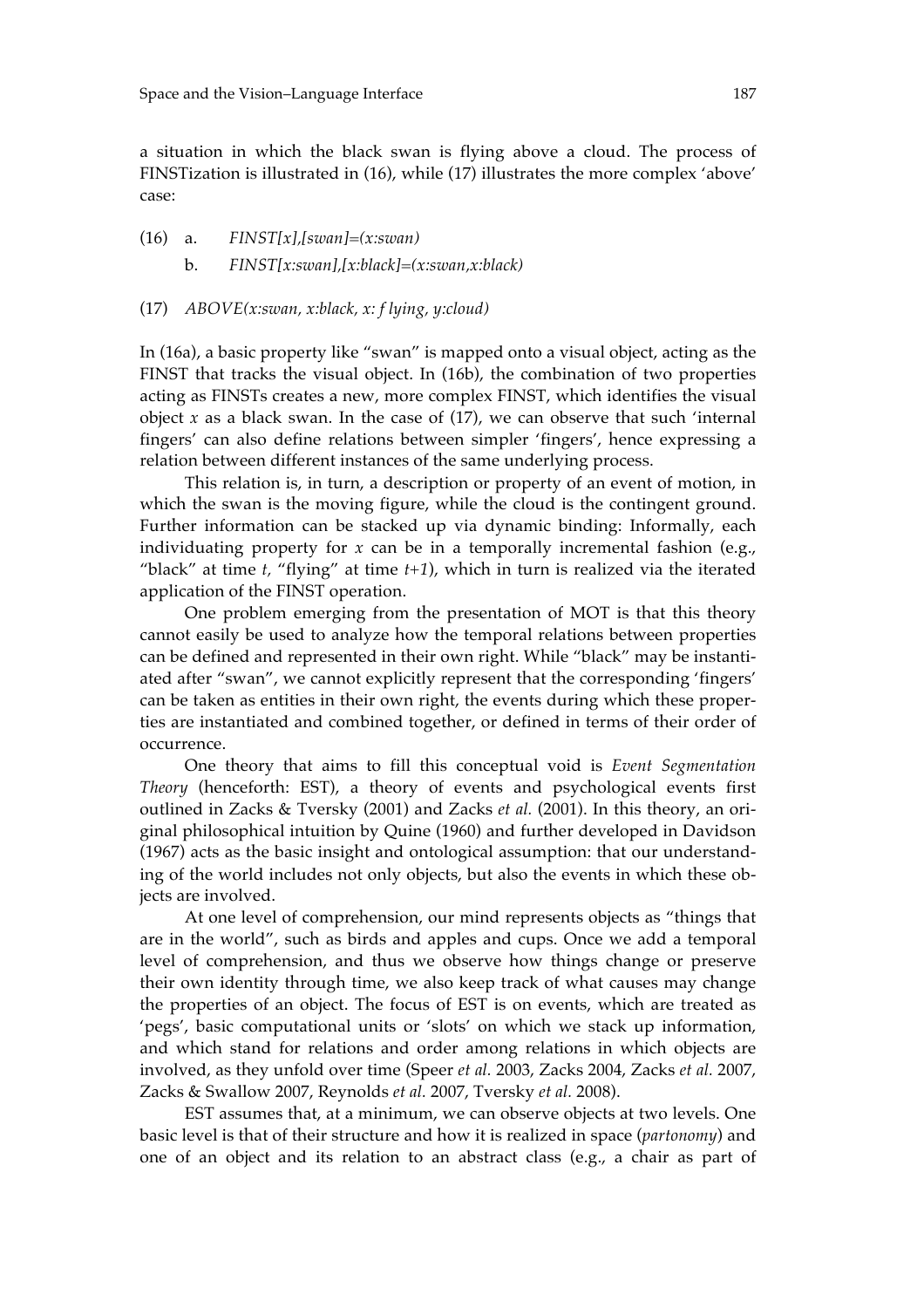furniture: *taxonomy*). Once we take in consideration a temporal dimension, in which objects can have different properties in different intervals of time, we will have 'dynamic' objects or *events*. Events are conceived as discrete information units derived (i.e. *transduced*) from perceptual information, i.e. the 'indexes' attributed to the combination of a (rather abstract) visual property and the object that instantiates it.

For instance, if someone throws a cup on the floor, then the cup will likely be shattered into pieces because of this action. The temporary relation between an individual and the cup will bring about a new state of affairs in which the cup will be a new property of some sort, that of being shattered. At the same time, we represent this change via the *temporal* and *causal* relation between the two state of affairs, one involving an event of someone shattering the cup, and another in which the cup will be shattered, which is separated by a boundary event, an interval of time in which neither the cup is shattered nor it is still intact, and in which we will need to 'update' our model of events. Events can also be combined together: If someone is stacking pillows, each single pillow-stacking event can be combined into a 'bigger' pillow-stacking event, and possibly 'merged' with other events, forming a more complex event such as 'pillow-ordering'.

Such complex sequences of events can be seen as event models or schemata, structures of events and their causal/temporal connections, as they are represented in *short-term memory* (models) or stored in *long-term memory* (schemata in 'semantic memory': see e.g. Tulving 1972, 1983, 2000a, 2000b, 2002 and references therein for an introduction). Events can be dynamically bound: The "throwing" event occurs at a time *t+1*, a boundary event is formed at a time *t+2* and the "shattering" event occurs at a time  $t+3$ , then there will be a causal, as well as temporal relation between these events.

Both MOT and EST are theories that offer a detailed picture of how dynamic vision can occur, defining in detail the mechanisms by which we track objects in motion, and the complex spatial representations that arise from this process, or events. One alternative view to these approaches that offers some further important insights on spatial representations is the *Hippocampus as a Cognitive Map* theory (HCM) of O'Keefe & Nadel (1978). HCM started as a study of rats' navigational system, the way they represent objects and their places in the environment, and how this information is memorized and accessed or updated at later stages. According to this theory, humans (and rats) build up a complex spatial representation of the environment via two parallel systems: the *place* and the *misplace* system. The place system records information about objects' position in the environment, and 'checks' whether this information is correct when visual information is processed. If an object has changed position, then the misplace system records the change of position and updates the object's new position accordingly.

This model has been further extended over the years. O'Keefe (1983, 1990, 1991) and Burgess & O'Keefe (1996, 2003) show that information about objects and their relations is processed, in 'real time', by the navigational system. This system computes the location of a figure in terms of polar angle *Φ* and distance *d* from the ground as the relation  $\theta(\Phi, d)$ , computed via  $\theta$ *-rhythm* signals, which mostly originate in the Hippocampus.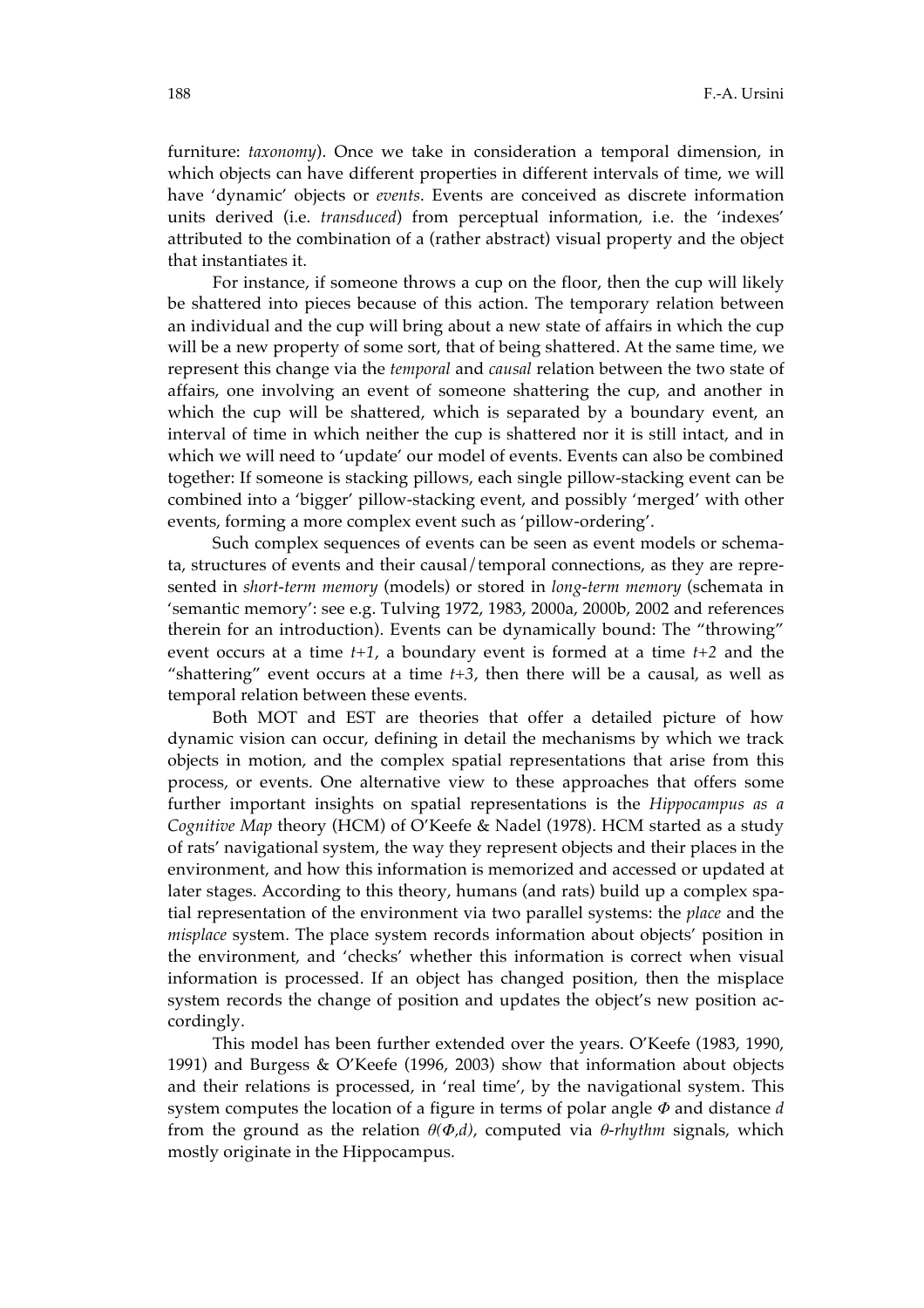The result of these computations can be modeled as a vector, a sequence of cells (*Boundary Vector Cells*) that fire when an observer visually tracks relevant entities in an environment, and can also allow to compute geometrical properties of objects. Hence, the place and misplace systems build up complex spatial representations over time, or Cognitive Maps (O'Keefe & Burgess 1999, Burgess *et al.* 2002, and Burgess 2006a, 2006b; see Arsenijević 2008 for a linguistic proposal).

These theories give us a basic insight on the nature of dynamic spatial vision. When we keep track of objects in motion, we do via the properties that objects may have over time, whether they are geometrical, functional or 'functional', insofar as they allow us to track objects in space. At the same time, we also keep track of the relations between these properties and their order of causal/ temporal occurrence: Spatial representations have an inherent temporal dimension, which represents the structural relations between the events making up these representations.

Adpositions, as the chief part of speech expressing these relations, must also have such an abstract nature. Look at the examples:

- (18) Mario has fallen onto the floor.
- (19) Mario has gone into the room.
- (20) Mario is sitting near the patio.

A scenario which is more or less depicted by (18) and (19) is one in which Mario is on the floor and in the room, respectively, as a consequence of a particular event, one of falling and one of going. A scenario depicted by (20) is one in which Mario is involved in an event of sitting, which occurs at some distance from the patio. He may be involved in other events, although these events are in a sense 'backgrounded', in the sentence.

In all three cases, the spatial relation holding between Mario and different grounds holds at some moment of time because of some previous event, and involves more than just geometrical information. If we conceive Mario and the floor as inherently visual objects, then the adposition *onto* will capture not only that these two objects are currently related one another via a 'support' relation, but also that such relation has come into being because of a previous falling event. Since adpositions seem to express the 'logical' structure behind the events described by a sentence, the kind of spatial representations they capture are representations in logical space, and define possible relations between objects and how they are represented in this logical space. I shall offer the precise logical details of this enriched logical space in the next section, in the proposal I shall call Visual Representation Theory.

#### *3.4. A Logic of Vision, Part II: A Model of Visual Logical Space*

In the previous section, we have been able to define a richer notion of visual object (i.e. things and their spatio-temporal properties), as well as sketching the nature of the relations holding between these objects. I shall integrate these results in our logic of vision as follows.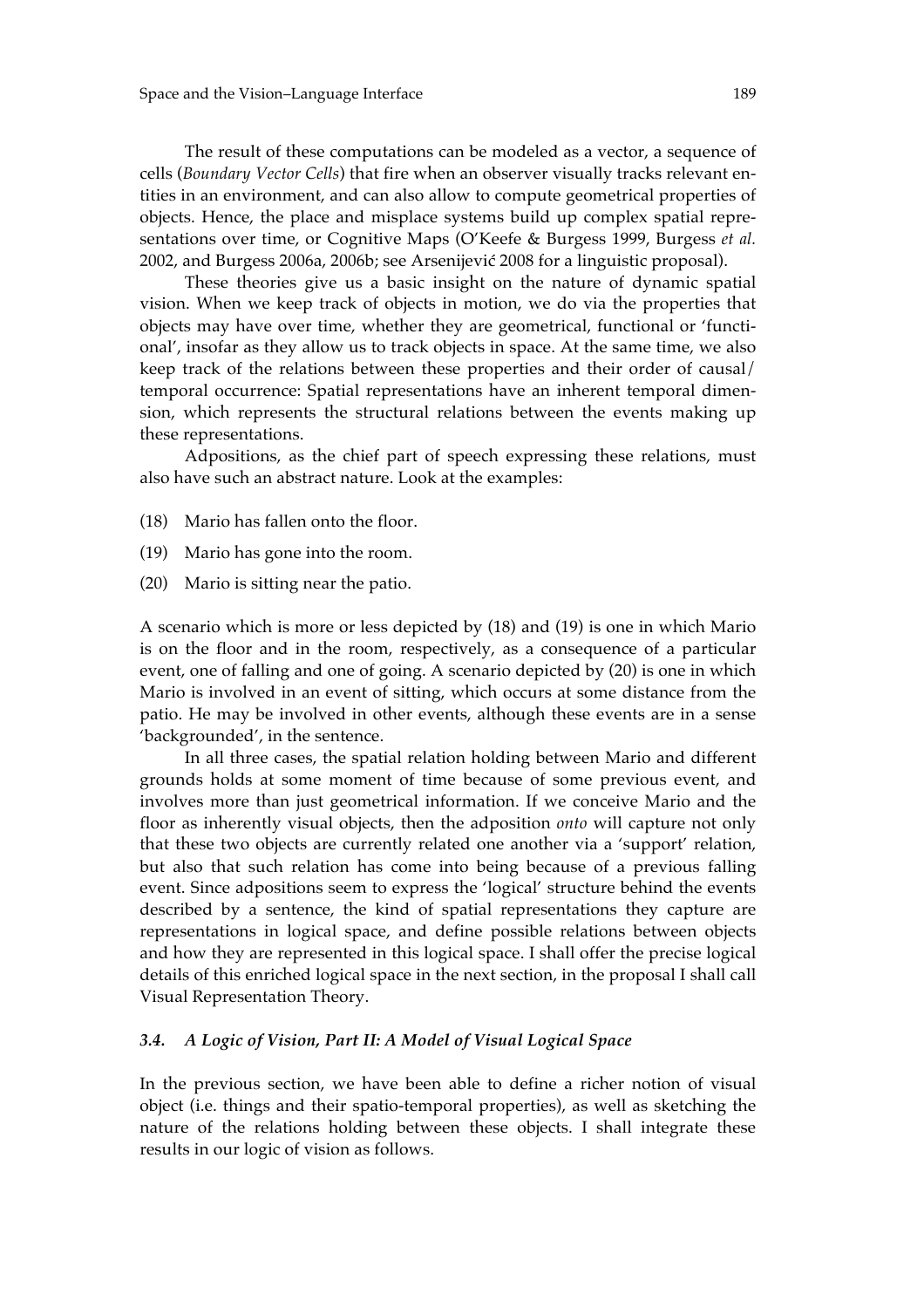First, I shall assume that the set *V* of visual objects is now made of 'structured' entities, the combination of events *e*, objects *o*, and properties *pr*. The complex visual object that is made of these elements is the triple *v=<e,o,pr>*, a basic entity which I shall call *Visual Representation Structure (VRS)*. Importantly, the set of events *E* (with  $e \le E$ ) is disjointed from that of objects *O* (with  $o \le O$ ) and the union of the two sets forms the whole set of (basic) visual objects, i.e. *E*∩*O=0* and *E*∪*O=V*. Properties *pr* form a set of properties by which these visual objects can be individuated, i.e. we have *pr≤PR*. In words, VRSs are made of basic objects (e.g. '*x*'), the properties by which we individuate them (e.g. "swan"), and the events in which these properties are instantiated, i.e. their position in logical space with respect to other events. The following will hold:  $v \leq V$ , i.e. each VRS is part of the set of VRSs. I shall represent a VRS as *e:pr(o)*, which reads: An event *e* instantiates a property *pr* of an object *o*. This format follows the format of DRT, which I shall introduce in full in section 3.5.

We thus have seen that VRSs can be combined together via *merge*. The sum of two VRSs can be seen as a complex, novel event in which different properties of the same object can be combined together into a more complex, novel property. If *e:grab(x)* and *h:order(x)* are respectively an event of (pillow) grabbing and (pillow) ordering, then the complex event of (pillow) clean up can be formally defined as: (*e:grab(x)+h:order(x))=i:clean-up(x)*).

The structural properties of *merge* (associativity, commutativity, idempotence) are defined over VRSs as well, although the apparent 'temporal' nature of VRSs as representing 'objects in motion' requires some discussion. I shall focus on events, to make the discussion simple. An event of (pillow) clean-up can be organized in different ways (associativity); while we usually first grab pillows and then order them, when we clean up, an event of (pillow) clean-up consists of both events, regardless of their linear order (commutavity); several events of pillow-grabbing are still a (complex) event of pillow-grabbing (idempotence). Although VRSs are more complex objects, their 'combination' can be nevertheless defined via one basic operation, that of *merge*, which represents how complex VRSs are created from the union of basic VRSs.

The *part-of* relation is also defined over VRSs and events, and allows to define how events are structured. Reflexivity and transitivity allow to establish order/overlap among complex sequences of VRSs, straightforwardly enough. Antisymmetry allows to establish whether two VRSs (or parts thereof) are really the same, and thus to establish the identity between a complex VRS and the sum of its constituting VRSs*.* It also allows us to reconstruct their consequential/ temporal relation as well: if *e:grab(x)≤i:clean-up(x)*, then *e:grab(x)*∪*i:cleanup(x)=i:clean-up(x)* and *e:grab(x)*∩*i:clean-up(x)=e:grab(x)*. Since an event of pillowgrabbing is a proper part of (pillow) cleaning up, then it must precede the realization of a cleaning up event. The structural relations between events thus represent their causal/temporal relations: 'New' events come into being as the result of 'old' events being combined together, in an incremental fashion. If we don't grab and order pillows, we won't have an event of pillow-cleaning up: The existence of this event is a consequence of the combination of previous events.

The tight relation between the syntax and semantics of our logic of vision thus allows us to capture one aspect of 'dynamic' space by simply looking at how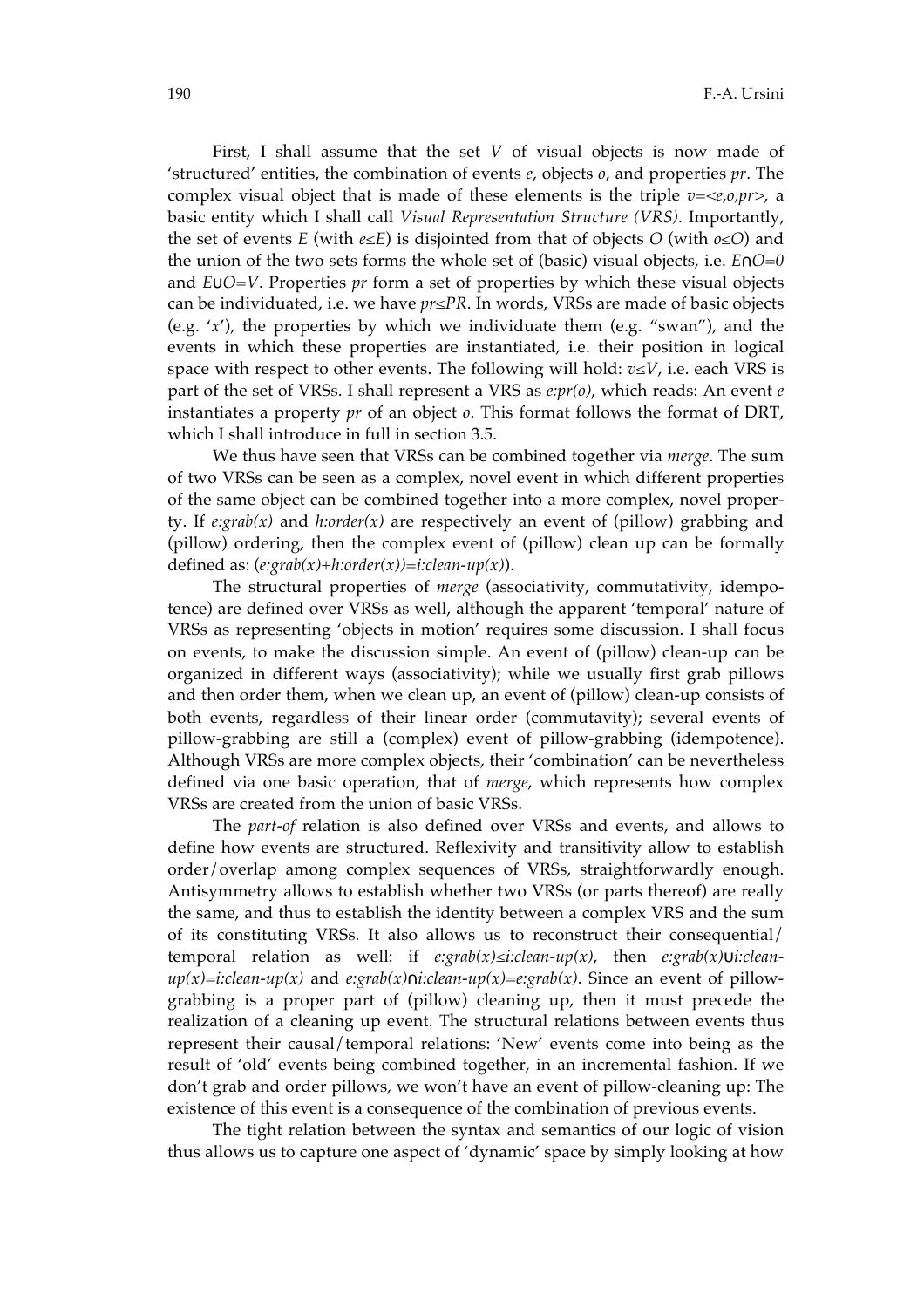events are computed, without introducing further principles of analysis. Our new logic of vision can be thus represented as *S=<V,+,≤>*, with *V* being a shorthand for *V=<E,O,PR>*.

This new logic of vision is a fully dynamic logic of vision when combined with an index set *I*, i.e. when we have  $S_d = \langle I, V \rangle$ , with *I* being the index structure *I=<t,+>*. It allows us to explicitly represent how we integrate VRS together, one example being the following:

| $(21)$ t. | $e: \text{grad}(x)$                             | (VRS instantiation)           |
|-----------|-------------------------------------------------|-------------------------------|
|           | $t+1$ . <i>h</i> :order(x)                      | (VRS instantiation)           |
|           | $t+2.$ e:grab $(x)+h:order(x)$                  | ( <i>merge</i> introduction)  |
|           | $t+3$ . $e:graph(x)+h:order(x) = i:clean-up(x)$ | (sum of events)               |
|           | $t+4$ . $e:graph(x) \leq i:clean-up(x)$         | ( <i>part-of rel. intr.</i> ) |

In words, the merging of two VRSs yields a more complex VRS as the result, and allows to establish structural relations between VRSs. As we can see, the use of dynamic binding also allows us to bring out one aspect of the temporal nature of events: If we grab a pillow at a time *t* and then put it in order at a time *t+1*, then the resulting pillow-cleaning up event will be realized as a later time *t+3*, in a progressive way.

At this point, we have a quite rich and thorough *logic of vision* which allows us to model spatial representations/relations in a rather elegant and simple way, and which turns out to be somewhat similar to similar other logical theories proposed in, for example, the AI literature (e.g. *Event Calculus*; see Hamm & van Lambalgen 2005 and references therein and van der Does & van Lambalgen 2000 and e.g. Barwise & Seligman 1997 for non-linguistic applications of situation semantics). One example of the elegance behind our logic is the notion of 'location'. VRSs explicitly represent the spatio-temporal 'location' of some event and its participants by representing the properties that individuate these entities. Geometric or mechanical properties are not any different from 'grabbing' properties, with respect to how this process occurs over time: we can thus represent e.g., the notion of inclusion as the VRS *e:in(x)*, that of support as *e:on(x)* and so on.

We can then represent the notion of 'motion', or more appropriately the notion of change, as an ordering (*part-of*) relation between VRSs and the events they represent. So, if Mario goes in direction of the room and then stops once he's in the room, he will be in the room as a consequence of this event of motion. This can be represented as  $e:go(r) \leq i:in(r)$ , i.e. an event of going into the room as expressing the relation holding between one event and its consequence. In a scenario in which Mario is sitting near the patio instead, other events may be going on at the same time, but at least these properties allow us to individuate Mario. We can represent this as *n:near(p)≤z:gen(p)*, an event of (sitting) near the patio as part of a more generic event.

These relations between VRSs and the events they represent may find their way into language chiefly as adpositions via the function *f*, the isomorphism between vision and language. I shall re-define this function as follows. If *f* takes a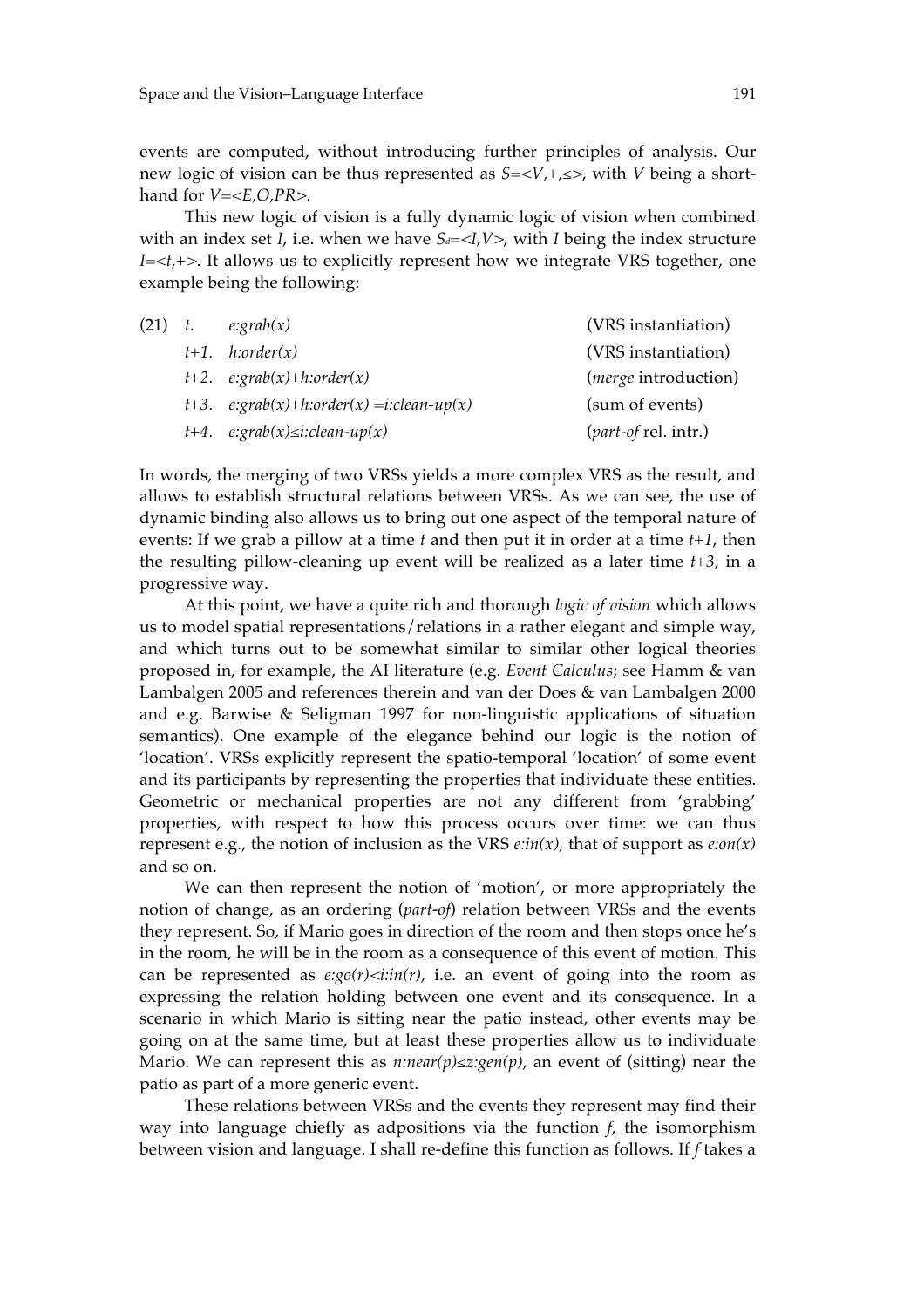pair of visual object and property as an input, it will return a noun as an output — we have  $f(\langle 0, pr \rangle) = n'$ . If f takes a pair of event and property as an input, it will return a verb as an output — we have *f(<e,pr>)=v'***.** If it takes a full *VRS* as an input, it will return an adposition as a result — we have *f(<e,o,pr>)=p'***.**

The intuition is that 'partial' VRSs find their way in language as (common) nouns, labels for objects, and as verbs, labels for 'actions'; both individuate some entities, but do not express relations between these entities. Adpositions instead express the structural relations between VRSs, ultimately complex VRSs. The intuition is simple: Nouns (and verbs) find objects in logical space; adpositions denote the relations between these objects, which in turn represent a very abstract notion of space. L&J's syntactic proposals are still maintained, to an extent.<sup>12</sup>

The function *f,* as an isomorphism, preserves structure on VRSs as well: An adposition like *between*, for instance, is usually analyzed as the 'sum' of two simpler adpositions, such as *to the left or to the right of* some ground (e.g. Zwarts & Winter 2000). This can be represented as *f(r-of+l-of)=f(r-of)+f(l-of)*, i.e. the adposition representing the "between" relation is lexically equivalent with the adpositions representing the relations "to the left of" and "to the right of". Generalizing a bit, from basic spatial representations we can build more complex spatial relations; the complex structure defined by this process, the model of logical space defined by our logic of vision, may be represented in language *up to isomorphism*, via process of progressive refinement and specificity of relations (cf. also Levinson & Meira 2003). Hence, the mapping function *f* may assign different labels to its outputs, depending on the level of fine-grainedness and with some consistent cross-linguistic variation, but in a quite fine-grained and structurally regular way (cf. again Talmy 2000; see also section 4.2). Again, via this function we represent the possibility that we can match for each VRS a corresponding linguistic unit, and that the structural or 'spatial' relations between VRSs can find their way into language, chiefly as adpositions, at least in a language such as English.

Before moving to language, however, I shall make one observation regarding the nature of this process. According to the HCM proposal, when we mentally represent visual objects, these objects can be seen as output to some previous visual, perceptual input, which is then transduced as a visual object. This process occurs over discrete intervals of time, which in turn may be seen as minimal cycles of the *θ-rhythm*, and which may actually occur *independently* of the presence of external stimuli. In the absence of external stimuli, our brain still partitions the perceptual stream into minimal, discrete units. Very informally, our vision faculty will organize the perceptual stream into minimal units even if we are not observing finite objects such as tables, or if we look at the same portion of sky for quite a long interval of time.

When external stimuli are tracked, then it is possible to check whether they stand for some 'new' or 'old' information, i.e. whether their internal representation matches previous visual computations. Hence, the underlying properties

-

<sup>&</sup>lt;sup>12</sup> In this paper, I shall not propose an explanation on *why* the function *f* seems to operate such distinctions in the labeling process, and leave such a complex topic for future research.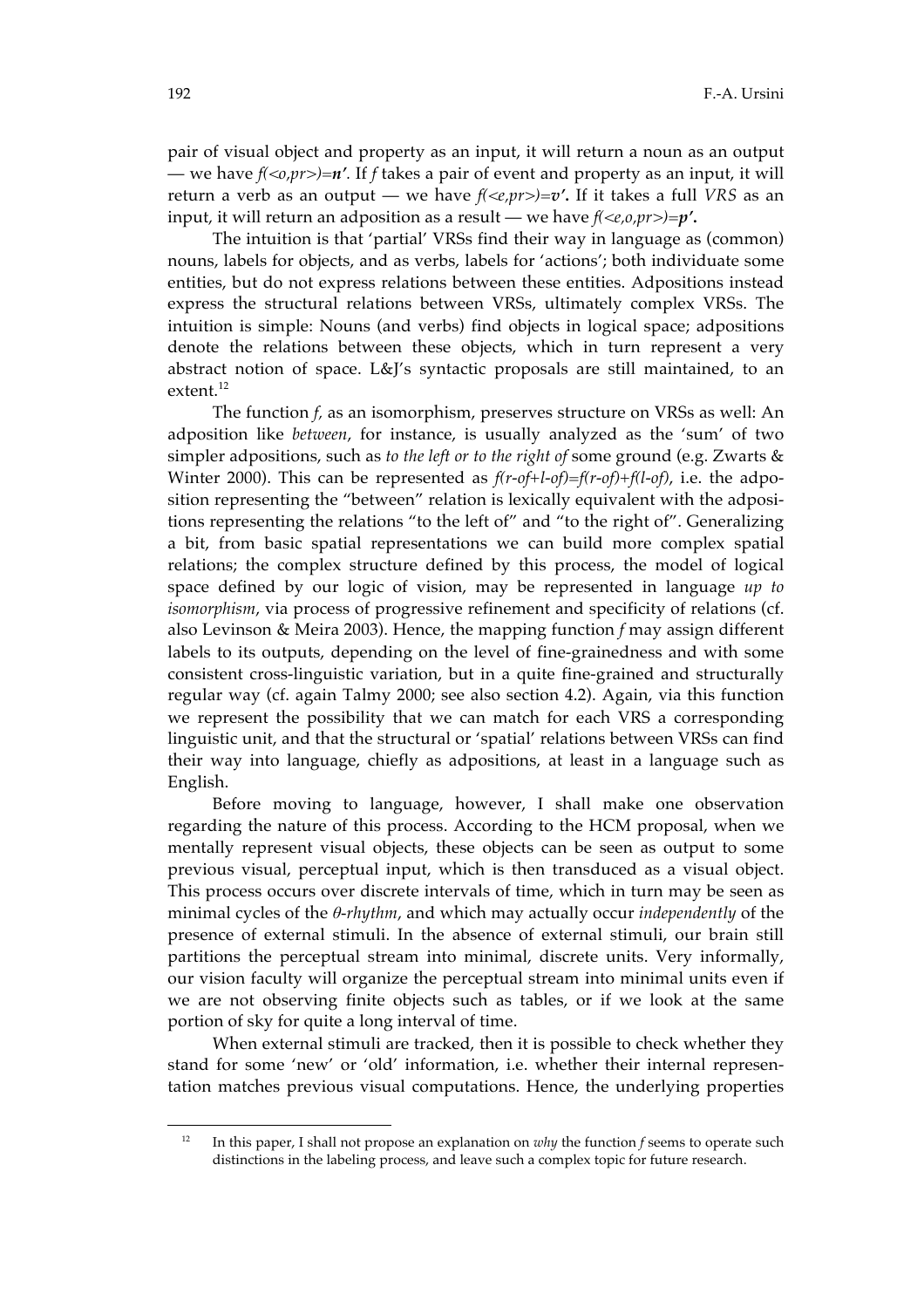of these computations do not crucially hinge on external stimuli, but on the possibility (perhaps, necessity) to integrate these different forms of information together in an effortless way, and in a coherent, 'synchronized' model (e.g., O'Keefe 2003, Buzśaki 2006). Our logic of vision thus represents an internal model of logical space, and represents the properties and relations defined over this model. By this point, our discussion of the logic of vision should be thorough enough: I shall concentrate on spatial language and its logic.

#### *3.5. A Logic of Language: Discourse Representation Theory and Space*

The study of meaning in natural language as a psychological phenomenon has long been adversed in model-theoretic approaches, traditionally rooted in an 'anti-psychologist' philosophy (e.g. Davidson 1967, Montague 1973, Cresswell 1985). Some modern research, however, broke with this tradition and attempted to study whether the models defined in this approach can be seen as mental structures and processes of some sort, represented via *dynamic logic* (e.g. Kamp 1981, Heim 1982, Chierchia & Turner 1988, Kamp & Reyle 1993, Chierchia 1995).

Among these different approaches, *Discourse Representation Theory* (DRT) represents the most important theory with such a 'cognitive' stance, and offers a set of tools which will allow us to (easily) treat all the linguistic phenomena we shall address via a single set of formal tools. For instance, it includes detailed treatments of the semantics of nouns and temporal expressions, which can be extended to treat our adpositions data (e.g., theories of noun reference and plurality such as Link 1983, 1998 or treatments of events such as Parsons 1990 and Landman 2000, 2004). It also allows us to take a perspective to sentence interpretation as a dynamic process, since it aims to model how sentences are interpreted and 'used' to form models in a compositional and incremental and on-line fashion, as in models of parsing such as Crain & Steedman (1985).

The version I shall use here is also fully compositional and thus allows us to analyze the contribution of each word to a sentence (iKamp *et al.* 2005, based on Muskens 1996 and van Eijck & Kamp 1997), and may be ideally implemented with certain minimalist theories of syntax with a 'processing stance' (parser-isgrammar of Phillips 1996). However, I shall focus on the contribution of nouns and adpositions for the most part, being somewhat sloppy on other parts of speech (such as verbs). Although the structural equivalences with my logic of vision should be immediately obvious, I will defer a thorough discussion to section 4.1, and focus here on the linguistic bits.

The most basic bits of information in DRT are Discourse Representation Structures (DRSs). A DRS can be thought, at a minimum, as a linguistic information state containing a set of discourse referents (or *U* for universe), an 'object' in discourse, and the conditions (or *CON*) which allow us to individuate such objects in discourse. While basic ('extensional') DRSs are at a minimum a duple of discourse referents (or individuals, for the sake of clarity) and their associated conditions, they 'become' information states when a third set of objects is taken in consideration, possible worlds (the set *W*). Hence, a DRS or information state is the triple  $\langle W, U, CON \rangle$  or  $\langle \{w\}, \{x\}, \{con'(x)\}\rangle$ , in which a discourse referent is paired with a 'world' referent and a condition, and which can be seen as a mental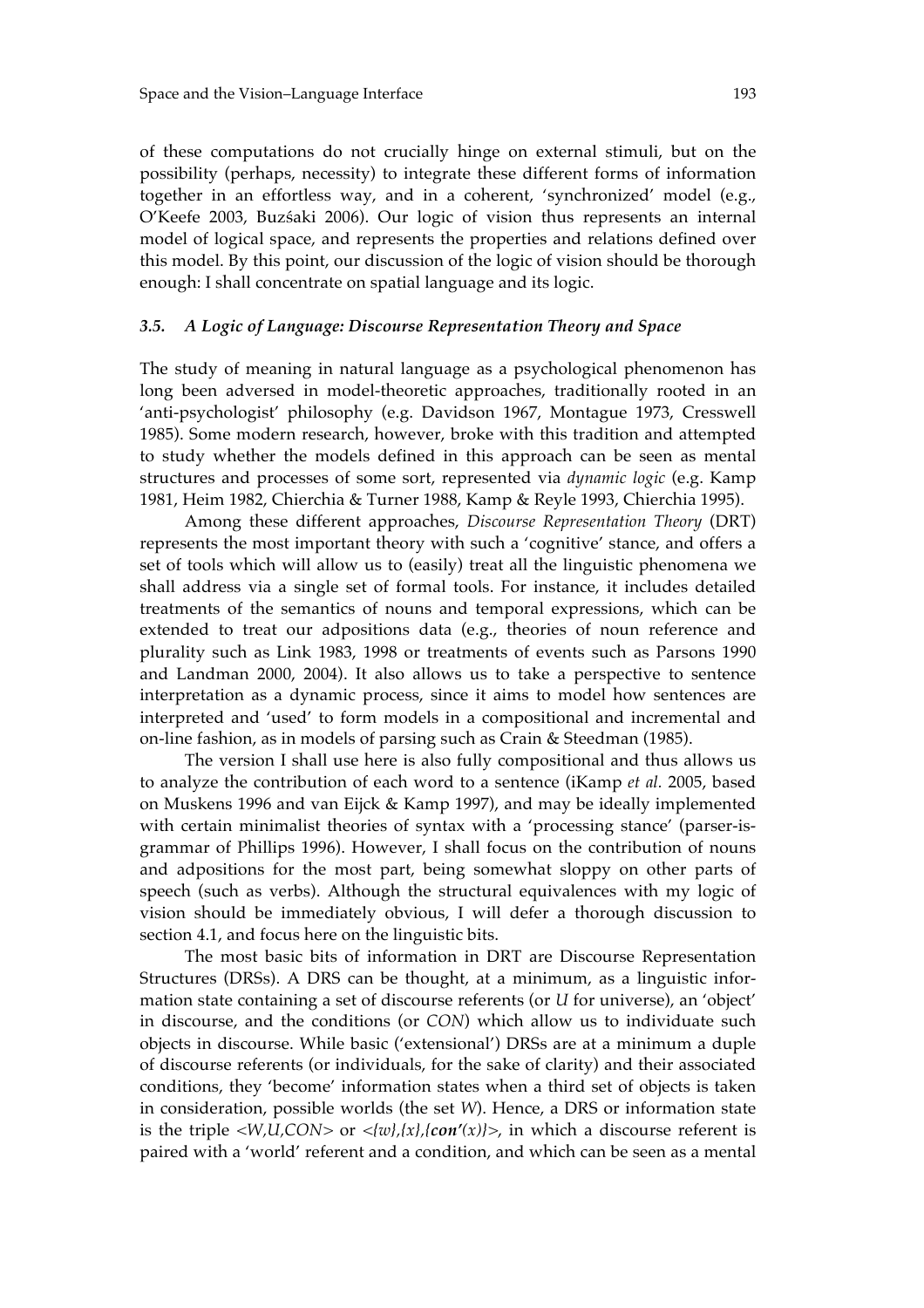representation or (mini-)model that a speaker entertains, when he parses chunks of sentences, incrementally.

The nature of this world 'coordinate' deserves a few words of discussion. In classical logic, possible worlds are seen as quite real Leibnizian entities, such as the world we live in (e.g. Lewis 1986). Many versions of DRT, however, propose a different approach, partially based on Stalnaker's (1973, 1999) work,<sup>13</sup> in which possible worlds are mental objects, and represent nothing else than possible scenarios in which referents are involved, those for instance expressed by a sentence or a more complex text. Consequently, possible worlds can vary in 'size' and structure, and may be intuitively related one another according to the same principles definable over individuals, DRSs or other model-theoretical objects, as assumed in situations semantics (e.g., Barwise & Etchemendy 1990, Kratzer 1989, 2007) or modern modal logic (Hughes & Cresswell 1996, Blackburn *et al.* 2006).

Let us now turn to formal matters. As a standard convention, I write conditions in boldfaced characters and by adding a prime, i.e. '**con'**'. Hence, conditions in DRT are roughly equivalent to non-logical constants of first-order logic, and thus they represent 'concepts' or 'thoughts' as they are expressed in natural language, together with the distinction between *intension* and *extension* (cf. Margolis & Laurence 1999, Gärdenfors 2000, Winter 2008). The obvious consequence of this assumption is that our concepts/conditions will thus be invariably complex and definable in terms of their internal structure, unlike assumed in atomistic theories of concepts such as Fodor (1998, 2003). While an interesting topic per se, its discussion would lead us too far afield from our main topic of discussion, so I shall leave it aside for the time being.<sup>14</sup>

For our purposes, worlds and eventualities (i.e. events, properties changing over time, and states, properties holding over time) are basically the same (model-theoretic) objects, as in some variants of situation semantics. Very informally, if individuals represent objects, then eventualities represent the relations in which individuals are involved.<sup>15</sup> I shall use the term 'events' and avoid making any distinction between events and states, for the sake of clarity.

Once I have defined the basic structures of DRSs, I shall focus on the combinatorial and interpretative apparatus, i.e. how DRSs can be used to represent linguistic expressions. Here I shall use a variant of the 'linear' notation, rather than the more popular 'box' format, to enhance readability (as in Geurts 1999). I shall roughly match one syntactic phrase with one *DRS*, although more precise analyses are possible (see Kamp *et al.* 2005 for discussion). Look at the example:

1

<sup>13</sup> This is true insofar as we look at the 'raw mechanics' of the underlying logic. Stalnaker's position is not a mentalist/internalist one: For him, 'possible worlds' are those of classical logic. DRT offers a much stronger mentalist perspective. Very informally, 'worlds' in DRT are roughly equivalent to possible thoughts or beliefs, information states ascribed to (thinking) agents. See Maier (2006: chap. 1) for discussion.

<sup>&</sup>lt;sup>14</sup> I would like to thank an anonymous reviewer for bringing this topic to my attention.

Note that, informally speaking, events and states are included in intervals of time, within the DRT architecture, with intervals of time forming up the main 'temporal structure' of a discourse. I shall diverge from DRT and use intervals of time in a different way, as I shall show in the remainder of the section.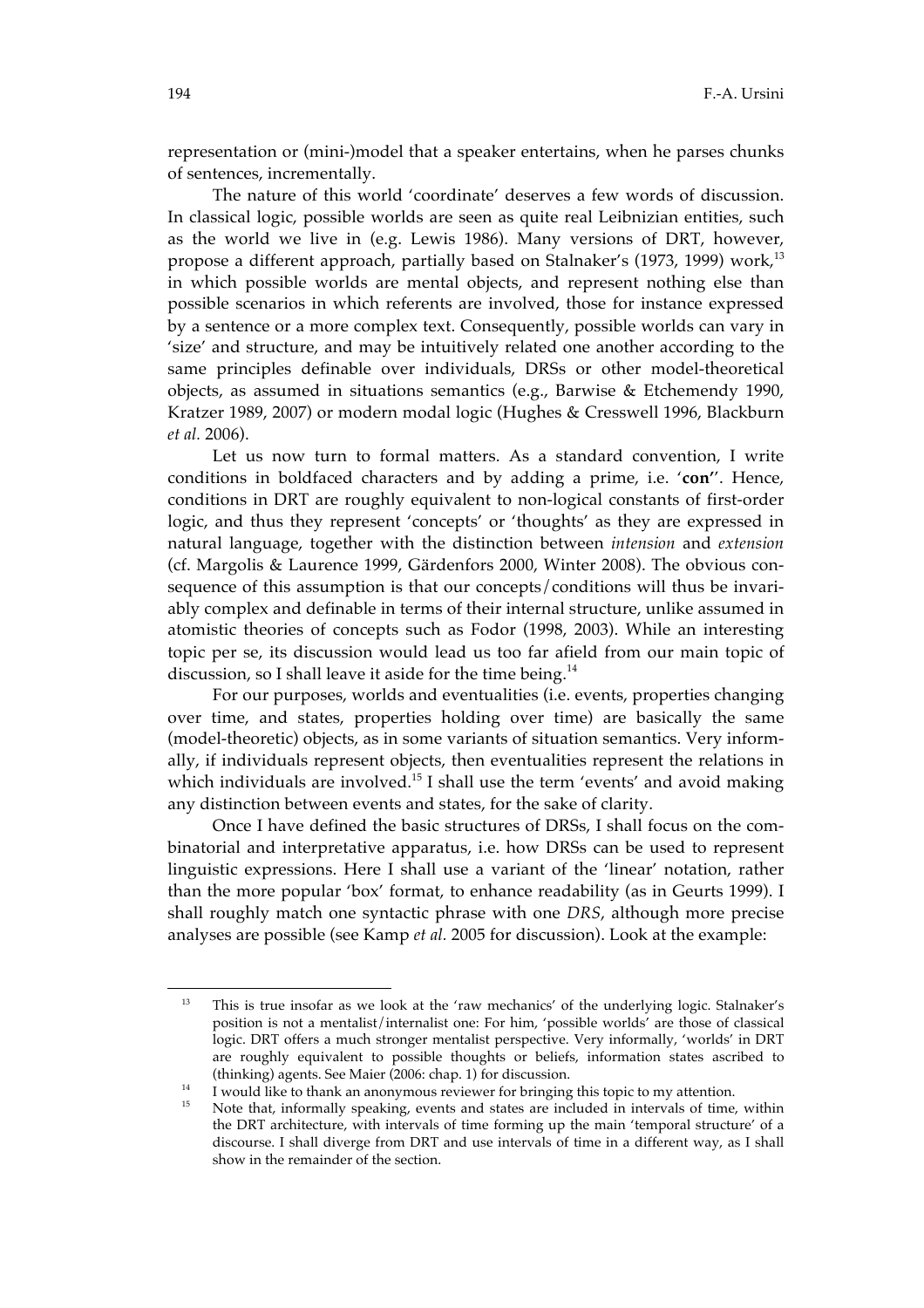(22) A man walks quickly. He whistles.

When a sentence like (22) is parsed, the parser builds up a bottom-up, left-toright syntactic representation and, for each constituent and phrase, it builds up the corresponding DRS. For instance, *a man* is parsed as noun phrase/determiner phrase, and interpreted as the DRS [x:**man'**(x)], a DRS representing a referent x and a condition individuating him.

The next step consists in combining the predicate *walks* with the noun phrase *a man*. This is obtained via the syntactic operation *merge*, which shall represent as '+'. <sup>16</sup> *Merge* in DRT is a binary (associative, commutative, idempotent) operation that takes two DRSs and gives a 'bigger' (or new) DRS as the output, by unifying the universes and conditions of each DRS. In more formal terms, we have:

(23) [{x}:**con'**(x)]+[{y}:**con'**(y)]=[{x,y}:**con'**(x),**con'**(y)] (*merge* introduction)

In words, the merging of two DRSs forms a bigger DRS in which the universes and the conditions are merged pair-wise. Merged conditions are interpreted as being conjoined. If we were to translate conditions from our DRT language to first order logic, merged conditions would be interpreted as being conjoined, whereas each referent in the universe of discourse can be translated as an existentially quantified variable. We would have "∃x∃y[**con'**(x)&**con'**(y)]" for the two conditions in (23) (cf. Kamp *et al.* 2005: 143–145). I shall use brackets to mark the universe, and thus enhance readability (e.g. *{x,y}*), as in van Eijck & Kamp 1997 and Kamp *et al.* (2005).

The verb *walks* can now be simply represented as [e:**walk'**(x)], i.e. a DRS which introduces no new (object) referents but a novel spatio-temporal referent, the event of walking. The merging of the two resulting DRS can be represented, in a piece-meal fashion, as:

(24) *t.* [{x}:**man'**(x)]+[{e}:e:**walk'**(x)]=[{e,x}:**man'**(x), e:**walk'**(x)] (*merge* intr.) *t+1.* [{e,x}:**man'**(x),e:**walk'**(x)]+[{e}:**quickly'**(e)]= (*merge* intr.) *t+2.* [{e,x}:**man'**(x),e:**walk'**(x), e:**quickly'**(e)]

In words, we obtain the DRS representing the first sentence in (22) (*A man walks quickly*), by merging the DRSs representing its main constituting phrases. The DRS for *a man* acts as the context DRS, which is then updated via *merge* by the DRS for *walks*, acting as the context change potential DRS. The dynamic aspect of meaning is thus represented by the ability for new phrases/words to add more information regarding referents and events represented by each sentence, and thus define a 'broader' model representing facts. This is also represented via the explicit use of an index set in the derivations, which allows to explicit represent

<u>.</u>

<sup>&</sup>lt;sup>16</sup> Kamp *et al.* (2005) use a different symbol, but this difference is immaterial, for our purposes. Note also that the properties of merge (associativity, commutativity, idempotence) stem from its definition as a (complex) form of set union, with idempotence allowing to 'reduce' universes whenever they are identical (see e.g. (22), i.e. *{e,x}+{e,x}={e,x}*).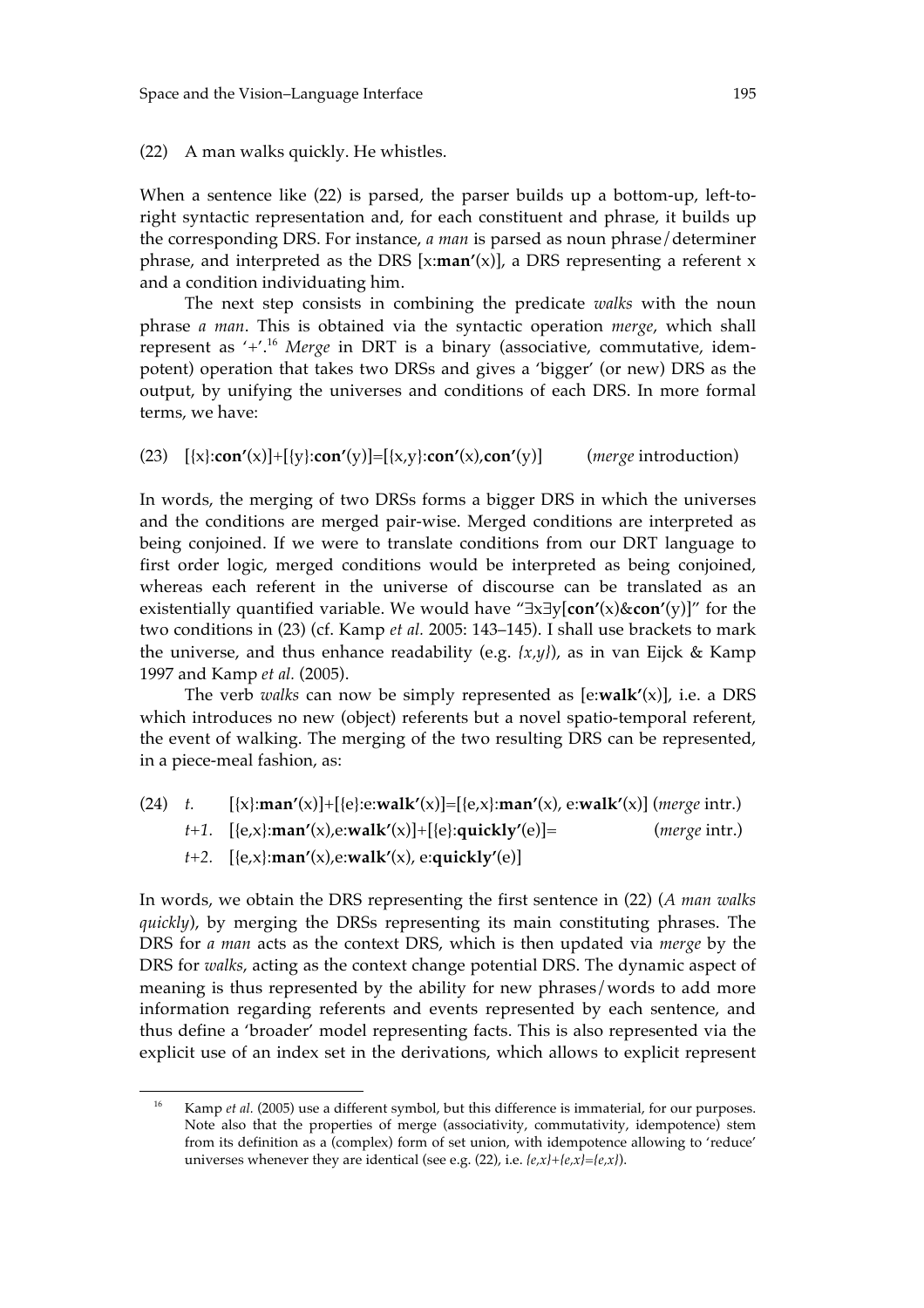how DRSs are combined together (as in Muskens 1996 and van Eijck & Kamp 1997, for example). $17$ 

The merging of DRSs has also one important consequence: it defines a semantic level of relations between DRSs and their universes/conditions, the *accessibility*/*part-of* relation. The *accessibility*/*part-of* relation is a transitive, antisymmetric, reflective relation which allows to define one DRS *d* as part of another DRS *d'*, i.e. *d≤d'*. While transitivity and reflexivity intuitively define how DRSs are connected over the flow of discourse, antisymmetry allows to make establish what relation holds between two referents/events/DRSs. One example is pronoun resolution: Intuitively, a pronoun such as *he* in (20) denotes one whistling individual as being a specific individual out of those who are walking quickly in the park. If at least part of the content expressed by two DRSs can be the same, then the two DRSs individuate the same object, a condition which expresses an anaphoric relation and is usually represented as *x=y*. 18 When the *accessibility* relation is restrained to discourse referents or events, it is usually called *part-of* relation (e.g. Kamp *et al.* 2005: 135). Consequently, I shall just use the *part-of* label for a semantic relation holding between DRSs, in order to make the exposition of the arguments clearer.

This is shown in the remainder of the derivation for (20):

(25) *t+3.* [{e,x}:**man'**(x),e:**walk'**(x),e:**quickly'**(x)]+[{e,y}:y=?,e:**whistle'**(y)]= *t+4.* [{e,x,y}:**man'**(x),e:**walk'**(x),e:**quickly'**(e),y=x,e:**whistle'**(y)]

In words, the merging of the first and second sentence will also establish an identity relation between first walking man and second whistling man: There is really one man we are talking about, in (22). The resolution of the open anaphoric relation (i.e.  $x=?)$ ) amounts to identifying two referents by stating that the properties by which these referents are individuated converge to the same result.

After this brief introduction to the relevant aspect of DRT, I shall focus on a compact treatment of adpositions, which diverges from the standard DRT treatment of this category (cf. Kamp *et al.* 2005: chap. 2–3) and introduce a more thorough analysis of these terms, based on the vast literature on the topic. My basic assumption will match the non-linguistic considerations I offered in the previous section: Adpositions denote relations between DRSs, by expressing how the events denoted by these relations are ordered (e.g., Kamp 1979a, 1979b, Jackendoff 1983, Parsons 1990, Wunderlich 1991, Nam 1995, Fong 1997, Kracht 2002, Landman 2004, Zwarts 2005, Svenonius 2006, Ramchand 2008, and Kratzer, to appear).

-

<sup>17</sup> In the dynamic semantics literature, the notion of 'dynamic binding' has a more restricted (semantic) application, and it is restricted to inter-sentential *merge*, i.e. the binding of information units over the sentence boundary (e.g., Chierchia 1995, Stockhof *et al.* 1996).

<sup>&</sup>lt;sup>18</sup> Pronoun resolution is sensible to features, like gender and number or temporal/aspectual values. I just ignore these aspects here, for the sake of clarity. In DRT, pronoun resolution also involves *presupposition* resolution, what could be (very) informally defined as the integration of implicit information in a DRS, together with the resolution of the anaphoric relations associated with this implicit information. See, among others, van der Sandt (1988, 1992), Geurts (1999), and Kamp *et al.* (2005: chap. 1–2) for discussion and references on this very complex and rich topic.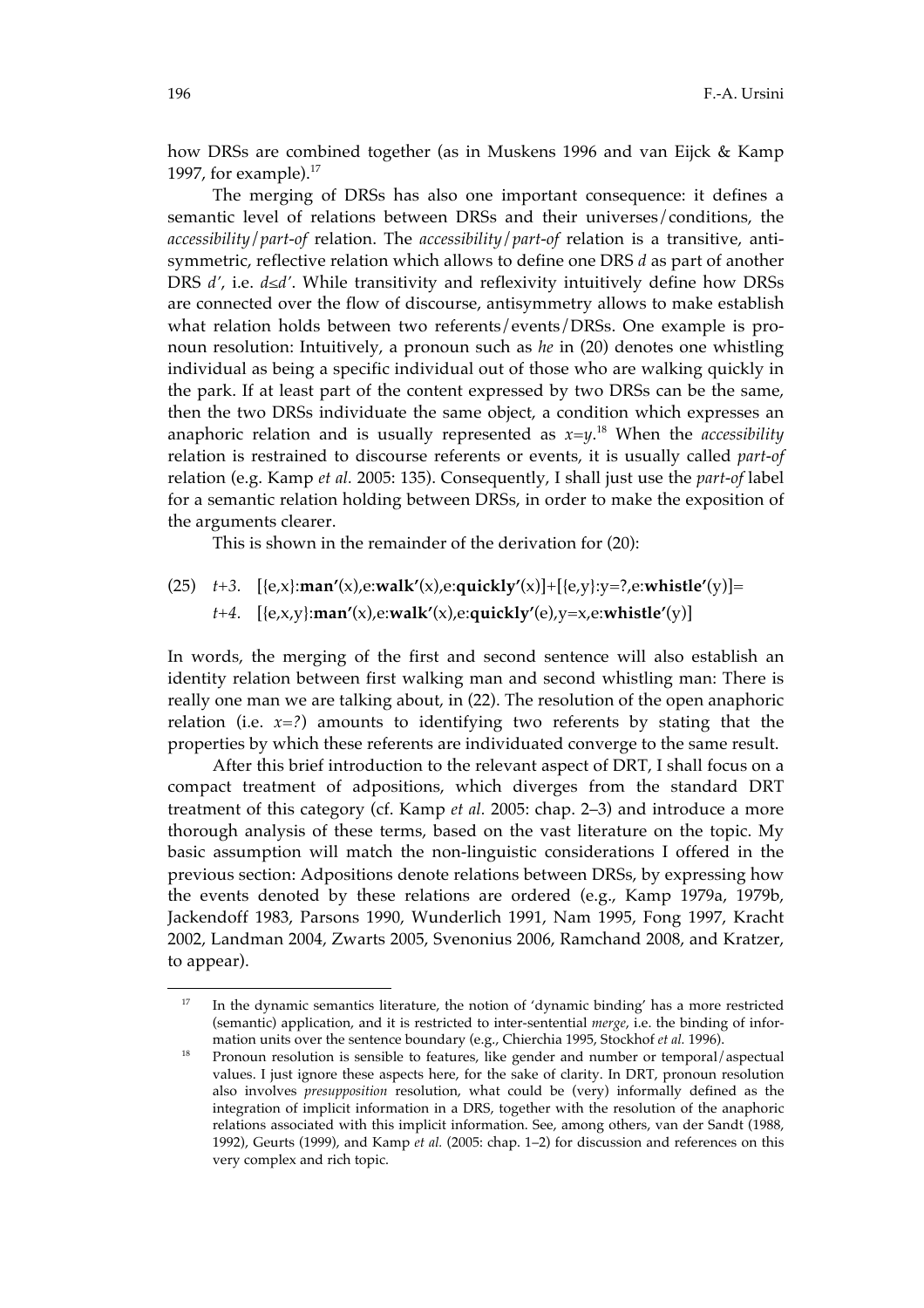I shall thus assume that adpositions denote anaphoric relations between events/DRSs. Differently from pronoun anaphora, though, they may express 'asymmetric' relations, i.e. relations in which events are not necessarily identical. In this perspective, adpositions are akin to the 'duplex conditions' of DRT, which are used to represent quantifiers such as *every*, but also conditionals (e.g., donkey sentences), temporal adverbs and other temporal/logical relations.

The main reason for this assumption can be motivated by the following entailment patterns in the examples (adapted from Parsons 1990):

- (26) A delegate walked into the park.  $\rightarrow$  A delegate was in the park.
- (27) A delegate is near the park.  $\rightarrow$  A delegate is near the park.

In (26), the sentence *A delegate…* entails that the relevant delegate was in the park as a consequence of this event of motion. In (27), the sentence *A delegate…* entails itself, in the sense that it the delegate's position is not an explicit consequence of some previous event of motion, but also holds for possibly more specific states (e.g., the delegate being currently near the park). The symbol '→' represents the entailment relation between the two pairs of sentences.

The intuition behind these patterns is simple: adpositions, as they mirror relations between VRSs in language, also denote equivalent relations between DRSs and the events included in these DRSs. They do so by explicitly stating how events are ordered one another, thus explicitly representing the causal/temporal structure of (parts of) a sentence, possibly restricting this relation to certain events (e.g., those being "in" the park). I shall thus translate *into* as the complex DRS  $[\{e,s,x,y\}:e\leq s,s:\mathbf{in}'(x,y)]$  and *near* as the complex DRS  $[\{e,s,x,y\}:e\leq s,e:\mathbf{in}'(x,y)]$ **near'**(x,y)]. The *DRSs* represent in a compact manner the Parsonian entailments, as *part-of* relations between the events denoted by the merged sentences. Informally, if a delegate walked into the park, he was in the park as a consequence. If a delegate is near the park, he may have arrived there because of some other events, or may stay there for some unspecified interval of time.

The interpretation of (24), at the relevant step and abstracting away from tense, is the following:

(28) *t.* [{e,x}:**delegate'**(x),e:**walk'**(x) ]+[{e,s,y}: *e<s*,s:**in'**(x,y),**park'**(y)]= *t+1.* [{e,s,x,y}:**delegate'**(x),e:**walk'**(x),*e<s*,s:**in'**(x,y),**park'**(y)]

In words, (28) says that a delegate walked and, as a consequence of this event of walking, he ended up in the park. The interpretation of (23) would be similar, except that the contribution of "near" would yield the following (slightly informal) *DRS*: [{e,s,x,y}:**delegate'**(x),s:**be'**(x),*s≤s'*,s:**near'**(x,y),**park'**(y)].

This treatment of English adpositions is by no means exhaustive and would probably need revisions, especially once we take in account a broader cross-linguistic perspective and the well-known interplay of adpositions and verbs of motion (again, see e.g. Talmy 1978, 2000, Svenonius 2006, Higginbotham 2009, and Zwarts 2010 for discussion). However, it allows us to represent in a rather simple what kind of contribution adpositions (and nouns) offer to a sen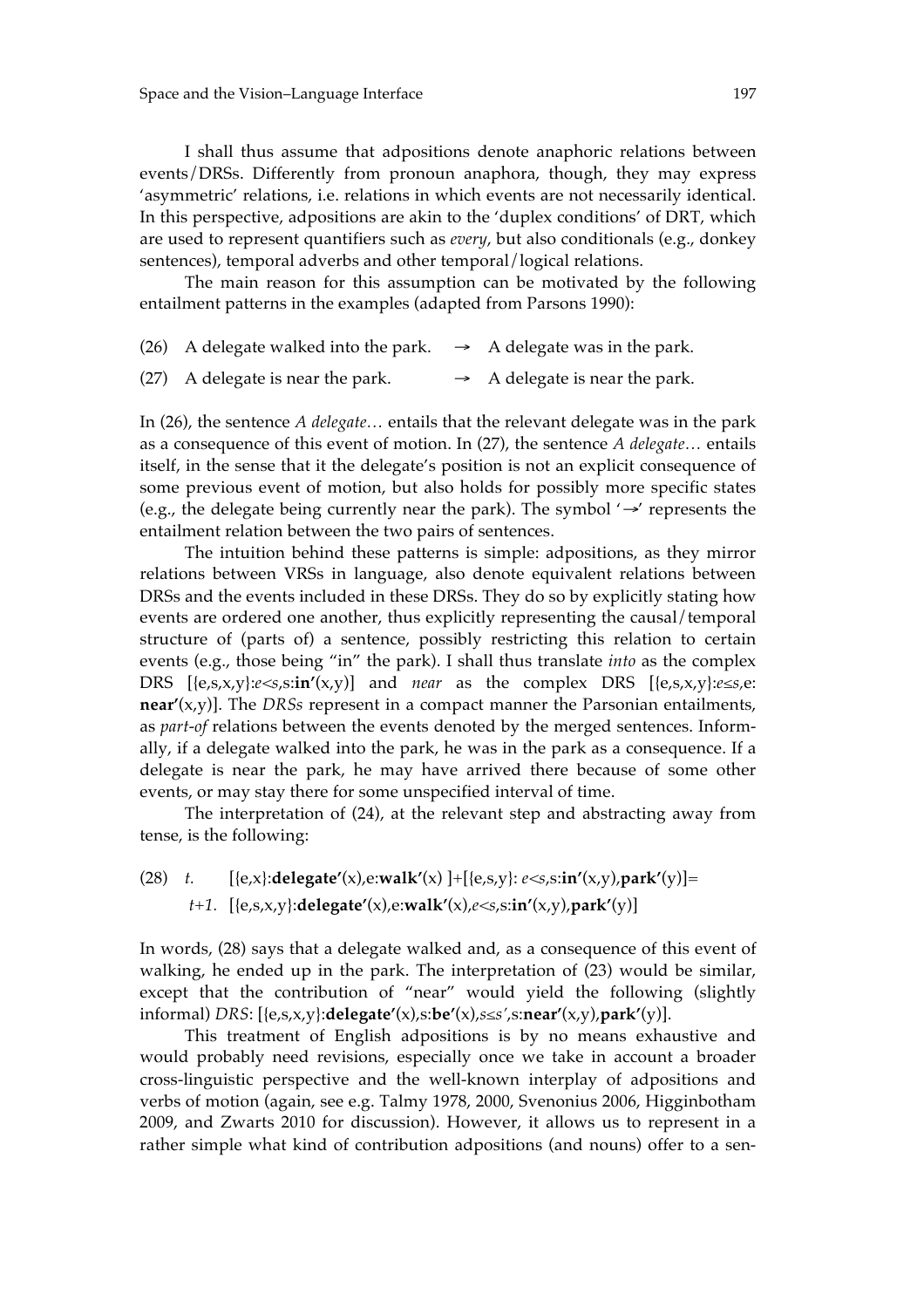tence, as well as introducing a rather compact theory of linguistic representation, in the guise of DRT. I shall thus collect all the crucial aspects of DRT and present them as parts of DRT's underlying logic.

DRT can be treated as a logic of language, which can be represented as the model  $L=$ . The set *D* of DRSs is in turn a set of triples, defined as *d=<w,u,con>*, and with *d≤D* holding for each *d*. The *model* (of discourse) defined by DRT is a *lattice* which has a structure entirely equivalent to that defined for vision.<sup>19</sup> The 'dynamic' incarnation of this model is  $L =$ , the duple formed by DRSs and intervals of time at which they are combined together, with I again being defined as *I=<t,+>*.

The mapping from this model of language to other models, most specifically our logic of vision, can be easily defined via the function *g*, which is usually known as the *anchor function* in DRT (Kamp *et al.* 2005: chap. 4, Maier 2006: chap. 3 for discussion). This function is defined as an isomorphism mapping each linguistic information unit onto a non-linguistic unit, in this case a visual unit, i.e. *g(d')=v*: In our case, it matches DRSs (linguistic information units) with VRSs (non-linguistic, visual information units).

Since it is an isomorphism, it maps at least one DRS onto one VRS, and at most one DRS onto one VRS. It preserves structure, so a mini-discourse like (22) can be seen as the description of a complex scenario, made of two connected, simpler scenarios. Formally, we have  $g(d'+k')=g(d')+g(k')$ , which in words says: The scenario corresponding to the mini-discourse in (22) corresponds to the scenario matched by the first sentence (a man is walking in the park) followed by the scenario matched by the second sentence (this man is whistling). Much like the function *f*, the function *g* can, but needs not to, find a VRS for each mapped term. In this regard, the function  $g$  can also be thought as representing a topdown process, since it represents how we can consciously match a sentence (and its content) with an extra-linguistic scenario it refers to.

Now that both sides of the isomorphism are defined, we have a good understanding of how information flows from vision to language and from language to vision, and thus we are ready to tackle the problem of the vision– language interface in an explicit way. However, before doing so, I shall offer an answer to the second research question, which is now within our reach. The answer is the following:

## A–2: *Our models of spatial vision and language must include any possible property and relation that can 'connect' two entities; these models can (must) be treated via a model-theoretic approach.*

Spatial vision and language, then, can be seen as two systems representing different aspects of the same underlying phenomena: How we build up and maintain complex 'maps' of the objects we keep track of, over discourse. At this point, we can explore the common space generated by these two structures, and

-

In DRT or similar approaches (e.g., Krifka 1998), events and referents are part of (structurally) different structures; here I follow Link (1983, 1998) and assume one common type of structure for all types of object.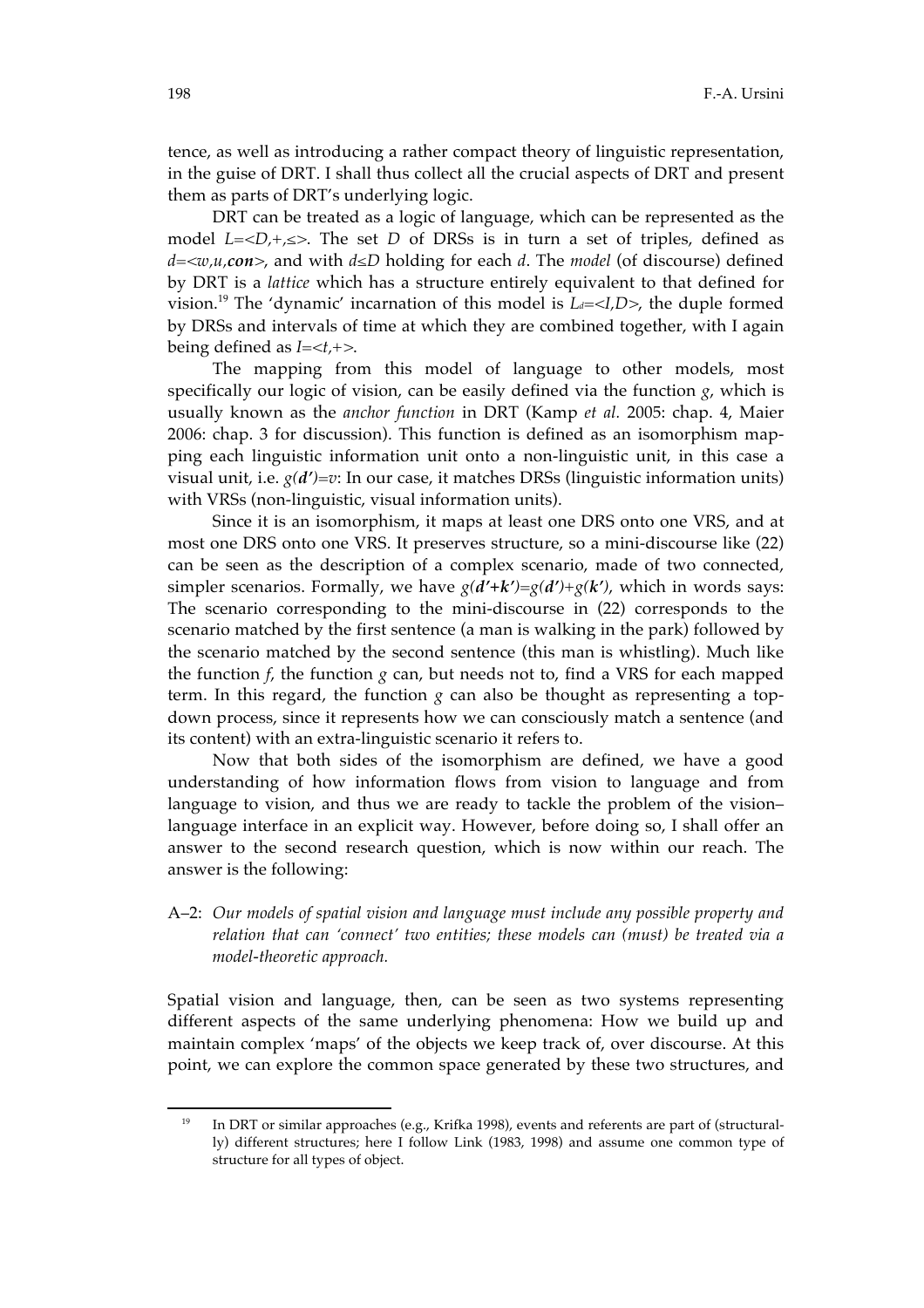thus focus on the vision–language interface.

#### **4. A Theory of the Vision–Language Interface, and Beyond**

In this section I shall offer a logical theory of the vision–language interface based on the results of the previous section (section 4.1); I shall offer empirical evidence in support of this approach (section 4.2); and sketch some broad consequences of my approach with respect to theories of the language faculty (section 4.3).

#### *4.1. The Vision–Language Interface: A Formal Approach*

A theory of the vision–language interface, given the discussion so far, must be a theory about the two-way information flow between two structures which represent (external) spatial information in a principled and highly organized way, the logical space defined by the logic of vision and language. As section 3 constituted a relatively long analysis of how these notions emerge from the basic bits of vision and language, I shall re-state my basic assumptions first and then dive into the vision–language interface problem.

I have assumed that both vision and language can be represented via a precise logic, which I called the logic of vision and the logic of language, respectively — or Visual Representation Theory (VRT) and Discourse Representation Theory (DRT), equivalently. These logical calculi share the same underlying structure: VRT is defined as triple  $S = \langle V, +\rangle \leq \rangle$  and DRT as the triple  $L = \langle D, +\rangle \leq \rangle$ . These models are lattices, partially ordered sets, which minimally differ in having different types of elements, rather than in their structure.

The basic elements in these domains are respectively VRSs and DRSs: for each VRS *v*, the relation *v≤V* holds; for each DRS *d*, the relation *d≤D* holds. For each VRS *v*, the following identity holds: *v=<e,o,pr>*, i.e. each *VRS* is a triple of an event, an object and a property that identifies an object in an event. For each DRS *d*, the following identity holds: *d=<w,u,con>*, i.e. each DRS is a triple of a world/ event, a referent and a condition that identifies a referent in a world/event. While VRSs are discrete units (possibly) representing perceptual stimuli from the visual apparatus, via transduction, DRSs may be seen as discrete units representing other types of information units (e.g., 'concepts' or 'thoughts'). They may be connected to VRSs via a slightly different type of transduction, but do not have a direct 'external' grounding: They represent purely 'internal' information.

While the two structures have different elements, their operations and relations are basically the same. A syntactic operation, *merge* (ultimately, set union), allows to define each element as the sum of other elements, possibly only itself. We represent it as '+'. Its definition is simple: It is a binary operation taking two inputs of the same type (e.g., DRSs: *a+b*), yielding an output of the same type as the inputs (a DRS: *a+b=c*). It is *associative*, *commutative*, and *idempotent*: It allows to combine the same elements in different ways (associativity:  $(a+b)+c=a+(b+c)$ ), regardless of their order of occurrence (commutativity: *a+b=b+a*), and can be 'repeated' on the same input (idempotence: *a+a=a*).

A semantic relation, the *accessibility*/*part-of* relation (represented as '*≤*'),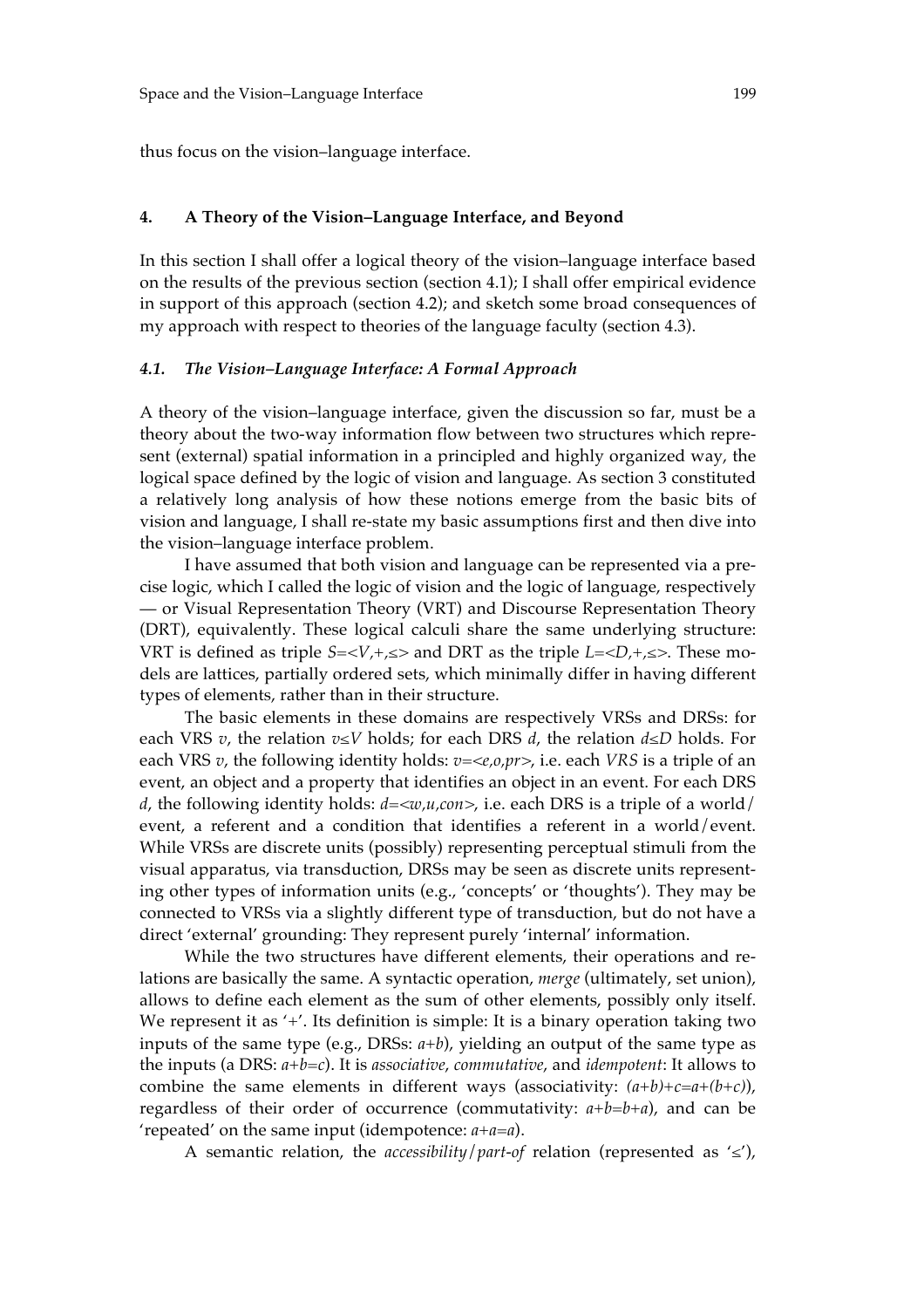integrates this syntactic operation and establishes how the results of the *merge*  operation are 'connected'. It is binary, as it establishes a relation between two objects of the same type (e.g., VRSs: *a≤b*, and it is reflexive, asymmetric and transitive: It allows us to establish that objects are part of themselves (i.e. *a≤a*), that objects can be identified (i.e. if *a≤b* and *b≤a*, then *a=b*), and that multiple relations can be compressed as a single relation (i.e. if *a≤b* and *b≤c*, then *a≤c*).

The *merge* operation and the *part-of* relation are connected via the following properties, which I shall again represent via set-theoretic notation. If *a*≤*b*, then *a*∪*b*=*b* and *a*∩*b*=*a*. In words, if one object is part of another, then their merging will correspond with the 'bigger' object (union), and their product will correspond to the 'smaller' object (intersection). Semantic relations can be seen as the result of previous instances of syntactic operations, in a sense recording the successful merge of two objects into a more complex, novel object. The structures defined by these operations are complex Lattices, i.e. partially ordered sets with a syntax and a corresponding semantics, and thus models of the phenomena they represent.

Although other operations can be defined (e.g., set intersection standing for attention), this 'minimal' logic allows us to aptly model how information units are processed and integrated together into more complex units, in a bottom-up way. They also allow us to define how one logic can be tightly connected to another via two functions, *f* and *g*, which respectively define an isomorphic mapping from VRSs to DRSs and from DRSs to VRSs. These functions are isomorphic because they map at least one input and at most one input to the same output, i.e. they are respectively injective and surjective, thus they are bijective.

The function *f* is defined as:  $f: v \rightarrow d$ , i.e. a function that maps each visual structure  $v \leq V$  onto a discourse structure  $d \leq D$ , whereas the function *g* is defined as: *g:d*→*v*, i.e. a function that maps each discourse structure *d≤D* onto a visual structure *v≤V*. Note, now, that these two functions are one the inverse of the other: Their *composition* (represented via the symbol '*◦*') will yield the identity function, e.g., we have *f◦g=i*, with '*i*' being the *identity function*. This latter property tells us that, for example, each noun may act as the linguistic label for a visual object, and thus that each visual object may a have noun as a linguistic label.

These isomorphisms allow us to explicitly represent how we 'translate' one type of objects into another, while for logical operators (i.e. *merge* and the *part-of* relation), they offer evidence that these operations are the same across models/ logical systems. The reason is simple: while objects define non-logical constants, *merge and the part-of* relation define logical constants, elements of a logic that receive the same interpretation on any model, whether it represents vision or language. In words, *merge* is interpreted as the union of two objects, whether these sets stand for visual structures or discourse structures, and so is the *part-of* relation interpreted as a relation between objects.

This is explicitly represented via a structure-preserving condition on our isomorphisms: *f(a+b)=a'+b'*, given that *f(a)=a'* and *f(b)=b'*. In words, the noun for the object corresponding to the merge of the object "legs" and "surface" (*table*) corresponds to the super-ordinate noun that stands for the objects "legs" and "surface". The *merge* symbol is the same on both sides of the identity, while the merged objects are different. The same holds for the *part-of* relation, since, if we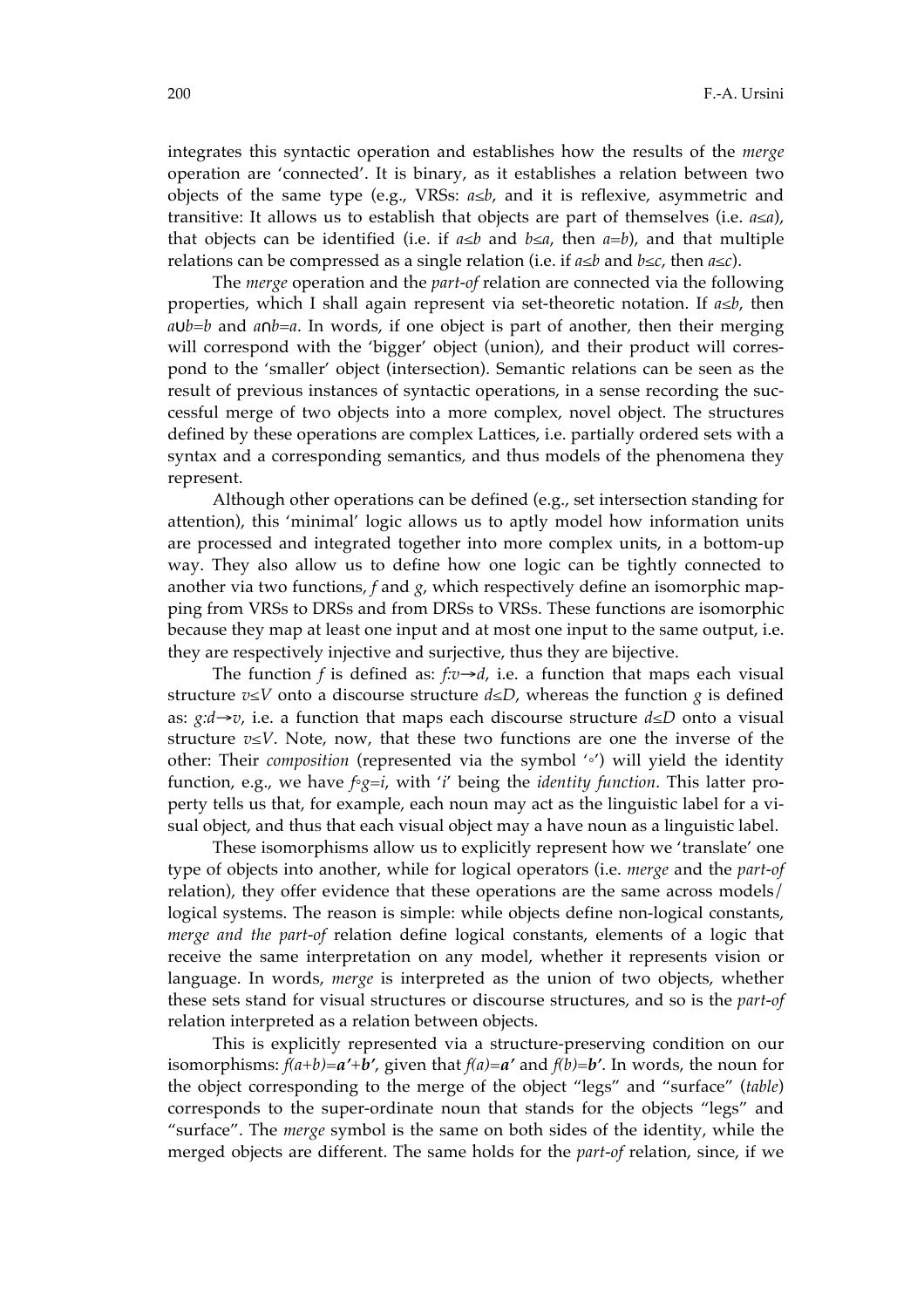have  $a \leq b$ , we have  $f(a) \leq f(b)$ . In words, if a leg is part of a table, then the noun/ concept *leg* is part of the noun/concept *table*. The same considerations hold, *mutatis mutandis*, for the function *g*. In words, vision and language may differ as models representing different 'things', but they are equivalent as models sharing the same structure.

The definition of these two isomorphisms has one important consequence: It allows us to outline a simple and yet very precise theory of the vision– language interface. The main assumption I shall make is that the vision–language interface is defined as a *Galois connection* between these two structures. A Galois connection is defined as follows: given two lattices *<A,≤>* and *<B,≤>*, *f(a)≤b if and only if* a≤g(b). In our case, and with some notational fantasy, given the lattices *<D,≤>* and *<V,≤>*, we have *g(d')≤v* if and only if *d'≤f(v)*. In words, if vision and language are connected via a Galois connection, then the VRS corresponding to a DRS is part of a larger VRS, and a DRS corresponding to a VRS is part of a larger DRS. In words, vision and language representations are connected if each linguistic term is matched by a visual entity, which is part of a 'larger' scenario, and if each linguistic term expressing a visual object is part of a sentence. Informally, a Galois connection is a method of defining an isomorphism between structures in which weaker relations can also be defined: it allows us to express not only that structures 'look the same', but also to compare the relation between many elements of one structure to an element of the other structure (e.g., Ganter & Wille 1998: chap. 1).

The strength of this proposal is that it allows us to define a degree of accuracy by which a certain sentence describes a state of affairs and *vice versa*. For instance, an adposition matches a spatial representation when the two following conditions hold:  $f(v)=d'$  and  $g(d')=v$ . In words, if a book is supported by the top vertical surface of a computer, then the adposition *on top of* is quite ideal match for this scenario, since we intuitively have *f(on-top)=on-top'*, but also *g(ontop')=on-top*.

While identity cases are in a sense trivial, cases of partial matches allow us to grasp the crucial strength of the proposal. For instance, an adposition expressing only support of the book by the computer is intuitively less accurate (i.e. *on*) than *on top of*, which expresses the specific surface offering this support. This because it will represent only a part of the spatial representation in which book and computer are involved: if *g(on')=on* and *on≤on-top*, then we will have *g(on')≤on-top* to hold. In words, *on* represents only a part of a certain extralinguistic scenario, and thus will be less accurate than *on top of*. Conversely, the relation *on'≤f(on-top)* also holds, i.e. *on* is less accurate than the adposition which would perfectly match the said scenario. Hence, the *part-of* relation, when it is defined on 'mixed' objects by means of a Galois connection, can be interpreted as relation expressing a degree of accuracy of a sentence, an adposition or any part of speech, with respect to the extra-linguistic context.

This proposal on the vision–language interface makes two main predictions. First, it predicts that the 'amount' of spatial (visual) information expressed by a sentence is flexible, and may be as accurate as the corresponding visual scenario, but also that the same scenario can be described by adpositions of different 'accuracy'. Second, it predicts that, since the 'binding' between the two layers of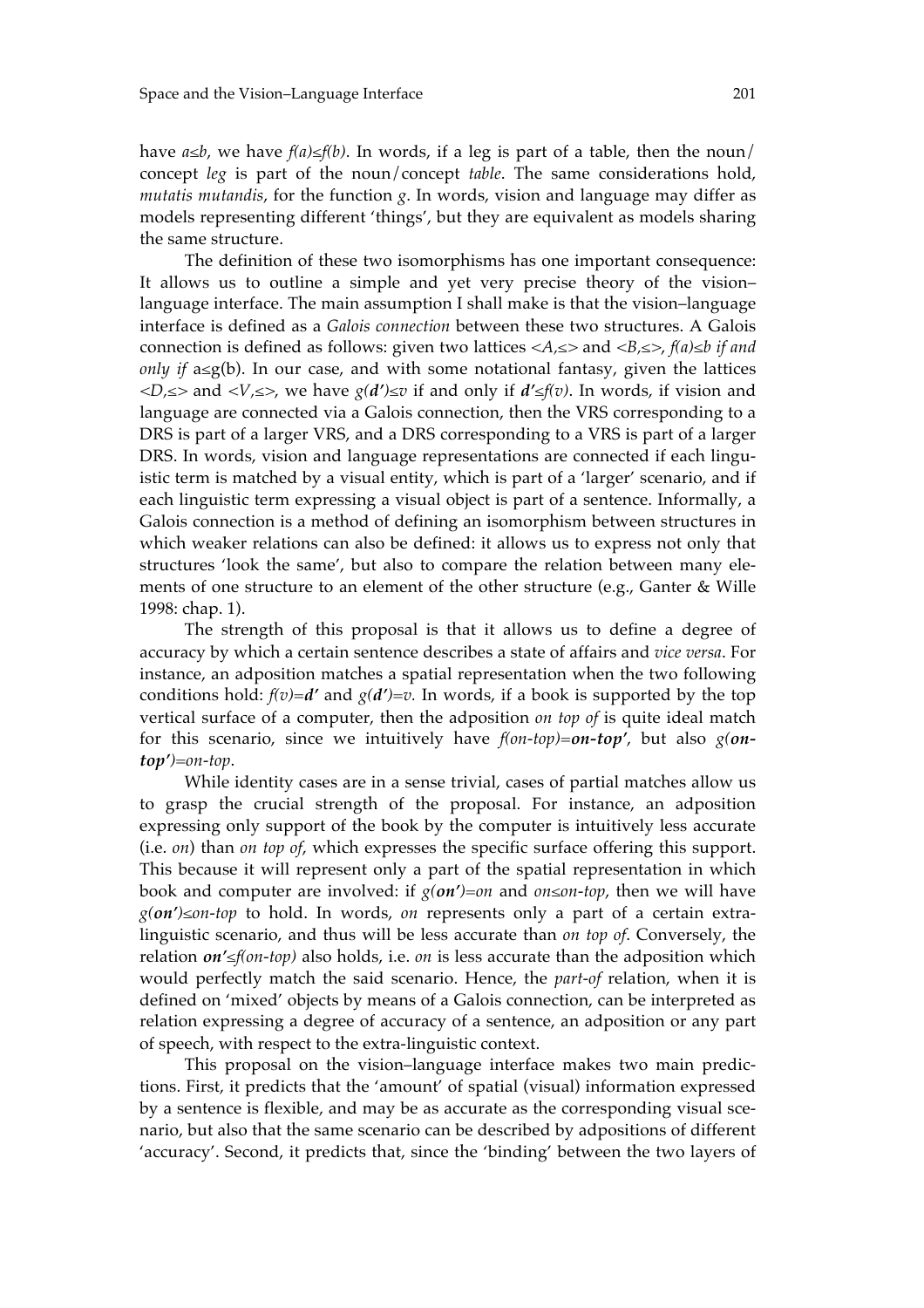information may go in both directions, there is no 'causal' relation between these different computations, so one type of information is processed *independently* of the other. We are quite able to evaluate whether what we see refers to (or matches with) what we say and *vice versa*, but both mental processes need not a constant, unconscious feedback between the two levels of comprehension to occur. In words, we can say a lot about 'where' things are (including, but not limited to, geometric relations), but need not to limit ourselves to what we see.

A formal treatment of this 'parallel' processing can be represented as follows:

(29) I V 
$$
V\Leftrightarrow D
$$
 D  
\n $t$ .  $(a+b)$   $(a'+b')$   
\n $t+1$ .  $(a+b)=g(a'+b')$   $f(a+b)=a'+b'$   
\n $t+2$ .  $(a+b)=g(a'+b') \Leftrightarrow f(a+b)=a'+b'$ 

In words, at some interval in a computation, the two types of information are first mapped onto the other domain, and then (dynamically) bound together if the two 'flows' of the process yield the same result, possibly compared in terms of accuracy in a common logical space, which is represented as  $V \oplus D'$ . Informally, we check if what we see matches with what we say and *vice versa*, hence obtaining a 'broader' picture of facts. Since what we see needs not to match with what we say, the binding relation between these two types of information is entirely optional and, as we have discussed so far, it ultimately represents a topdown translation process, which can be more or less accurate.

One important thing to note is that this formal treatment is modular also because the binding of two types of information is explicitly represented as a distinct result of a matching operation. If we would have assumed that the binding occurs by the simple co-synchronous occurrence of these operations, our architecture would actually have been *connectionist*, in nature. While the two processes are isomorphic and can be tightly connected, they are nevertheless two distinct processes, and a third process is their matching relation (i.e. binding); see Marcus (2001) for discussion. Now that we have gone through the formal details and their predictions, we can focus on their empirical support, which I shall analyze in the next section.

#### *4.2. Testing the Theory against the Data*

The theory I have proposed in the previous section is consistent with general assumptions about vision and language as parts of a cognitive and modular architecture (cf. e.g. Jackendoff 1997, 2002), and possibly offers a more fine-grained and formally precision analysis and representation of these modules and their processes. In this section I shall explain more in detail why this theory is consistent with previous proposals and offer an 'improved' model of their insights, and why it is consistent with general assumptions about cognitive architecture, i.e. why the two main predictions I offered in the previous section hold. I shall focus on four topics, offering evidence that confirms these predictions.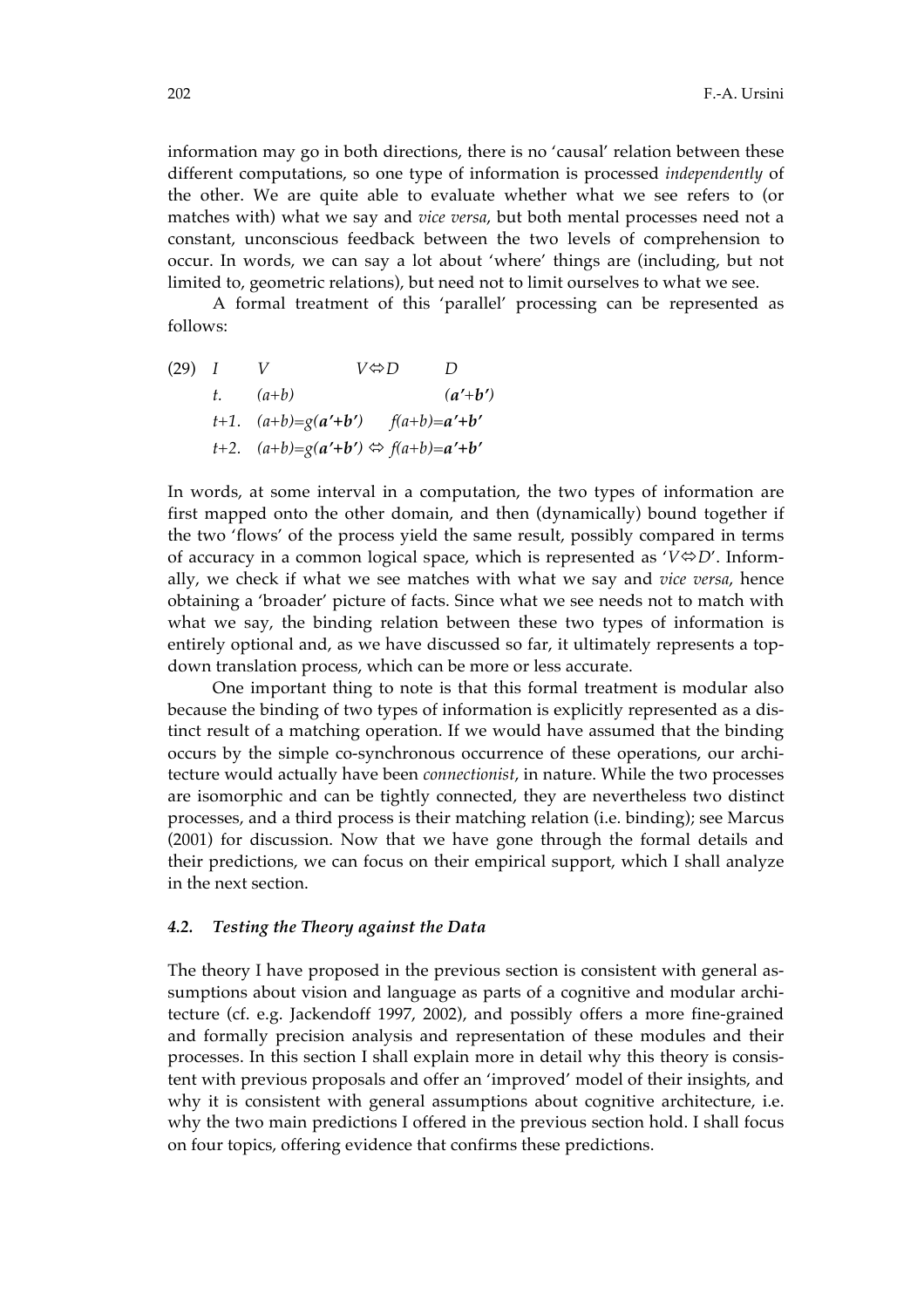A first topic pertains to the 'amount' of space found in language. Let me repeat (13) and (14) as (30) and (31) to illustrate the point:

- (30) The book is on the tip of the left edge of the blue table.
- (31) The book is on the table.

The crucial difference between (30) and (31) is that both sentences may be used to convey information about the same extra-linguistic scenario, but (31) is definitely more accurate than (30). Vision-wise, a scenario in which the book is supported by the tip (of the edge) of the table is also a scenario in which a book is supported by the table — hence, the relation *on≤on-top* holds. language-wise, the DRS representing (31) is part of the *DRS* representing (28), so the relation *on'≤on-top'* holds. Hence, the following identities *g(on-tip')=on-top* and *g(on')=on* hold, as well as *on-tip'=f(on-top)* and *on'=(on)*. We can then observe that the relation *g(on')≤on-top* holds, i.e. that (31) is a partial representation of the same scenario that (30) is a total representation of, and thus a less accurate description of facts. Conversely, the relation *on'≤f(on-top)* holds, i.e. (31) expresses part of the information expressed by (30), and thus of the scenario that (30) represents.

A second topic pertains to the different degree of accuracy that two sentences can have in describing a certain scenario, when involving different adpositions. If the meaning of two adpositions overlaps or stands in an entailment relation, then speakers may favor one over another, when they need to associate it to visual information. The entailment cases are quite intuitive, and can be seen as a general case of the relation between (30) and (31). In a situation in which a book is supported by the upper part of a drawer, *on top of* may be judged as a 'perfect' adposition to describe this situation while *on*, that is entailed by *on top of*, may be considered as less appropriate, with respect to the scenario it purports to match with.

The cases in which adpositions overlap in meaning require some more discussion. Let me repeat (10) and (11) as (32) and (33) to illustrate the point:

- (32) The painting is on the wall.
- (33) The painting is in the wall.

In a scenario in which a panting is literally encased in the wall, (33) may be a more accurate sentence to describe this scenario than (32), because it may express in a more precise way the matching extra-linguistic scenario. Intuitively, if a painting is in the wall, it is certainly supported by it, and actually part of the wall's surface, rather than just adjacent to it (as for *on*). Formally, we can say that *in* is more accurate than *on* with respect to the aforementioned scenario if the following holds: if **i***n'≤on'*, then *on'*∩*in'=in'*, i.e. *in* is a part of *on* and its meaning; and thus, if  $g(\textit{on'}) \leq g(\textit{in'})$ , then  $g(\textit{on'}) \cap g(\textit{in'}) = g(\textit{in'})$ , i.e. *in* describes a more specific scenario than *on*, and is hence considered more accurate.

The treatments I discussed in the first and second topic are consistent with results like those of Coventry & Garrod (2004), Regier *et al.* (2005), and much of the aforementioned literature on spatial sentence processing, which also cover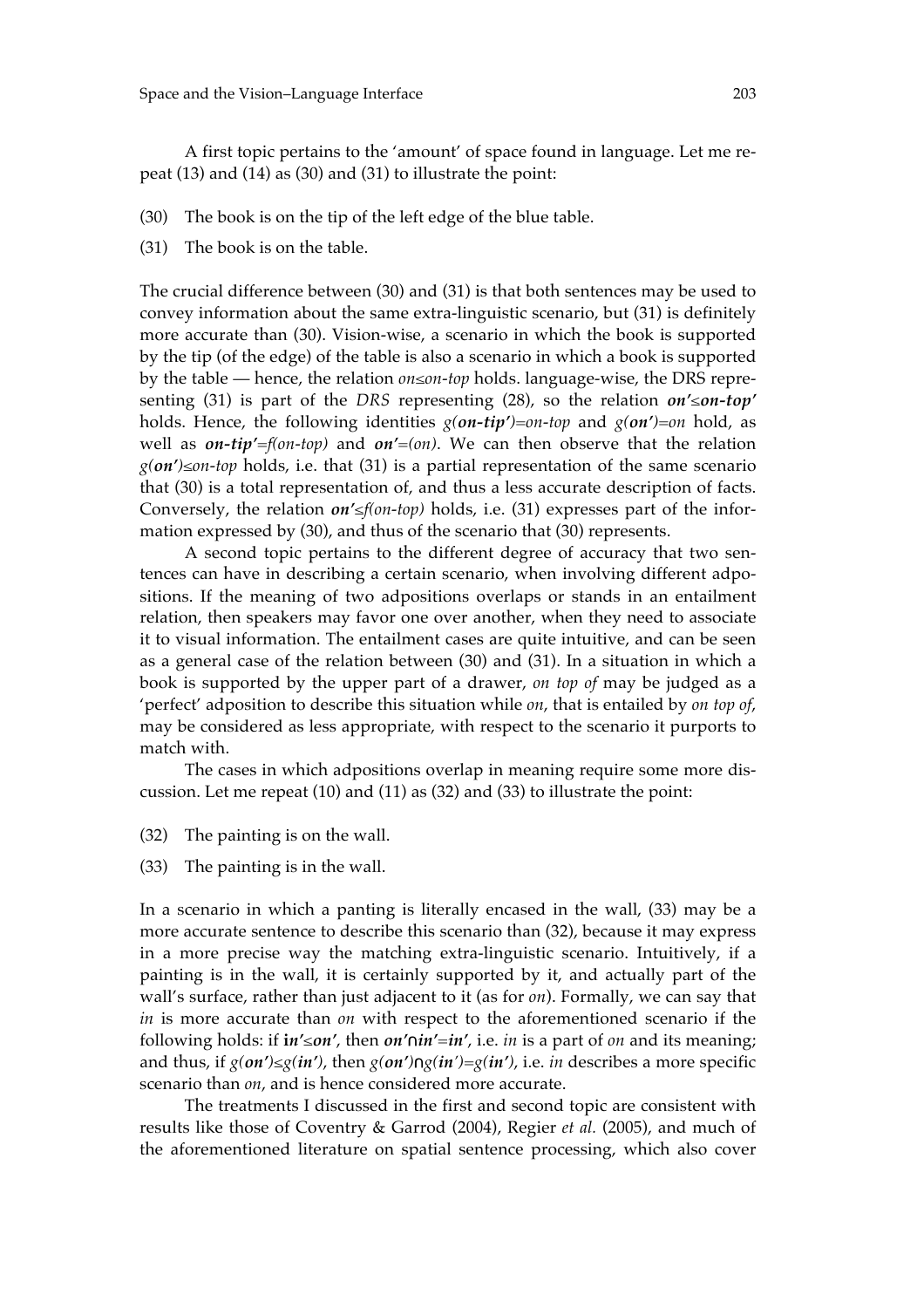the relations between e.g., *above* and *on*, *in* and *under*, and so on. It is also consistent with Levinson & Meira's (2003) cross-linguistic results, which are indeed based on how adpositions can be conceptually organised in terms of increasing accuracy and specificity of their use in (implicit) context.<sup>20</sup> This literature also offers indirect evidence of the validity of my proposal: Most experiments aim to test how participants consciously match visual stimuli with linguistic stimuli, evaluating how accurate sentences can be in describing a scenario. Hence, it indirectly supports the view that the functions *f* and *g* represent conscious processes.

A third topic pertains to a complex case, that of the relation between vision and language with respect to reference systems and their computation. Again, works like Carlson-Radvansky & Irwin (1994), Carlson (1999), or Regier *et al.* (2005) show that, when speakers interpret axial terms such as *to the left of*, their accuracy can be measured with respect to different reference frames, e.g., whether a chair is to the left of a table with respect to the observer (relative frame), the chair itself (intrinsic frame), or an environmental cue like the floor (absolute frame). What I have suggested for 'standard' adpositions can be extended to these 'axial' adpositions as well, with no need to make any further assumptions. Furthermore, although some proposals conjecture that the 'cognitive' procedures by which 'absolute' spatial relations are computed dramatically differ from other visual procedures (e.g. Levinson 2003), their mapping onto linguistic unit seems to be rather 'ordinary'. Whether we may compute a polar direction such as the one corresponding to *North* via an entirely different set of cognitive resources than the ones involved in e.g., computing the support relation corresponding to *on*, the two adpositions share the same underlying grammar, and seem not to reflect this 'cognitive difference', if it exists.

From these three topics we can observe that the first prediction of my novel interface approach, the flexibility of this interface, is substantially borne out. This allows to make a further general comment regarding the "how much space" problem, and how we may choose the degree of accuracy we want to express. The literature gives us the relevant answer regarding how this process comes about, in the guise of theories of sentence planning and production. For instance, in a theory of sentence-planning (*speaking*) like Levelt (1989), speakers are assumed to decide, at a pre-linguistic level, both which basic 'facts' and the relations between these facts they wish to convey (Levelt's level of *macro-planning*), and consequently which language-specific rules (syntactic and semantic alike) to use in order to convey these facts (Levelt's level of *micro-planning*).

For our discussion macro-planning represents the relevant aspect of production, since it indirectly defines "how much" we may express about extralinguistic information. In slightly more formal terms, macro-planning may be treated in the following way. A speaker may look at a certain general visual context *V* and may decide to express part of this scenario via the selection of a certain VRS *v*. Given a selection function *s*, this process can be represented as, for

 $\overline{a}$ 

<sup>&</sup>lt;sup>20</sup> A conjecture is that classical results of prototype theory (e.g. Rosch 1975) may actually find a formally precise account, if we, for example, pursue the intuition that a noun such as *robin* may be seen as the perfect linguistic label for the sum of all visual/cognitive information we ascribe to birds, rather than *penguin*. This intuition is actually pursued in Ganter & Wille (1998) and especially in van Eijck & Zwarts (2004) in thorough detail.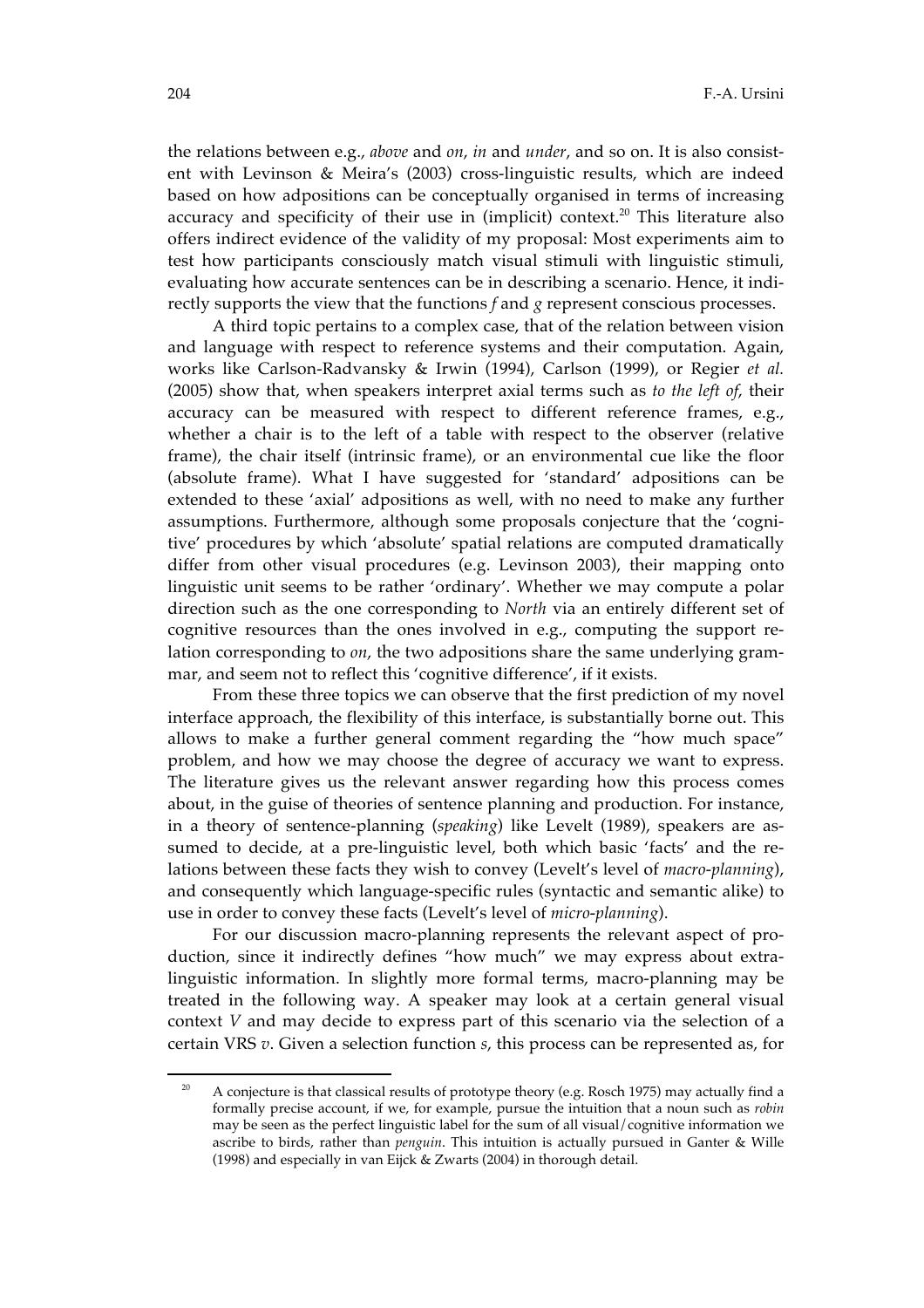example,  $s(V)=v$ . For instance, a speaker may look around a room and may decide to say that a certain specific book is on the tip of the left edge of the blue table. The selected VRS *v* would actually stand for the complex VRSs representing book, blue table, edges, and tips, and the relations holding between these VRSs.

The sentence corresponding to this VRS, which we can represent as *f(v)=S'* and thus as  $f(s(V)) = S'$ , indirectly represents which pre-linguistic facts are chosen by the speaker as finding their way into language. The amount of space finding its way into language roughly corresponds to the speaker's intentions to be more or less accurate in describing a scenario and his eventual desire to express one outstanding aspect over another. Although he may do so via different microplans, i.e. via the choice of different words and sentence, this choice is inherently flexible, rather than dictated by constraints on what type of spatial information finds its way in language. This is captured by the function *f* taking the function *s* as its input. Informally, we may decide to say something about the scene we are paying attention to and, in doing so, we *selectively* (and consciously) pick out visual information about this scene, then 'convert' it into the corresponding sentence, thus effectively deciding how much 'space' gets into language.

A fourth topic pertains to the relation between vision and language in case of cognitive impairment in one of the two modules. The intuition is the following: If my theory can predict how the vision–language interface works, it should also make predictions about the problems that could arise when these modules are not properly interfaced — it should be *breakdown-compatible* (e.g. Grodzinsky 1990). The following examples suggest that this is indeed the case.

A well-known fact is that people affected by Williams syndrome may have relatively intact language skills, including a good understanding of spatial language, but are usually unable to assess even basic spatial relations from a visual perspective. These patients may be able to understand an adposition such as *in front of*, but may not be able to evaluate what is the front of an object (e.g. Landau & Hoffman 2005 and references therein).

An obvious account, in the current proposal, is that, since spatial vision is quite impaired, it will not be possible to have a visual input that will correspond to a linguistic output. That is to say, the function  $f(v)$  will be undefined, since it will have no input, and so the function  $g(d')$  will be undefined as well. As a consequence, it may not be possible for individuals with Williams syndrome (to give one example) to relate what they see to what they say. As it stands, my proposal seems to be consistent not only with a general modular approach to cognition, but also with a general approach to cognition and its disorders.

Another well-known case of a cognitive disorder affecting one side of the 'space' interface is aphasia. In Broca's aphasia, omission of prepositions (among other functional words) is well attested, while spatial vision is usually (completely) spared. Adposition omission in aphasia may be gradual and patients tend to omit more general adpositions (e.g. *at*) rather than less general adpositions (e.g. *in front of*; see e.g. Trofimova 2009 for a recent review). Regardless of their degree of language impairment, aphasics usually lose their ability to produce but usually not their ability to comprehend adpositions, and, more generally, language; hence, they are able to understand whether adpositions correctly describe a scen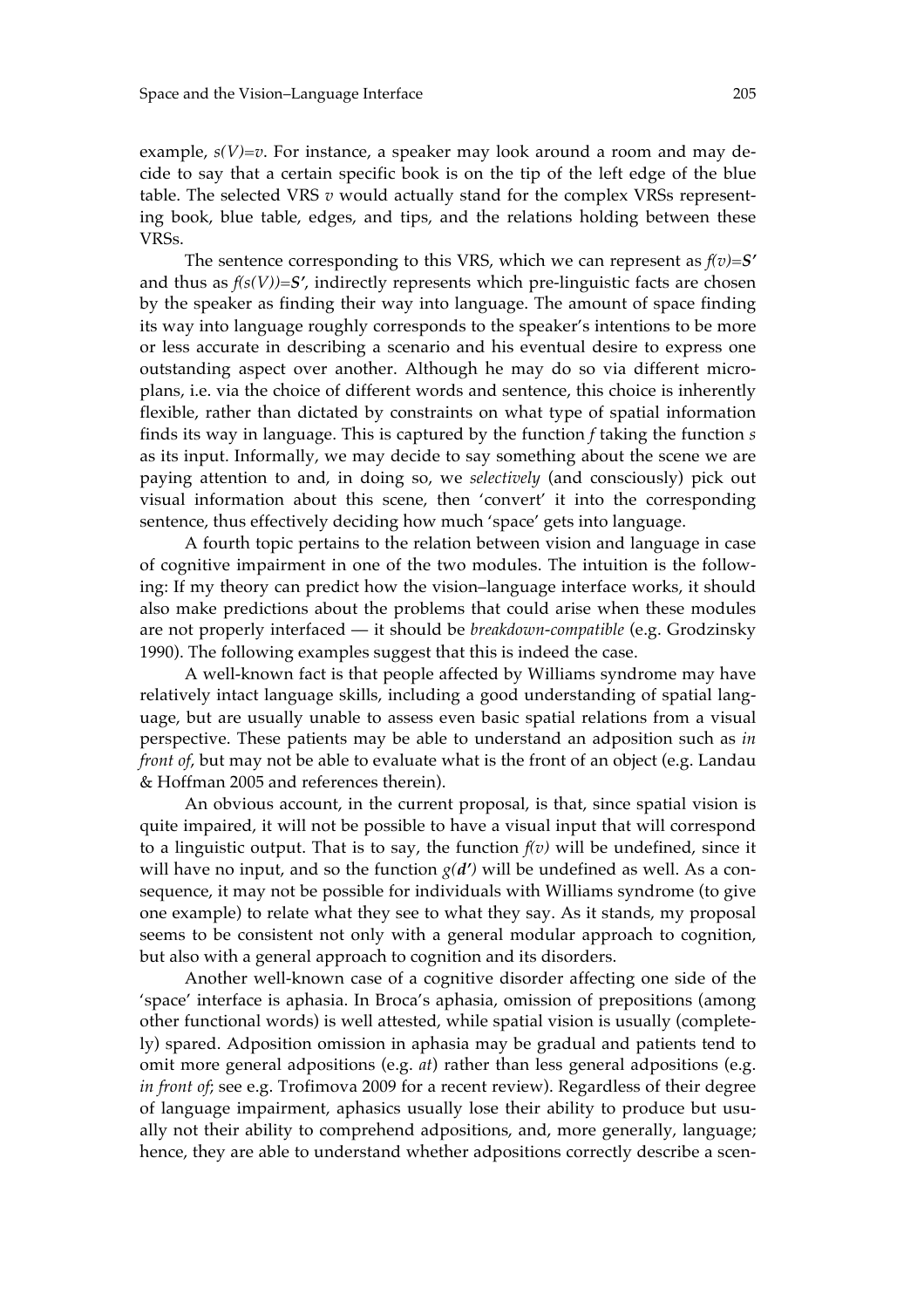ario or not. While one aspect of spatial language can be dramatically impaired (e.g. production), all other aspects of both spatial vision and language, including their interface, are substantially spared, in line with my assumptions.

A similar account may be extended to another cognitive disorder, that of dyslexia. 21 Models like the *Dual Route Cascaded* model of reading aloud (*DRC*; e.g. Coltheart *et al.* 2001 but also Beaton 2004), the processing of ('reading') a single word is assumed to occur via three parallel processes, one in which we visually recognize a written word (*non-lexical route*), and one in which we (may) retrieve its lexical entry as well as its phonological and syntactc-semantic properties (*lexical/sub-lexical route*). Although one process can be faster than the other, full recognition of a word occurs when both processes converge to the same output, but fails if the 'visual' process is damaged (failure to read graphemes and words, or *shallow dyslexia*) or the 'linguistic' process is damaged (failure to understand the meaning of words, or *deep dyslexia*).

As per the other cognitive disorders, our theory of the vision–language interface is consistent with this analysis of dyslexia without any further assumptions. Although for dyslexia we would certainly need a more accurate and specific analysis of both sides of the problem, the intuition seems to be correct: We may not be able to see certain visual objects correctly, but we may still retrieve their corresponding linguistic labels, and *vice versa*. We can also observe that the second prediction is borne out, since these cognitive disorders show that spatial computations can occur both at the visual and linguistic level and can be bound together, but also that this binding process is not necessary. In fact, even if one side of this process may be completely impaired, the other side will be still able to work independently.

Summing up, the discussion of these four topics suggests that our vision– language interface theory can have theoretical value and can withstand empirical scrutiny, even once we look beyond the topic of space. As we have seen, visual and linguistic representations can be matched in a quite precise way, but the processes regulating this matching of information is inherently conscious, that is, based on a speaker's top-down thought processes. Speakers may wish to be more or less accurate in describing a scenario and may evaluate sentences with respect to their descriptive accuracy. They may be able to understand spatial language even if they can't navigate the environment and, for complex tasks such as reading (i.e. the codified matching of visual and linguistic stimuli), they require conscious and protracted effort to establish the proper mappings, provided that this mapping is not impaired by cognitive deficits.

These facts are somehow hard to explain in previous accounts of the vision–language interface but fall out as predictions of the theory I have sketched so far due to its flexibility. This theory also presents in detail the convergences between space, vision, and language, offering a view in which these two modules are remarkably similar; as such, it may appear that there is little or no difference between the two modules, both from a structural and a content-bound point of

<u>.</u>

 $21$  Dyslexia can be informally defined as a cognitive disorder which influences our ability to successfully read, i.e. to either successfully decode the sequence of graphemes ('letters') making up a written word, or to properly interpret a word, and access syntactic information about it. See Beaton (2004) for a thorough introduction.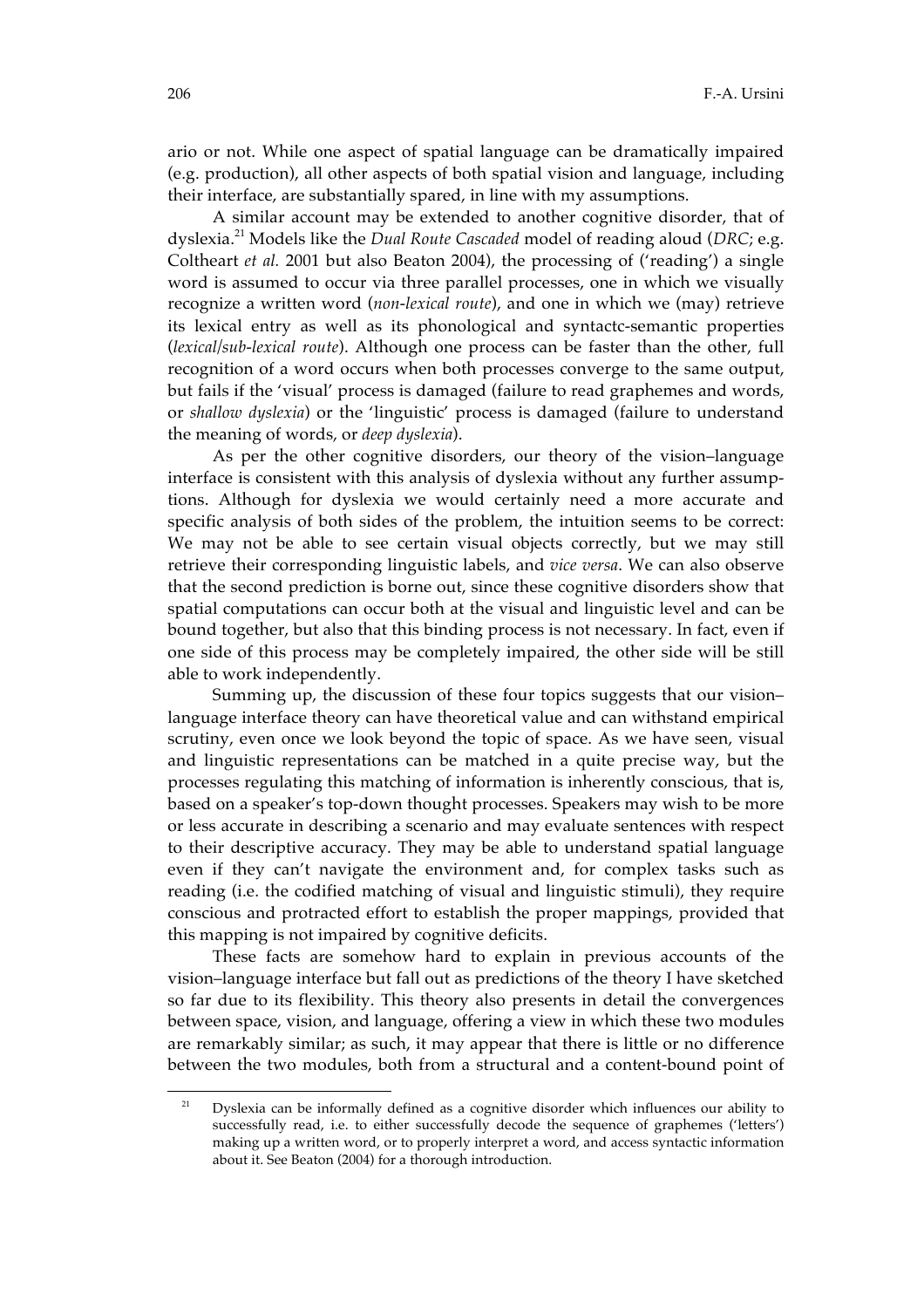view. I shall focus on these differences in the next section.

## *4.3. What Is Unique to Language, and Why*

The discussion I have offered so far has sketched the strong similarities between vision and language as modules of cognition. It has also offered an attempt to explain how these two modules exchange information — for instance, via the synchronization of their processes. (Spatial) vision and language seem to be remarkably similar modules, and it is not surprising that in some quarters they are considered as contiguous modules, if not the same module, in some respect (e.g. Talmy 2000, Coventry & Garrod 2004).

There are, however, a number of properties of language which seem rather hard to reduce to general, non-linguistic features, and which inherently involve the possibility in language to convey information about 'unbounded' quantities. In the common parlance of biolinguistic research, much of our discussion up to this point has focused on defining the properties that can be ascribed to the broad faculty of language (FLB), in the terminology of Hauser *et al.* (2002), since I have mostly been concerned with the relation between vision and language, and with those properties that are shared by both computational systems. In this section, I shall sketch a very preliminary proposal, stemming from the discussion offered so far, on what properties are unique to language and thus may be possible candidates to form the kernel of the faculty of language in the narrow sense (FLN). I shall do so by focusing, for the most part, on spatial language. I shall discuss these properties in a less formally rigorous way, focusing on speculative aspects of the discussion.

Look at the examples:

- (34) Mario has gone to the store *three times*.
- (35) Mario *may* go to the store.
- (36) *All* the boys have gone towards the store.
- (37) *Every* boy will go toward the fence.
- (38) *A* boy may come to the party.
- (39) *Some* boy may come to the party.
- (40) Mario *always* goes to the store.
- (41) Mario *seldom* goes to the store.
- (42) *Where* are you going?
- (43) I am going *there*, too.
- (44) Mario *lends* a book to Luigi.
- (45) Luigi *borrows* a book from Mario.

In (34), Mario's going to the store is described as occurring three times or instances, but little is said about when this happens: It may occur one time right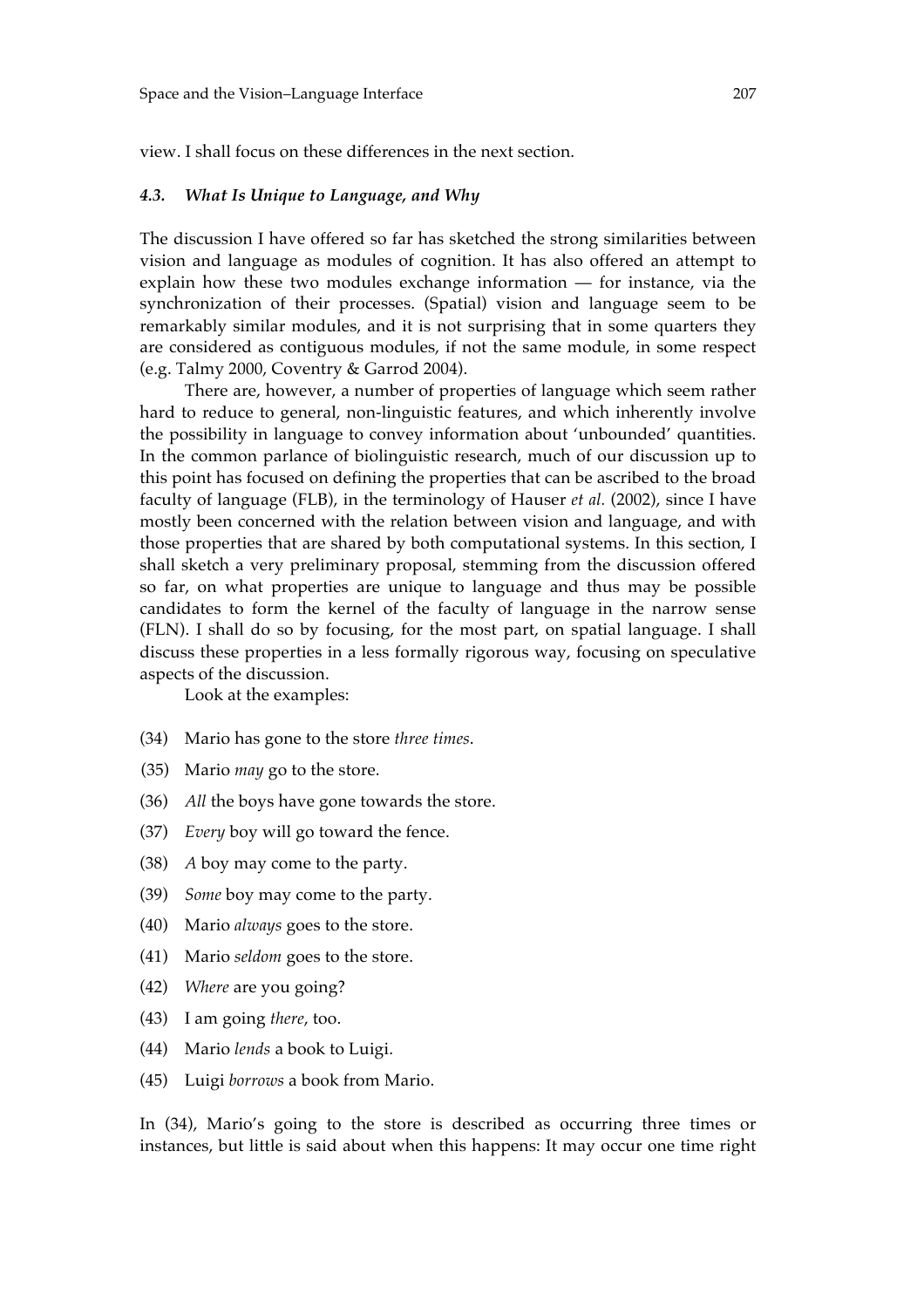now, one time yesterday, and one time when he was a young lad. Two of the events that the adverb denotes cannot be mapped onto visual inputs, because two of them cannot correspond to current facts, but rather to 'memory traces' we have recorded of them. Language allows us to merge together pieces of information which do not necessarily correspond to one modality, into a unified type of information.

In (35), Mario's possible event of going to the store is something that we conceive as occurring in, say, a few more minutes, or whenever he feels like it, perhaps tomorrow. In the case of the non-current events of (34), the modal auxiliary may simply denote a linguistic unit which hardly can find a visual unit as its counterpart. In (36) and (37), the amount of boys that have gone to the store may vary, and may involve pairs or triples (or bigger quantities), but each of these possible combinations of boys will go to the store, without any exceptions.

In (38) and (39), instead, we may not know the identity of who is going to come to the party, except that it is likely to be a single boy, someone who we may have not mentioned so far and may never come to know, let alone see. These cases may already show that the mapping from vision to language can be quite partial (i.e. not always defined), but the following cases should give even stronger evidence. Adverbs such as *always* and *seldom*, as in (40) and (41), suggest that we may even convey linguistic information about several (infinite) situations (sets of events) in which Mario goes to the store, or say that such situations are rare but do occur (i.e. *seldom*).

Examples like (42) and (43) show that we may actually rely on someone else's ability to access information in order to retrieve information of Mario's whereabouts: If someone answers our question, we will be able to know Mario's location without actually seeing this location, and if someone has already told us *where* Mario is going, we may say that we are going *there*, although we may not be able to see "where" "there" is. In (44) and (45), the same set of events is presented under two different, and in a sense complementary, perspectives: While the visual scenario is in a sense the same (a book is temporarily exchanged, between Mario and Luigi), the two sentences express these facts from Mario or Luigi's perspective, respectively.

There are two generalizations that we can make from these examples. One is that language may convey information which can be *multi-modal*, in the sense that linguistic units may bring and represent together information which comes from different cognitive sources, and may have no extra-linguistic instantiation whatsoever. This is not surprising if we look at language at a module that only processes internal information, stripped of any perceptual or modal-specific aspects (unlike vision), but it is also consistent with various theories of memory as a 'mental' model in which we record and organize memory.

One way to look at this aspect is the following, and it is based on theories of memory like Cowan's (1988, 1995, 2005). In this theory, long-term memory is seen as the model representing all the information we may have stored about the world, whether it is veridical or not (i.e. whether it is represented in episodic memory or not<sup>22</sup>). Short-term memory, on the other hand, can be seen as the current

 $\ddot{ }$ 

<sup>&</sup>lt;sup>22</sup> Episodic memory is a component of memory which 'records' perceptual information regard-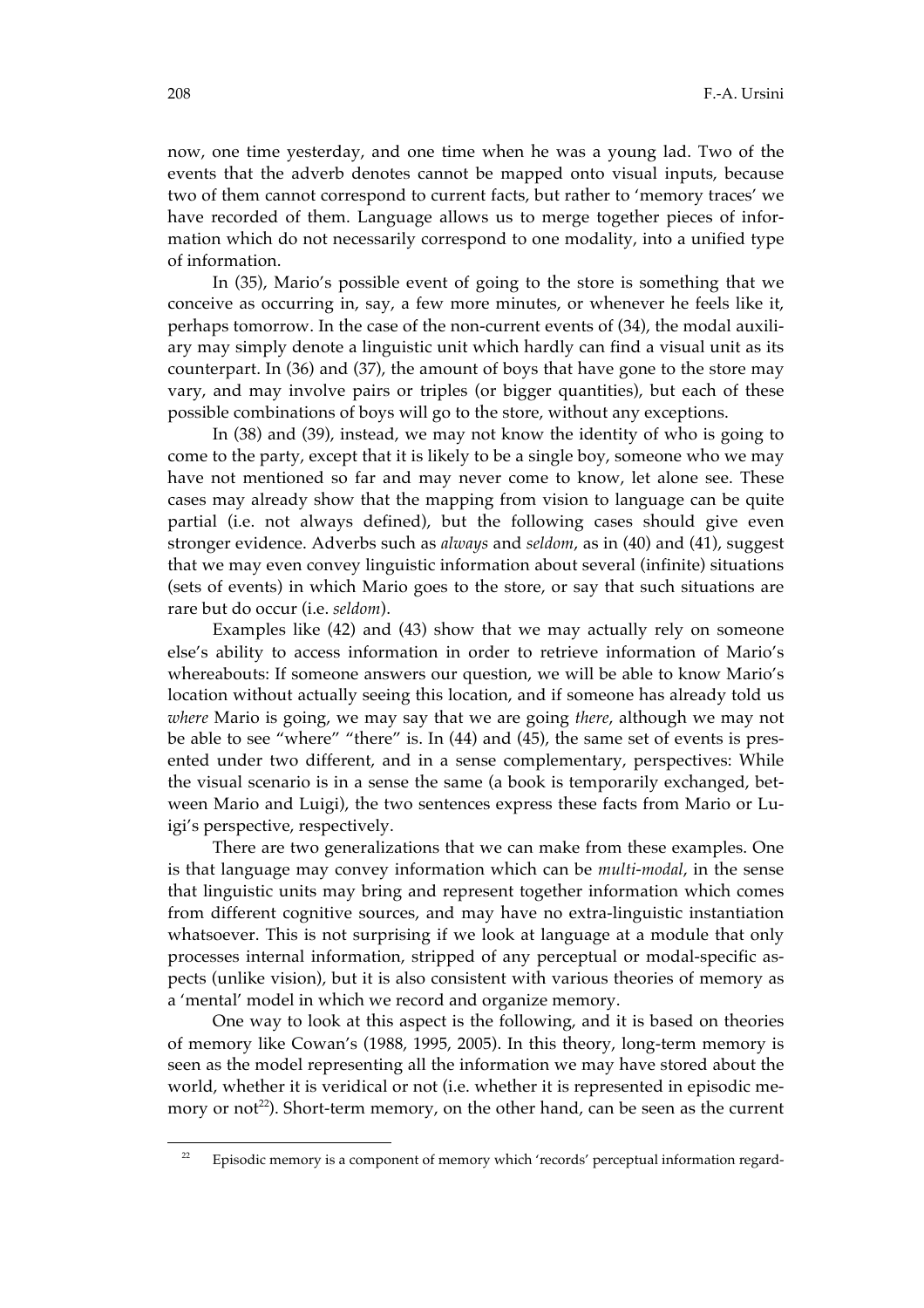*part of long-term memory which is accessed and evaluated at a given time. In our* logic, long-term memory can be seen as a static model  $\langle D \rangle$  or  $\langle V \rangle$ , while shortterm memory can be seen as the dynamic counterparts of these models, *<I,D>* or *<I,V>*.

For instance, we may have observed Mario going to the store in three very different moments of our life, but if we use a sentence like (32), we represent these otherwise separate events of time in the same representation (ultimately, a DRS) in our short-term memory. Language allows us to define a 'common space' in which 'displaced' events form a may form a consistent representation insofar as they share the same formal properties (e.g., being three instances of a walking event), and thus are stripped of any constraints on perceptual information — but may also be bound with other 'portions' of short-term memory (e.g., visual computations; cf. the previous section). Informally, an adverb like *three times* says that there are three contiguous intervals in a derivation in which three events of going to the station become logically contiguous, i.e. we have *a+b+c* at an interval *t+n*.

Another generalization is that language can express relations and quantities which are not necessarily finite (or bounded), and is not limited to offering one perspective. This latter, (quite) rough, intuition is based on our last pair of examples, but several other similar examples could be made; think of any active sentence and its passive counterpart, for instance. If we think in slightly more formal terms, we may construe (42) as representing a scenario in which Mario's actions as an 'agent' operates onto Luigi as a 'patient', and can be schematically represented as  $a \rightarrow p$ . We can then assume that (43) can be represented as the inverse type of relation, which can be represented as also  $\neg(a \rightarrow p)$ . In very informal words, we can represent that the sequence of events expressed by (43) flows in the opposite direction of (42), as the informal use of negation aims to represent, although we express the order of relevant entities in the same way as in (42).

This is possible because in language we can express the same underlying conceptual structures under different 'perspectives', but via virtually the same logical apparatus (cf. also Landman 1991: chap. 3 and 2004: chap. 7–8). Again, if we think of language as defining a conceptual 'space' not constrained by perceptual limits, then the same underlying information can be expressed in two apparently opposite ways, which, however, underlie the same logical principles (e.g., *monotonicity*). Although (42) and (43) describe the same extra-linguistic event, their interpretations represent two possible ways by which language can structure this information.

Another form of 'unboundedness', its linguistic realization as well, is ultimately represented by the interpretation of quantifiers and other 'expressions of quantity', as the examples show. Informally, in language we can express information about numbers of individuals which are far greater than the amount of individuals we can 'see' and which can be structured in rather complex and finegrained ways, as adverbs like *seldom* and *always* suggest.

This can be illustrated via a detailed analysis of (34) and (35). Note here that I shall depart quite dramatically from DRT and treat a quantifier like *every* as represented by a logical operator rather than a duplex condition. In both senten-

 $\ddot{ }$ 

ing the first time we observe a given event.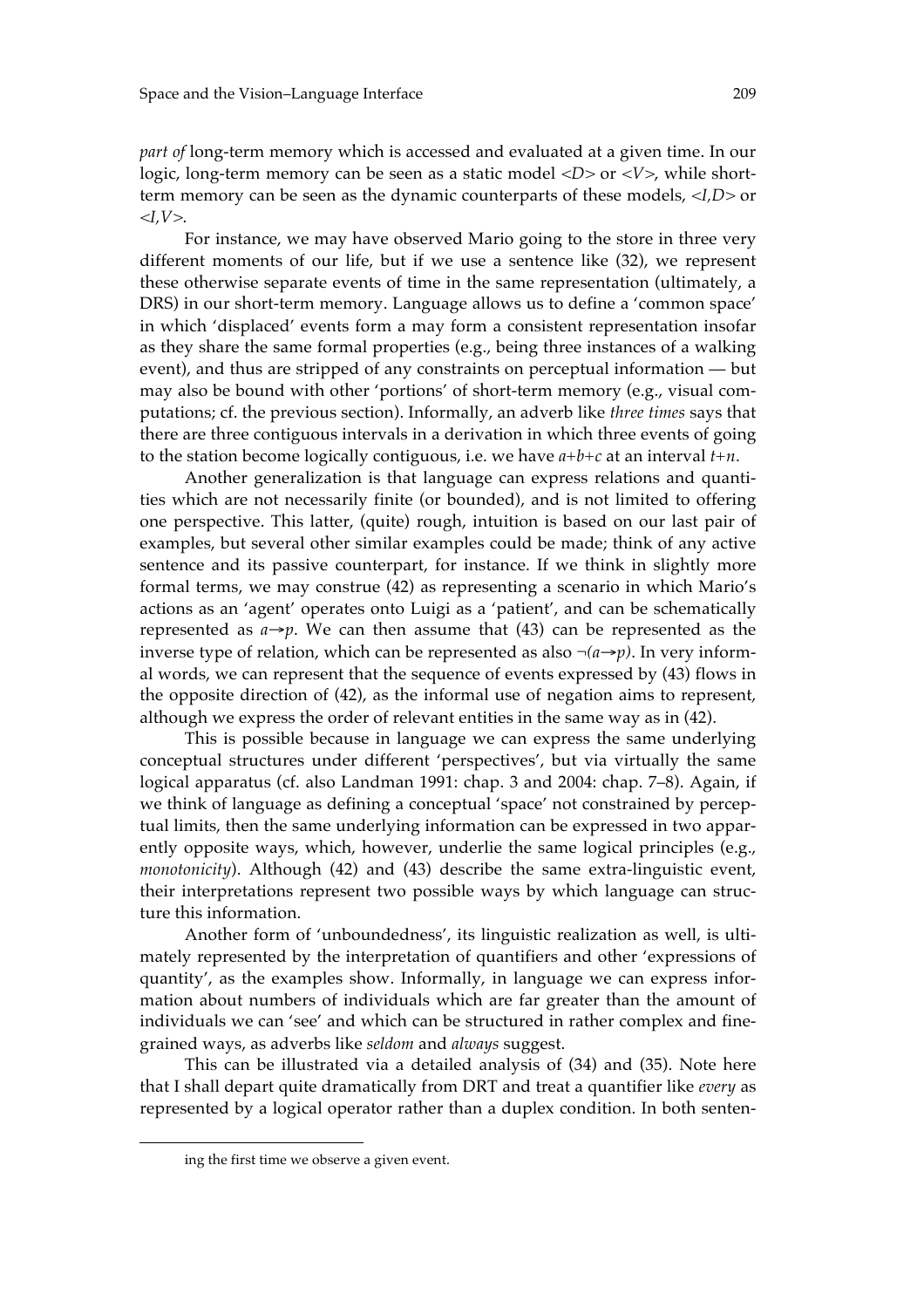ces, it is possible to represent the contribution of *all* and *every* to the sentence in terms of the universal quantifier, which I shall here represent in its Boolean incarnation, '∧' (e.g., Montague 1973, Keenan & Faltz 1985). This symbol can be informally interpreted as a form of unbounded coordination: Informally, the sentence *Every boy has gone to the store* can be interpreted as the equivalent of "Mario has gone towards the store and Luigi has gone to the store a*nd*…", i.e. as if we were to state each possible boy in a large, perhaps infinite, domain of discourse, one by one.

Suppose then that we take the set of boys as a list (sequence) of boys in discourse. The DRS representing *all the boys* is equivalent to the merging of the DRS representing the sum of the last boy with the sequence of boys occurring before him in this infinite list. We define the interpretation of a universally quantified noun phrase (its DRS) via the sum of the interpretation of its parts, via induction (its constituting DRSs).

This can be represented as:

(46) *t.* [{x–2}:**boy'**(x–2)]+[{x–1}:**boy'**(x–1)]= *t+n.* [{x–2,x–1}:**boy'**(x–2),**boy'**(x–1)]= *t+n+1.* [∧x:**boy'**(x)]

With the referent/individual  $(x-2)$  representing the list of boys preceding the last boy (i.e. the second-to last (complex) referent), *(x–1)* representing the last boy, and ∧*x* representing the 'new' referent obtained from the merging of the two 'old' referents. This is a *recursive*, *inductive* definition of the universal quantifier, in terms of an unbounded form of *merge*, and its interpretation. In words, we interpret the universal quantifier as the result of taking each referent in discourse via one common condition. This result is another DRS, the DRS representing the result of taking each referent which can be identified as a "boy" one by one, i.e. via the product of each condition merged in a DRS, here represented as ' $\wedge'$ .

These considerations can be also extended to other quantifiers with the proper *provisos*, but also to adpositions, thus suggesting that spatial language is also 'unbounded' in its interpretive range. For instance, the relational component of any adposition (e.g. *near*) can be recursively defined as the merging of two opportune relations. Abstracting away from the specific condition on proximity (i.e. **near'**) and with some notational fantasy, "near" can be represented as:

(47)  $\left[\{s,s'\}:s\le s'\right] = \left[\{s,s'-2\}:s\le (s'-2)\right] + \left[\{s,s-1\}:s\le (s'-1)\right]$ 

Here the 'geometry' approach to adpositions is quite useful to illustrate the intuitive meaning of (47). If a figure is the ground when it occupies a certain region, then it will be near the ground if it occupies any region which is included in the bigger region. Conversely, once we sum all the (sub)-regions in which a figure is near a ground, then we will obtain the 'general' region which can be labeled as *near*.

This way of representing the universal quantifier, and in general of representing quantified noun phrases, as well as the interpretation of *near* and other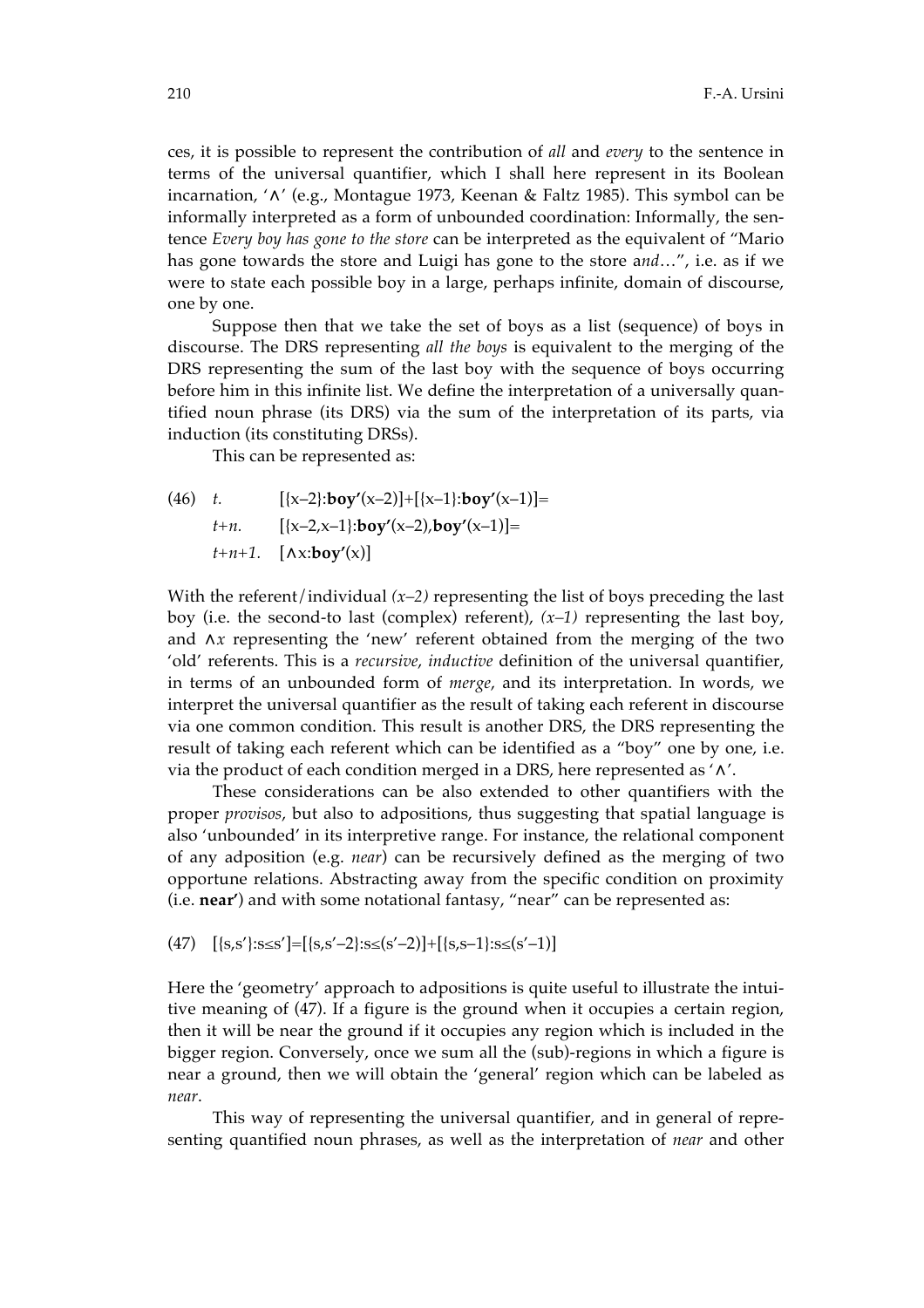adpositions, is informally based on one recursive function, the *Fibonacci series*, which allows to define one object (e.g., a natural number) as the sum of its direct predecessors. Intuitively, it may be extended to all of the other functional words I have discussed in examples (34)–(45), and to any expression that captures a form of quantification.

Several authors have argued that the Fibonacci series can represent how recursion is expressed in language (e.g. Soschen 2008 and references therein), but one may also assume that the successor function may be a recursive function that can also be used to represent the recursive nature of syntactic processes (see Landman 1991: chap. 1 for discussion). The crucial aspect is that, since language is different from vision by being fully recursive at a syntactic level, it will also be different in having terms which directly express the result (interpretation) of this unboundedness, and thus will be fully recursive at the semantic level.

An indirect way of capturing this difference is by enriching our logic representing language, so that we have the tuple *L=<D,+,≤,*∧*>*. This tuple represents the 'structure' of language as including not only a minimal syntax (*merge*, '+') and semantics (the *part-of* relation, '*≤*'), but also a set of operators, here represented by the universal quantifier, that denote *the result* of linguistic processes. We have an indirect reconstruction of the distinction between FLN and FLB.

This reconstruction is indirect only because recursion is a resulting property of the 'logic of language', but it nevertheless represents one (maybe *the*) element of distinction between vision and language. Informally, it tells us that language has certain recursive *closure principles* which allow to label not only objects from other models (e.g. nouns for objects), but also to express the processes by which we collect together these objects into abstract structures. Adpositions represent one case, and quantifiers represent a more language-specific case, but the same reasoning could be applied to any functional word in language. We are able to talk about, for example, *all the past boys and apples* because we are able to compute a referent that stands for the combination of two different sets of entities (i.e. boys and apples), possibly representing entities 'displaced' in time and space — even if these sets may include an infinite amount of 'smaller' referents (i.e. each single boy and apple).

It is also indirect because, as we have seen, visual and linguistic information are processed as distinct types of information, although they are potentially connected up to isomorphism. While there can be an intimate relation between what we see and what we say, language is not bound by other modules of cognition in its expressive power, although the entities that make up the universe of discourse denoted by language must be the result of previous processes of interpretation, as the closure principle entails.

One important aspect, however, is again that vision can be represented via a similar, although less 'powerful', logical structure: As observed in Pinker & Jackendoff (2005) and Jackendoff & Pinker (2005), a number of 'structural' or hierarchical properties are *domain-general*, and thus not unique to language, because they represent domain-general logical principles by which we process, retain, and organize different types of information. Vision represents here one important case, but the phonological component of language also offers a similar case, and other examples abound (e.g., the 'grammar of action' analyzed by Fujita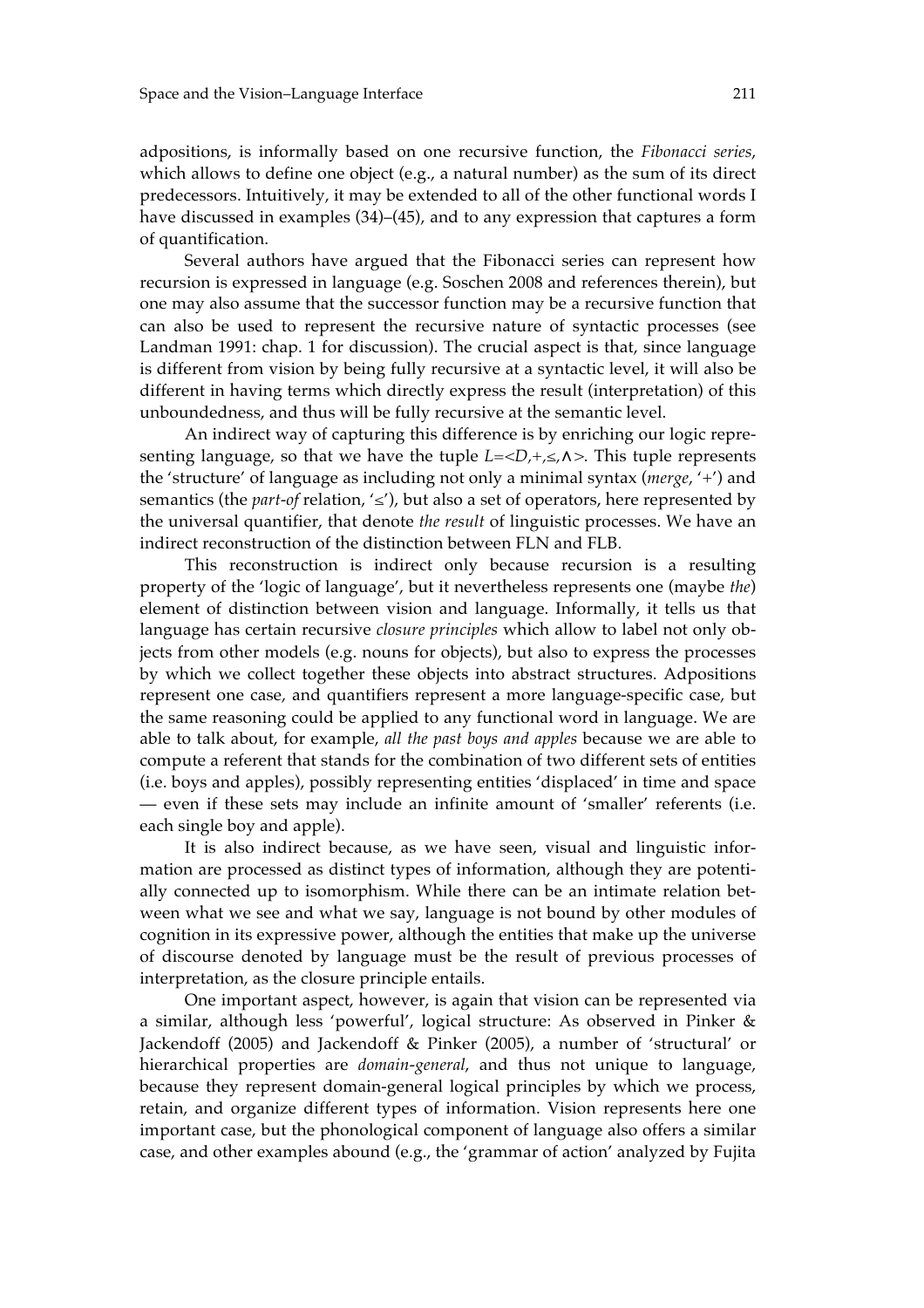2009, the 'grammar of music' in Jackendoff & Lerdahl 2006, or the 'grammar of phonetics' of Reiss 2007).

The intuition behind these considerations is the following. Each module of cognition that is properly definable can be represented via the same underlying logic, which I have presented here in two slightly different 'incarnations'. The structures defined by this logic are models of the 'things' they represent, for instance visual objects. These models can be infinite, since they can potentially represent, for example, the infinity of objects we can recognize, events we can witness, and so on. The models defined by each module can be mapped onto a 'common' logical space, that of language: We can talk about what we see, smell, think, believe, etc.

This very informal discussion can be made more precise via the discussion of a well-known theorem of model-theoretic semantics, the *Löwenheim–Skolem theorem*. This theorem can be very roughly paraphrased in the following way: If a first-order logic has infinite models, then it is a corresponding countable infinite model. In our case, its import can be seen as follows. We may define several logical systems, each of them representing a single module of cognition. Each logic has the same underlying (and thus domain-general) syntactic and semantic principles. Each logic can define an infinite model: We may be able to recognize an infinity of (moving) objects, an infinity of sounds, realize an infinite of possible actions, and so on. Defined in this way, each logic/module appears to be an independent system, an internal model that potentially allows to represent how we can interact with the external world, but needs not to rely on 'external' inputs for these computations.

The Löwenheim–Skolem theorem tells us that even if we have an infinity of such logical systems, it is possible to define a more general logic which includes all of these modules in a 'common' logical space. More precisely, the *downward* part of the theorem tells us that, if a model is (countably) infinite, then this model may include an infinity of possible sub-models, themselves infinite. The *upward* part of the theorem tells us that for each (infinite) sub-model, we can find an extension of this model that includes the sub-model and some other elementary statements. So, if our 'main' model represents language, it will include models of other modules as proper sub-models (downward part); if a module such as vision can be represented via a model, then this model can be integrated inside the main model of language (upward part).

The conceptual import of this theorem can be dynamically interpreted as follows. We can assume that, for each (well-formed) visual computation, we can have a matching VRS in our model of vision. Each visual information unit can then be mapped onto the language model, and thus be part of a general model that includes other types of information (upward part). Conversely, for each linguistic unit so defined, a corresponding non-linguistic unit can be found, so that from the general model, we can move to the more specific model (downward part). This process can unravel over time: for each thing we see, we may have a corresponding noun, which we then associate to any object that has that shape, to put it in a very informal way. The same principle of closure can be defined for adpositions (and verbs): For each type of spatio-temporal relation between objects we 'see', we may have a corresponding adposition, which we associate to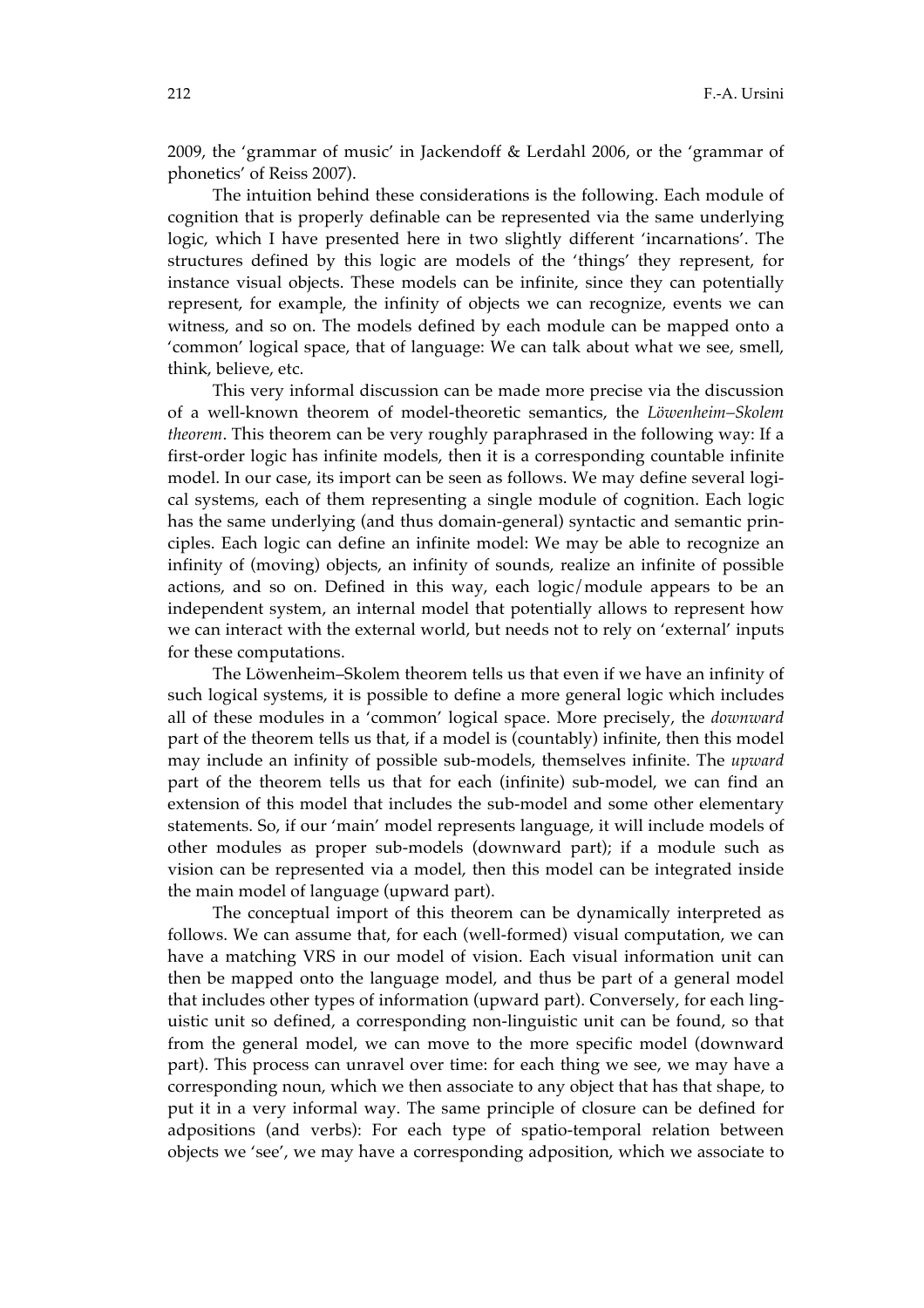any relation that has that spatio-temporal structure, or 'shape'.

Both model (language) and sub-model (vision) will thus be expanded or updated over time, but the underlying (Boolean) structure representing these processes and their results will retain the same basic structure, as this update process will be guided by the same basic principles. Informally, these models can become quite 'rich' over time, but the basic *structural principles* by which their growth occurs remain the same, as a consequence of their recursive definition. In this regard, (full) recursion represents the possibility for the language to apparently expand *ad infinitum*, representing any type of information in a common space. Similarly, the relation between the language model and its sub-models, which takes the shape of interface relations/conditions, represents the possibility that language (recursively) emerges as a 'general' model, generated by the projection of all models of cognition into a 'neutral' logical space. $^{23}$ 

I shall thus propose the following answer to the third research question:

## A–3: *The nature of the vision–language interface is that of a bijection; recursive closure principles and interface conditions define what is unique to language.*

What distinguishes language from other modules of cognition is not the type of underlying structure, but two properties emerging from this structure and its ability to represent other structures in common space, (full) recursion and interface conditions. The answer I offered so far is virtually the same offered by Hauser *et al*. (2002), although the argument on which I have based my answer is relatively different, and perhaps places a greater emphasis on the *interaction* between recursion and interface conditions and their inherent 'logicality', as the kernel properties of FLN. This answer is also consistent with the considerations made by Pinker & Jackendoff (2005) and similarly-minded contributions to the FLN/FLB debate, since it suggests that language and other modules of cognition are quite more similar than it may appear at first glance.

The answer I offered so far might also offer an insight with respect to one important Biolinguistic problem, the emergence of language from an evolutionary perspective. I tentatively suggest the following way to look at this problem, assuming in advance that what I shall say in this paragraph is nothing more than a wild (and perhaps wrong) conjecture. If we take a logical perspective and compress the evolutionary millennia into a conceptual space, then the emergence of a FLN kernel, from an evolutionary perspective, occurs when the integration of different types of information into a common format emerges.

Pushing this speculative line to its logical limit, we might assume that at some point, roughly 200,000 years ago, our ancestors were (suddenly?) able to compare what they saw with what they said, and *vice versa*. From this initial step, which could be called the first step of induction, we might as well as assume that the  $n+1$ <sup>th</sup> subsequent steps followed suit over the next few hundred of thousand years, taking shape as the unraveling of the gamut of languages we can currently

 $\overline{a}$ 

<sup>&</sup>lt;sup>23</sup> This assumption leaves open the problem of 'how many' models make up our cognitive architecture that are integrated in this model. I leave open this question, but I assume that we can leave out the 'massive modularity' hypothesis typical of some evolutionary psychology literature. See Fodor (1998, 2000) for further discussion, however.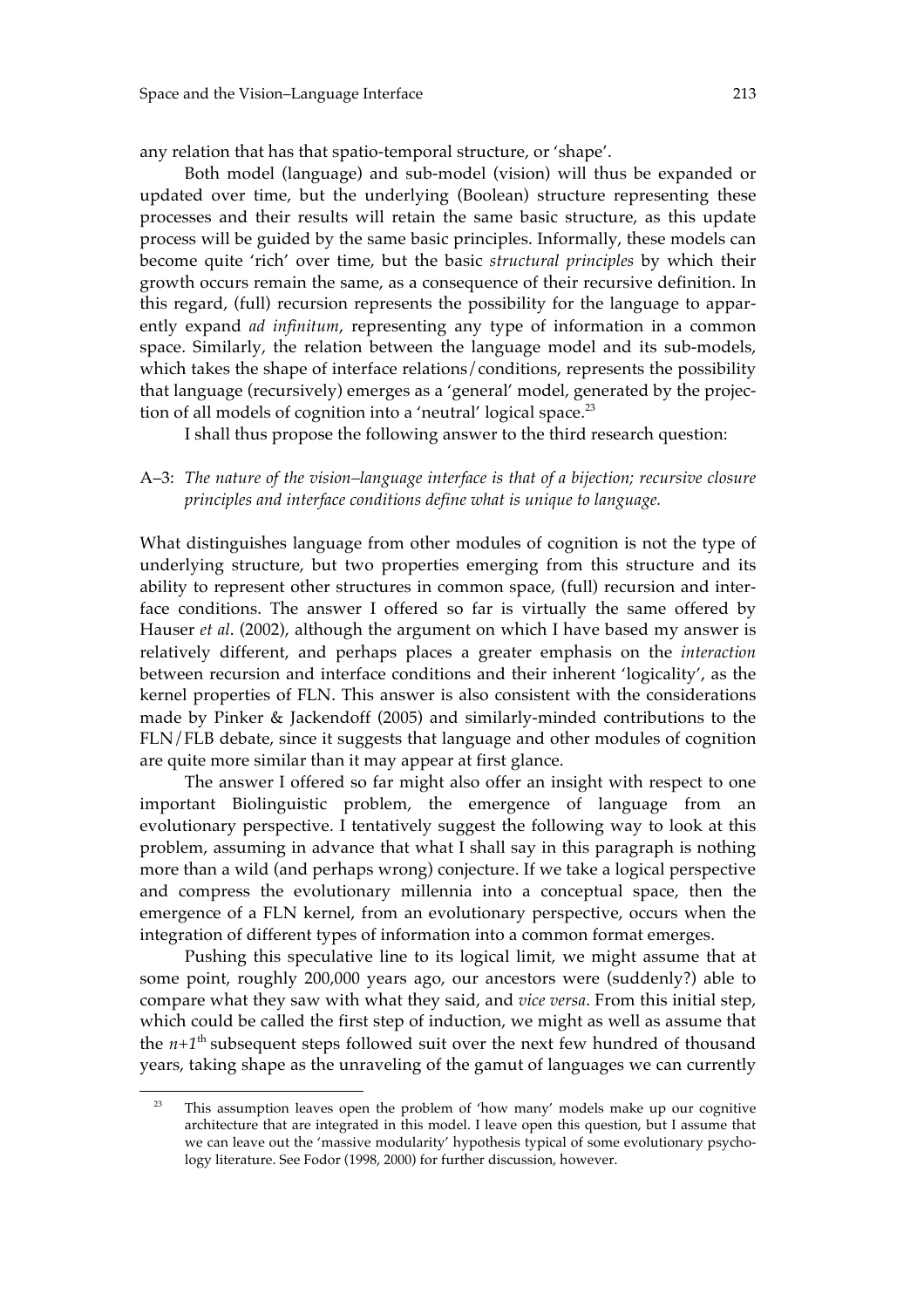attest in the world (see e.g. Piattelli-Palmarini & Uriagereka 2005 for discussion and some references).

This single and yet very powerful emergent property could have arisen as the possibility (perhaps, necessity) to integrate different bits of information into an internally coherent (and perhaps optimal) representational/computational system. It might have been the case that language arose as the 'proof' that it is possible for different cognitive processes/modules to combine together into a unified, coherent cognitive architecture; thus it emerged entirely because of internal, structural pressures (Buzśaki 2006), although it became one tool (out of many) for humans to grasp and represent facts about the world, including the position of the things we see around us.

I shall leave these complex topics aside, and focus my attention back to our much more modest topic of discussion. Given the discussion I offered so far, I shall propose the following answer to the global research question:

Q-A: *The relation between spatial vision and spatial language is an isomorphism, as both models represent the same 'amount' of information via different types of information.*

This answer sums up the results of this section. Note that, while in this section I have suggested that language, broadly defined, describes a model which includes a model of vision as one of its proper parts, if we focus on spatial language, then this portion of language has the same structure and properties of vision; consequently, it (correctly) appears that vision and language are more similar than it seems, as observed in much literature. Much more could be said about this topic, as the discussion I have offered in this section can only be thought as a very preliminary attempt at refining a notion of FLN (and FLB, for that matter) and its emergence, from the point of view of 'space'. For the moment, though, I shall leave this discussion aside, and move to the conclusions.

## **5. Conclusions**

In this paper, I have offered a novel proposal regarding the relation between vision and language with respect to 'space' — our understanding of things and their place in the world. I have argued that our spatial vision and language are quite abstract in nature, as they involve the processing of various types of information and their ability to individuate objects and the events they are involved in as well as the 'structural' relations that emerge from this process of individuation.

In doing so, I have offered a number of innovations on several closely related topics, including an updated review of the debate, a model-theoretic approach to vision which covers data usually ignored in the debate on 'space' (via the VRT proposal), a novel DRT treatment of adpositions, and a novel analysis of the vision–language interface, and what consequences this analysis has for a general theory of the language faculty.

The general picture I offered is one in which different models of cognitive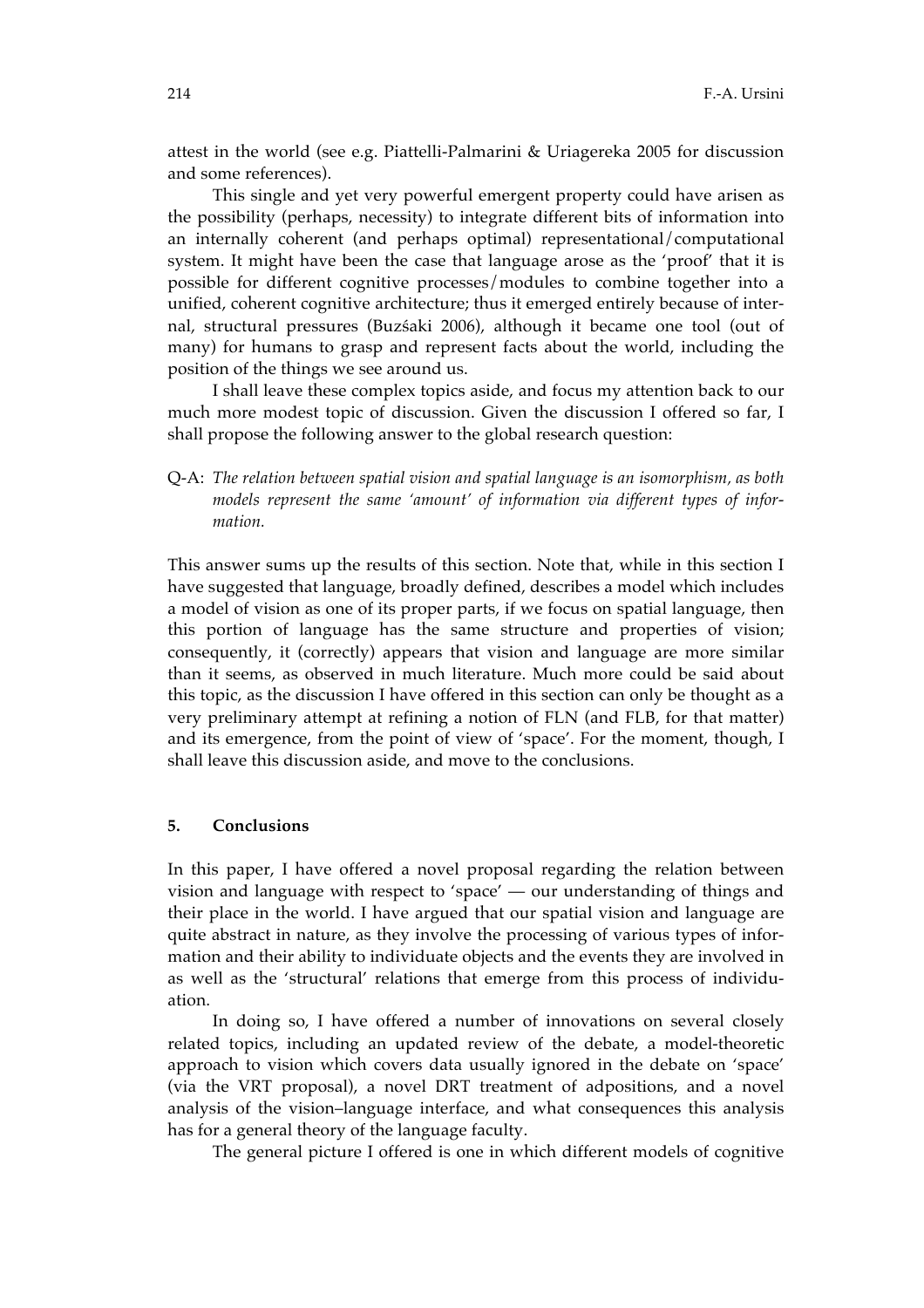processes can be formally defined in detail, and then embedded into a more general model of 'knowledge', modeled via a particular approach to Fodor's (1975) notion of 'language of thought', DRT, and the 'modularity of mind' hypothesis (Fodor 1983), although taken from a definitely more logical stance (as in e.g. Crain & Khlentzos 2008, 2009). Informally, language represents a 'neutral' logical space, a model of knowledge representation in which different concepts can be freely combined together, since they are already stripped of their 'external' constraints when they are represented in the corresponding models (e.g., Asher & Pustejovsky 2004, Asher 2011, and references therein). A similar reasoning holds for the articulatory-perceptual side of language. While we need to organize speech streams, say, into coherent units, the result of this process must then be organized into a coherent structure of syllables, words, and utterances which may be organized according to processes and relations not unlike those of other modules, and which are then mapped onto concepts, and thus lose their 'external' part. See Reiss (2007), Hale & Reiss (2008), and Samuels (2009) for discussion.

In this regard, language is the model that comes into being when all other 'sub-models' expressed by other modules of cognition are joined in a common logical space, and which might have emerged as the 'projection' of different cognitive modules into this common logical space. With respect to this neutral logical space, then, spatial language represents that fragment of space which represents spatial vision, i.e. our abstract representation of things in the world, whether this representation is veridical or not. As a consequence, the proposals I have made here, although still very preliminary in their nature, can be seen as offering a better picture not only on what is the nature of spatial representations in vision and language, but also on the logic behind the processes by which we combine together these representations, and what this tells us about the general architecture of mind and language.

#### **References**

- Arsenijević, Boban. 2008. From spatial cognition to language. *Biolinguistics* 2, 23– 45.
- Asher, Nicholas. 2011. *Lexical Meaning in Context: A Web of Word*s. Cambridge: Cambridge University Press.
- Asher, Nicholas & James Pustejovsky. 2004. Word meaning and commonsense metaphysics. Ms., University of Texas at Austin.
- Barwise, Jon & John Etchemendy. 1990. Information, infons and inference. In Robin Cooper Kuniaki Mukai & John Perry (eds.), *Situation Semantics and Its Applications*, vol. 1, 33–78. Stanford, CA: CSLI.
- Barwise, Jon & Jerry Seligman. 1997. *Information Flow: The Logic of Distributed Systems*. Cambridge: Cambridge University Press.
- Beaton, Alan. 2004. *Dyslexia, Reading and the Brain: A Sourcebook of Psychological Biological Research*. Hove: Psychology Press.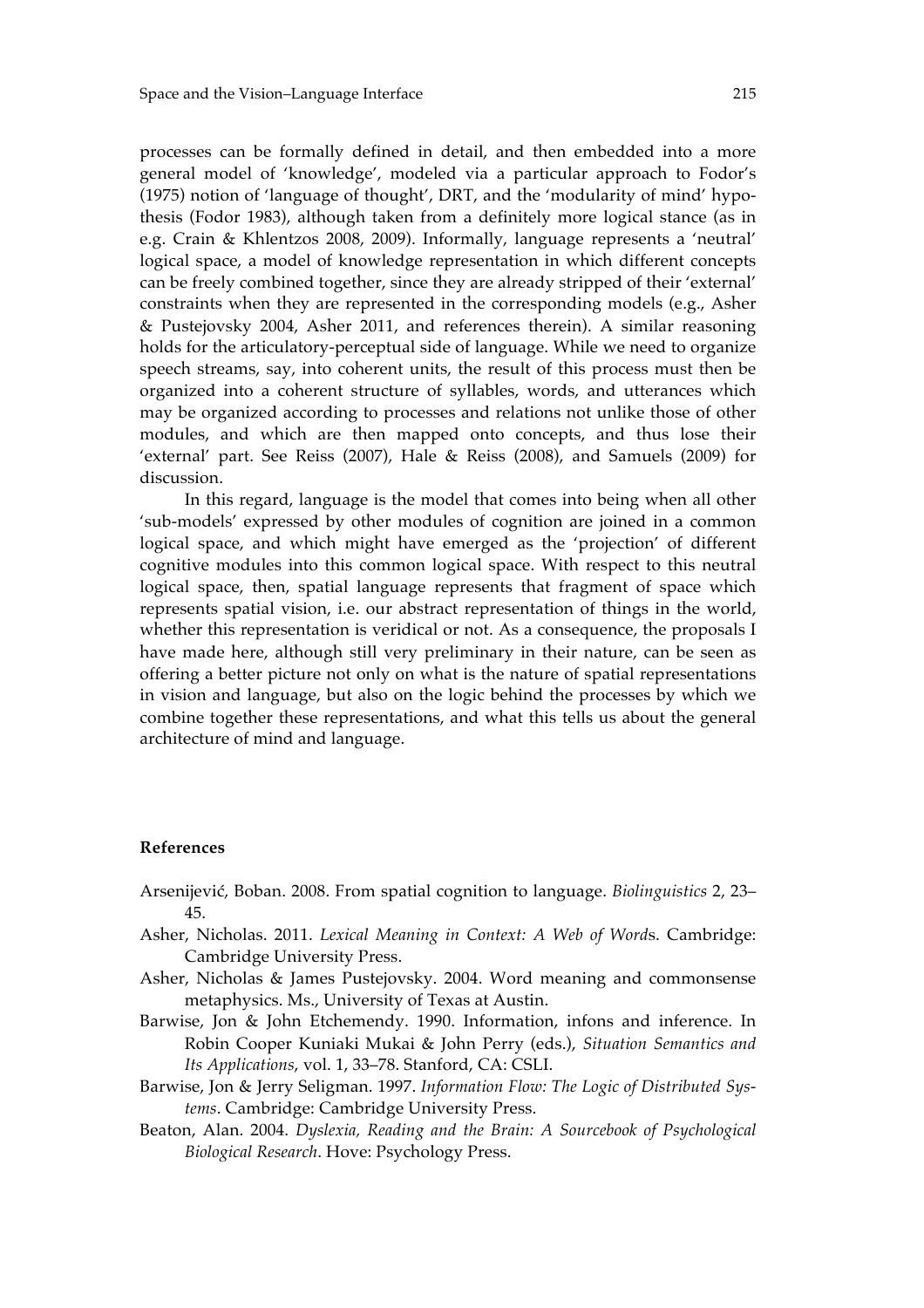- Biederman, Irving. 1987. Recognition by components; a theory of human image understanding. *Psychological Review* 94, 115–147.
- Bierwisch, Manfred. 1996. How space gets into language? In Bloom *et al.* (eds.), 1– 30.
- Blackburn, Paul, Johan van Benthem & Frank Wolter (eds.). 2006. *Handbook of Modal Logic*. Amsterdam: Elsevier.
- Bloom, Paul. 2000. *How Children Learn the Meanings of Words*. Cambridge, MA: MIT Press.
- Bloom, Paul, Mary A. Peterson, Lynn Nadel & Merrill Garrett (eds.). 1996. *Language and Space*. Cambridge, MA: MIT Press.
- Bruce, Vicki, Patrick R. Green & Mark A. Georgeson. 2004. *Visual Perception:*  Physiology, Psychology and Ecology, 4<sup>th</sup> edn. Hove: Psychology Press.
- Burgess, Neil. 2006a. Spatial memory: How egocentric and allocentric combine. *Trends in Cognitive Science* 24, 603–606.
- Burgess, Neil. 2006b. Spatial cognition and the brain. *Acts of the New York Academy of Science* 1124, 77–97.
- Burgess Neil, Eleanor A. Maguire & John O'Keefe. 2002. The human hippocampus and spatial and episodic memory. *Neuron* 35, 625–641.
- Burgess, Neil & John O'Keefe. 1996. Neuronal computations underlying the firing of place cells and their role in navigation. *Hippocampus* 6, 749–762.
- Burgess, Neil & John O'Keefe. 2003. Neural representations in human spatial memory. *Trends in Cognitive Sciences* 7, 517–519.
- Buzśaki, György. 2006. *Rhythms of the Brain*. Oxford: Oxford University Press.
- Carey, Susan. 1992. Becoming a face expert. *Philosophical Transactions of the Royal Society of London* 335, 95–103.
- Carey, Susan. 1994. Does learning a language require conceptual change? *Lingua*  92, 143–167.
- Carey, Susan. 2001. Whorf versus continuity theorists: Bringing data to bear on the debate. In Melissa Bowerman & Stephen C. Levinson (eds.), *Language Acquisition and Conceptual Development*, 185–214. Cambridge: Cambridge University Press.
- Carey, Susan & Fei Xu. 2001. Infants knowledge of objects: Beyond object files and object tracking. *Cognition* 80, 179–213.
- Carlson, Laura A. 1999. Selecting a reference frame. *Spatial Cognition and Computation* 1, 365–379.
- Carlson, Laura A., Terry Regier & Eric Covey. 2003. Defining spatial relations: Reconciling axis and vector representations. In van der Zee & Slack (eds.), 111–131.
- Carlson, Laura A., Terry Regier, William Lopez & Bryce Corrigan. 2006. Attention unites form and function in spatial language. *Spatial Cognition and Computation* 6, 295–308.
- Carlson, Laura A. & Emile van der Zee (eds.). 2005. *Functional Features in Language and Space: Insights from Perception, Categorization and Development*. Oxford: Oxford University Press.
- Carlson-Radvansky, Laura A. & David E. Irwin. 1994. Reference frame activation during spatial term assignment. *Journal of Memory and Language* 33, 646–671.
- Chierchia, Gennaro. 1995. *Dynamics of Meaning: Anaphora, Presupposition and the*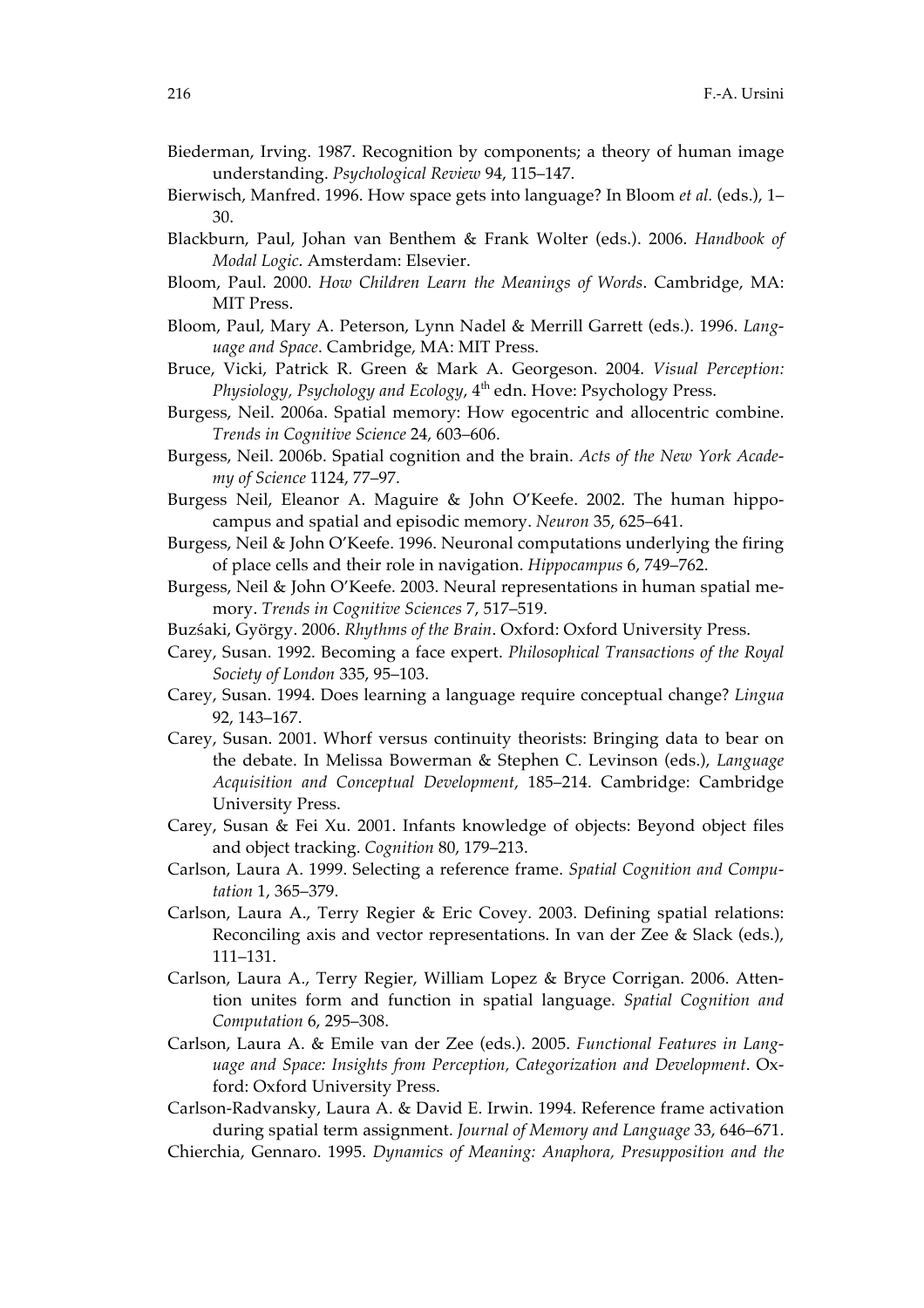*Theory of Grammar*. Chicago: Chicago University Press.

- Chierchia, Gennaro & Raymond Turner. 1988. Semantics and property theory. *Linguistics & Philosophy* 11, 191–216.
- Coltheart, Max, Kathleen Rastle, Conrad Perry, Robyn Langdon, & Johannes Ziegler. 2001. DRC: A dual route cascaded model of visual word recognition and reading aloud. *Psychological Review*, 108, 204–256.
- Coventry, Kenny R. & Simon C. Garrod. 2004. *Saying, Seeing and Acting: The Psychological Semantics of Spatial Prepositions*. Hove: Psychology Press.
- Coventry, Kenny R. & Simon C. Garrod. 2005. Towards a classification of extra geometric influences on the comprehension of spatial prepositions. In Carlson & van der Zee (eds.), 149–162.
- Coventry, Kenny R., Thora Tenbrink & John Bateman (eds.). 2009. *Spatial Language and Dialogue*. Oxford: Oxford University Press.
- Cowan, Nelson. 1988. Evolving conceptions of memory storage, selective attention, and their mutual constraints within the human information processing system. *Psychological Bulletin* 104, 163–191.
- Cowan, Nelson. 1995. *Attention and Memory: An Integrated Framework*. New York: Oxford University Press.
- Cowan, Nelson. 2005. *Working Memory Capacity*. Hove: Psychology Press.
- Craik, Kenneth. 1943. *The Nature of Explanation*. Cambridge: Cambridge University Press.
- Crain, Stephen & Drew Khlentzos. 2008. Is logic innate? *Biolinguistics* 2, 24–56.
- Crain, Stephen & Drew Khlentzos. 2009. The logic instinct. *Mind and Language* 25, 30–65.
- Crain, Stephen & Mark Steedman. 1985. On not being led up the garden path: The use of context by the psychological parser. In David R. Dowty, Lauri Karttunen & Arnold M. Zwicky (eds.), *Natural Language Parsing: Psychological, Computational and Theoretical Perspectives,* 320–358. Cambridge: Cambridge University Press.
- Cresswell, Maxwell J. 1985. *Structured Meanings*. Cambridge, MA: MIT Press.
- Davidson, Donald. 1967. The logical form of action sentences. In Nicholas Rescher (ed.), *The Logic of Decision and Action*, 81–95. Pittsburgh, PA: University of Pittsburgh Press.
- van der Does, Jaap M. & Michiel van Lambalgen. 2000. A logic of vision. *Linguistics & Philosophy* 23, 1–92.
- van Eijck, Jan & Joost Zwarts. 2004. Formal concept analysis and prototypes. *Proceedings of the Workshop on the Potential of Cognitive Semantics for Ontologies*, 1–7.
- van Eijck, Jan & Hans Kamp. 1997. Representing discourse in context. In Johan van Benthem & Alice ter Meulen (eds.), *Handbook of Logic and Language*, 179–237. Amsterdam: Elsevier.
- Farah, Martha J. 2004. *Visual Agnosia*, 2<sup>nd</sup> edn. Cambridge, MA: MIT Press.
- Fitch, W. Tecumseh, Marc D. Hauser & Noam Chomsky. 2005. The evolution of the language faculty: Clarifications and implications. *Cognition* 97, 179–210.
- Fodor, Jerry A. 1975. *The Language of Thought*. Cambridge, MA: Harvard University Press.
- Fodor, Jerry A. 1983. *Modularity of Mind*. Cambridge, MA: The MIT Press.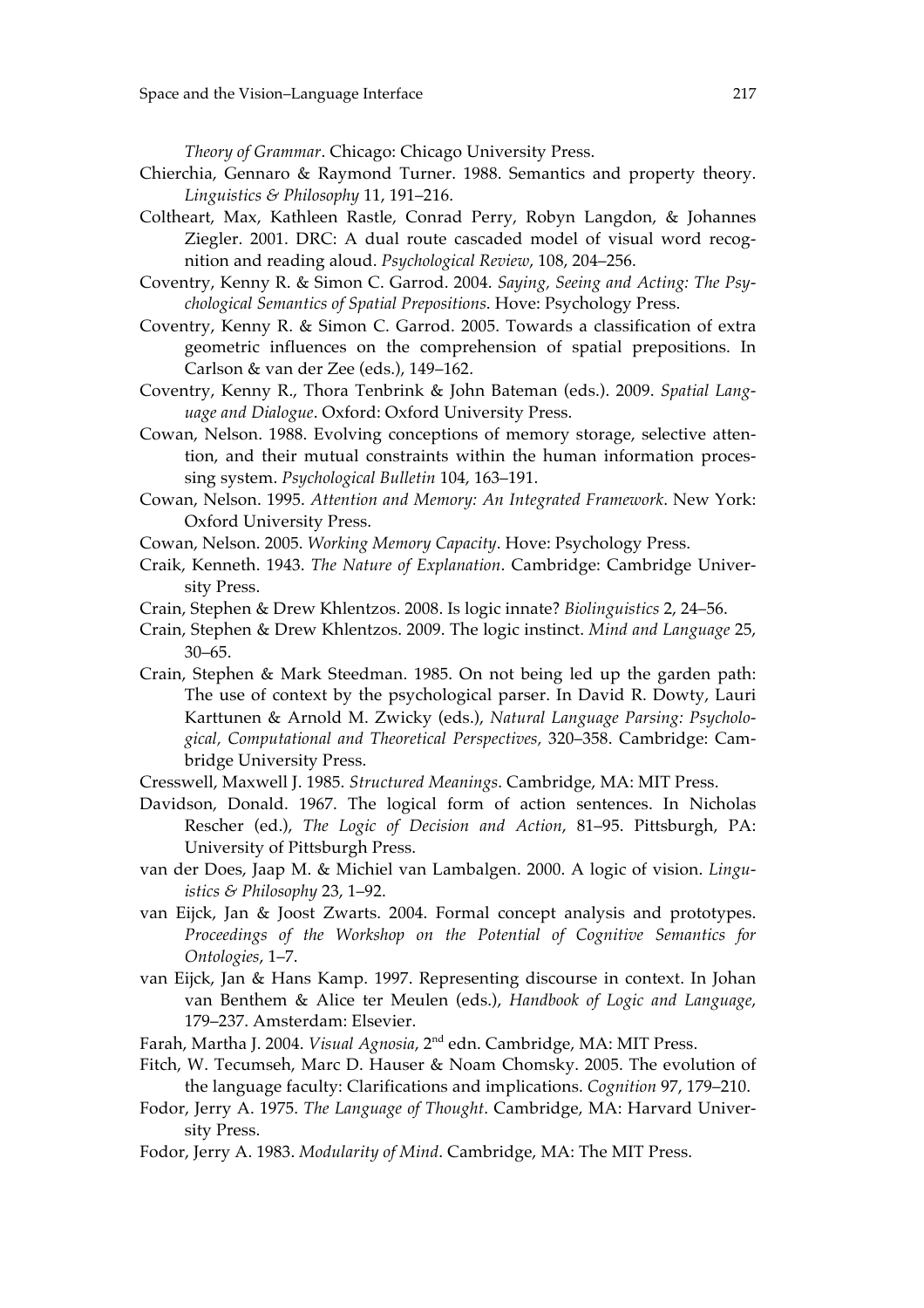- Fodor, Jerry A. 1998. *Concepts: Where Cognitive Science Went Wrong*. New York: Oxford University Press.
- Fodor, Jerry A. 2000. *The Mind Doesn't Work That Way: The Scope and Limits of Computational Psychology.* Cambridge, MA: The MIT Press.
- Fodor, Jerry A. 2003. *Hume Variations*. New York: Oxford University Press.
- Fong, Vivienne. 1997. The order of things: What directional locatives denote. Stanford, CA: Stanford University Ph.D. dissertation.
- Fujita, Koji. 2009. A prospect for evolutionary adequacy: Merge and the evolution and development of human language. *Biolinguistics* 3, 128–153.
- Ganter, Bernhard & Rudolf Wille. 1998. *Formal Concept Analysis: Mathematical Foundations*. Berlin: Springer.
- Gärdenfors, Peter. 2000. *Conceptual Spaces: The Geometry of Thought*. Cambridge, MA: MIT Press.
- Geurts, Bart. 1999. *Presuppositions and Pronouns*. Oxford: Elsevier.
- Gibson, James J. 1966. *The Senses Considered as Perceptual Systems*. Boston, MA: Houghton Mifflin.
- Gibson, James J. 1979. *The Ecological Approach to Visual Perception*. Boston, MA: Houghton Mifflin.
- Grätzer, George. 1978. *Universal Algebra,* 2nd edn*.* New York: Springer.
- Grodzinsky, Yosef. 1990. *Theoretical Perspectives on Language Deficits*. Cambridge, MA: MIT Press.
- Hale, Mark & Charles Reiss. 2008. *The Phonological Enterprise*. Oxford: Oxford University Press.
- Hamm, Fritz & Michiel van Lambalgen. 2005. *The Proper Treatment of Events*. Cambridge, MA: MIT Press.
- Hauser, Marc D., Noam Chomsky & William Tecumseh Fitch. 2002. The faculty of language: What is it, who has it, and how did it evolve? *Science* 298, 1569–1579.
- Heim, Irene. 1982. The semantics of definite and indefinite noun phrases. Amherst, MA: University of Massachusetts Ph.D. Dissertation.
- Herskovits, Annette. 1986. *Language and Spatial Cognition: An Interdisciplinary Study of the Prepositions in English*. Cambridge: Cambridge University Press.
- Higginbotham, James. 2009. Two interfaces. In Massimo Piattelli-Palmarini, Juan Uriagereka & Pello Salaburu (eds.), *Of Minds and Language: A Dialogue with Noam Chomsky in the Basque Country*, 142–154. Oxford: Oxford University Press.
- von Hofsten, Claes, Qi Feng & Elizabeth S. Spelke. 2000. Object representation and predictive action in infancy. *Developmental Science* 3, 193–205.
- von Hofsten, Claes, Peter Vishton, Elizabeth S. Spelke, Qi Feng & Kerstin Rosander. 1998. Predictive action in infancy: Tracking and reaching for moving objects. *Cognition* 67, 255–285.
- Hughes, Georges E. & Maxwell J. Cresswell. 1996. *A New Introduction to Modal Logic*. New York: Routledge.
- Hummel, John E. & Irving Biederman. 1992. Dynamic binding in a neural network for shape recognition. *Psychological Review* 99, 480–517.
- Hummel, John E. & Brian J. Stankiewicz. 1996. Categorical relations in shape perception. *Spatial Vision* 10, 201–236.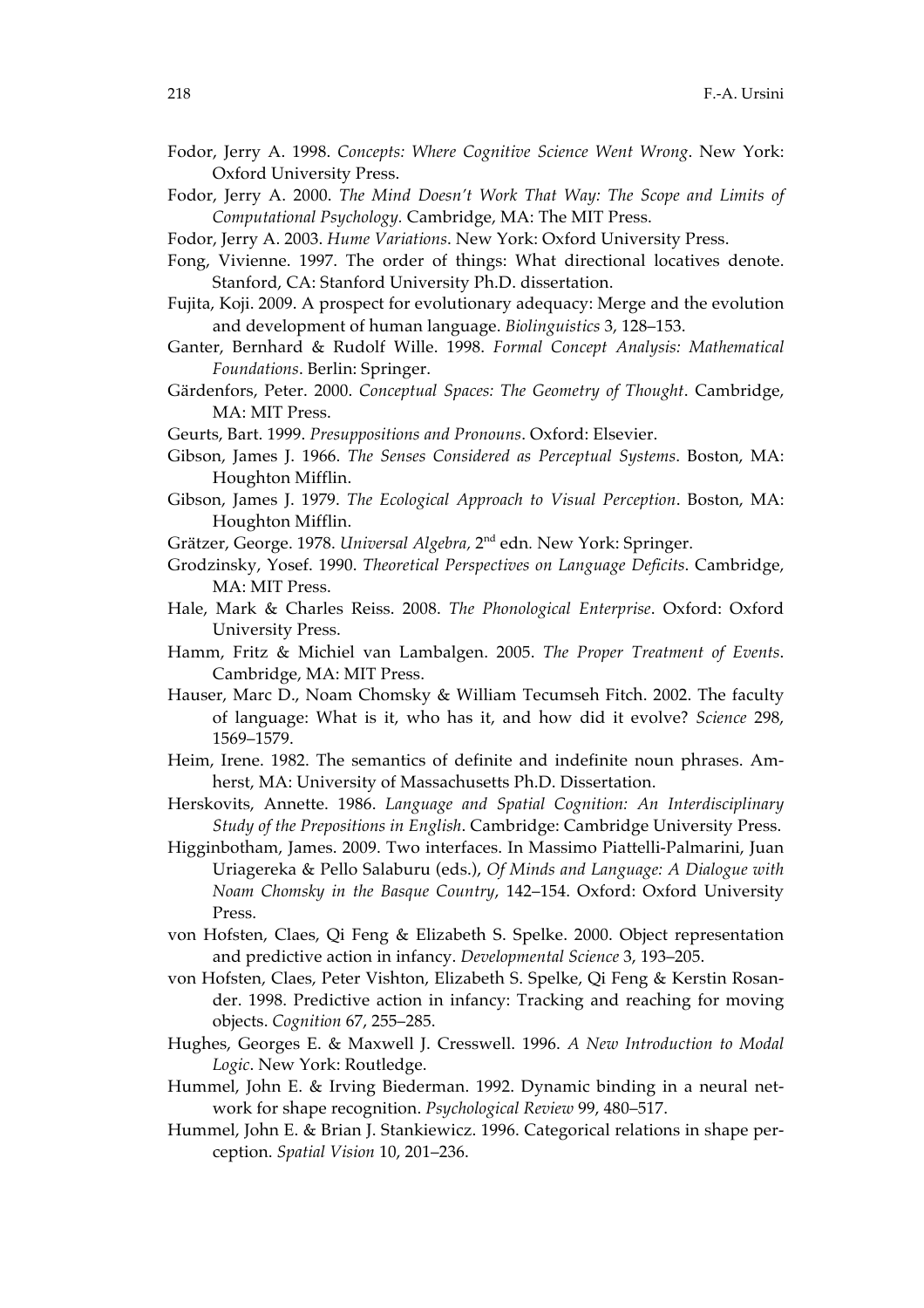- Hummel, John E. & Brian J. Stankiewicz. 1998. Two roles for attention in shape perception: A structural description model of visual scrutiny. *Visual Cognition* 5, 49–79.
- Jackendoff, Ray. 1983. *Semantics and Cognition*. Cambridge, MA: MIT Press.
- Jackendoff, Ray. 1990. *Semantic Structures*. Cambridge, MA: MIT Press.
- Jackendoff, Ray. 1991. Parts and boundaries. *Cognition* 41, 9–45.
- Jackendoff, Ray 1997. *The Architecture of the Language Faculty*. Cambridge, MA: MIT Press.
- Jackendoff, Ray. 2002. *Foundations of Language: Brain, Meaning, Grammar, Evolution*. Oxford: Oxford University Press.
- Jackendoff, Ray & Steven Pinker. 2005 The nature of the language faculty and its implications for evolution of language (Reply to Fitch, Hauser, & Chomsky). *cognition* 97, 211–225.
- Jackendoff, Ray & Fred Lerdahl. 2006. The human music capacity: What is it and what's special about it? *cognition* 100, 33–72.
- Johnson-Laird, Philip N. 1983. *Mental Models*. Cambridge, MA: Harvard University Press.
- Johnson-Laird, Philip N. 1992. *Human and Machine Thinking*. Hillsdale, NJ: Lawrence Erlbaum.
- Kahneman, Daniel, Anne Treisman & Brian J. Gibbs. 1992. The reviewing of object files: Object-specific integration of information. *Cognitive Psychology* 24, 175–219.
- Kamp, Hans. 1979a. Events, instants and temporal reference. In Rainer Bäuerle, Urs Egli & Arnim von Stechow (eds.), *Semantics from Different Points of View*, 376–417. Berlin: Springer.
- Kamp, Hans. 1979b. Some remarks on the logic of change. Part I. In Christian Rohrer (ed.), *Time, Tense and Quantifiers*, 103–114. Tübingen: Niemeyer.
- Kamp, Hans. 1981. A theory of truth and semantic representation. In Jeroen Groenendijk, Theo Janssen & Martin Stokhof (eds.), *Formal Methods in the Study of Language*, 277–322. Amsterdam: Mathematisch Centrum.
- Kamp, Hans & Uwe Reyle. 1993. *From Discourse to Logic*. Dordrecht: Kluwer.
- Kamp, Hans, Josef van Genabith & Uwe Reyle. 2005. Discourse Representation Theory. In Dov M. Gabbay & Franz Guenthner (eds.), *Handbook of Philosophical Logic*, 125–394. Dordrecht: Kluwer.
- Keenan, Edward L. & Leonard M. Faltz. (1985). *Boolean Semantics for Natural Language*. Dordrecht: Reidel.
- Keil, Frank C. 1989. *Concepts, Kinds and Cognitive Development*. Cambridge, MA: MIT Press.
- Kim, In Kyeong & Elizabeth S. Spelke. 1992. Infants' sensitivity to effects of gravity on visible object motion. *Journal of Experimental Psychology: Human Perception and Performance* 18, 385–393.
- Kim, In Kyeong & Elizabeth S. Spelke. 1999. Perception and understanding of effects of gravity and inertia on object motion. *Developmental Science* 2, 339– 362.
- Kracht, Marcus. 2002. On the semantics of locatives. *Linguistics & Philosophy* 25, 157–232.
- Kratzer, Angelika. 1989. An investigation of the lumps of thought. *Linguistics &*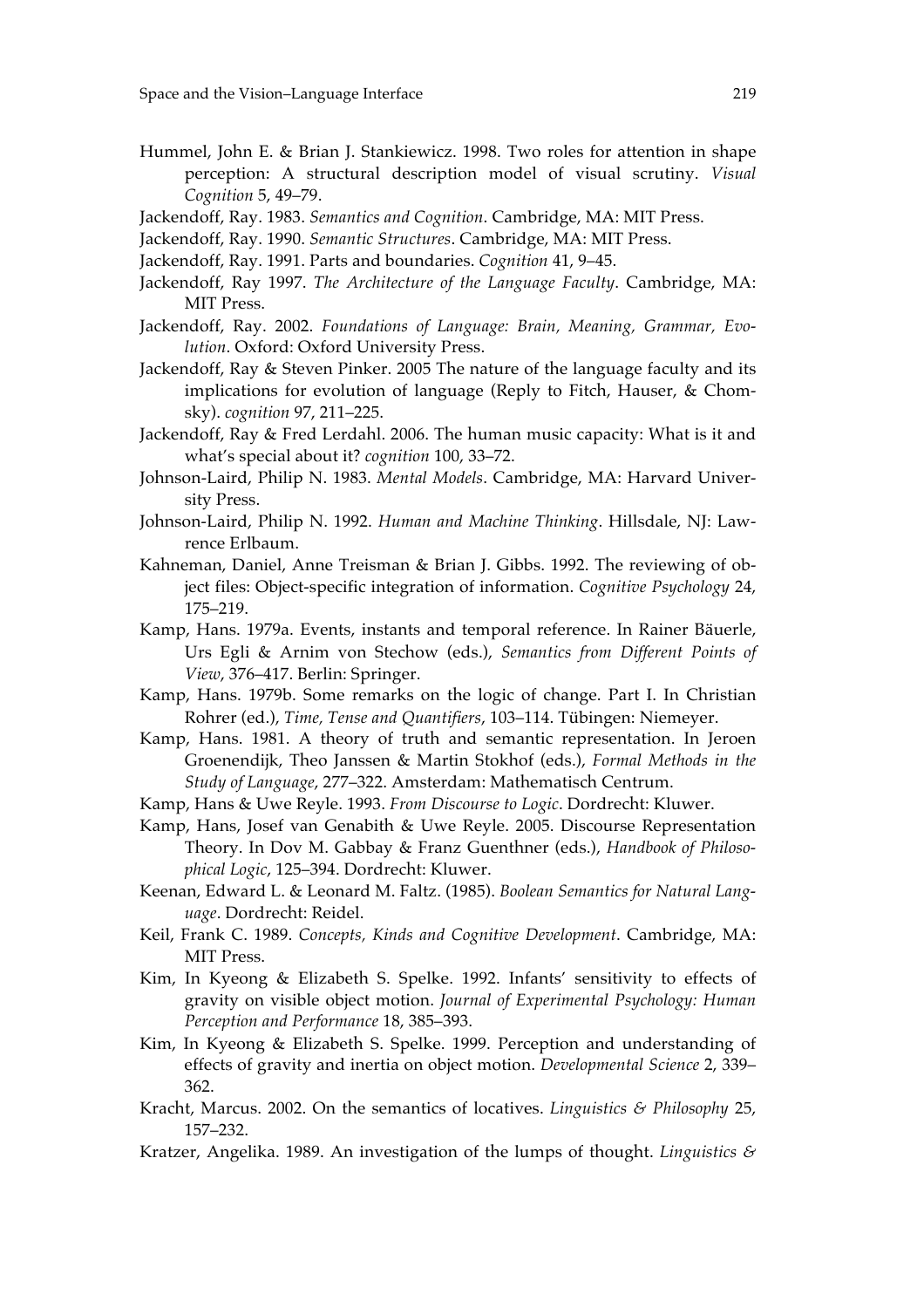*Philosophy* 12, 607–653.

- Kratzer, Angelika. 2007. Situations in natural language semantics. In Edward N. Zalta (ed.), *The Stanford Online Encyclopedia of Philosophy*, Fall 2011 edn. [http://plato.stanford.edu/entries/situations-semantics].
- Kratzer, Angelika. To appear. *The Event Argument and the Semantics of Verbs*. Cambridge, MA: the MIT Press.
- Krifka, Manfred. 1998. The origins of telicity. In Susan Rothstein (ed.), *Events and Grammar*, 197–235. Dordrecht: Kluwer.
- Landau, Barbara. 1994. Object shape, object name, and object kind: Representation and development. *The Psychology of Learning and Motivation* 31, 253– 304.
- Landau, Barbara. 2002. Early experience and cognitive organization. In Lynn Nadel (ed.), *Encyclopedia of Cognitive Science*. Oxford: Wiley-Blackwell.
- Landau, Barbara & James E. Hoffman. 2005 Parallels between spatial cognition and spatial language: Evidence from Williams syndrome. *Journal of Memory and Language* 53, 163–185.
- Landau, Barbara & Ray Jackendoff. 1993. What and where in spatial language and spatial cognition. *Behavioral and Brain Sciences* 16, 217–265.
- Landau, Barbara, Linda B. Smith & Susan Jones. 1992. Syntactic context and the shape bias in children's and adults' lexical learning. *Journal of Memory and Language* 31, 801–825.
- Landau, Barbara, Linda B. Smith & Susan Jones. 1998. Object perception and object naming in early development. *Trends in Cognitive Sciences* 2, 19–24.
- Landau, Barbara & Deanna S. Stecker. 1990. Objects and places: Geometric and syntactic representation in early lexical learning. *Cognitive Development* 5, 287–312.
- Landman, Fred. 1991. *Structures for Semantics*. Dordrecht: Kluwer.
- Landman, Fred. 2000. *Events and Plurality: The Jerusalem Lectures.* Dordrecht: Kluwer.
- Landman, Fred. 2004. *Indefinites and the Type of Sets*. Oxford: Blackwell.
- Levelt, Willem J.M. 1989. *Speaking: From Intention to Articulation*. Cambridge, MA: The MIT Press.
- Levinson, Stephen C. 2003. *Space in Language and Cognition: Explorations in Cognitive Diversity*. Cambridge: Cambridge University Press.
- Levinson, Stephen C. & Sergio Meira. 2003. 'Natural concepts' in the spatial topological domain — adpositional meanings in cross-linguistic perspective: An exercise in semantic typology. *Language* 79, 485–516.
- Lewis, David. 1986. *On the Plurality of Worlds*. Malden, MA: Blackwell.
- Link, Godehard. 1983. The logical analysis of plurals and mass terms: A lattice theoretical approach. In Rainer Bäuerle, Christoph Schwarze & Arnim von Stechow (eds.), *Meaning, Use, and Interpretation of Language*, 302–323. Berlin: Mouton de Gruyter.
- Link, Godehard. 1998. *Algebraic Semantics in Language and Philosophy*. Stanford, CA: CSLI.
- Maier, Emar. (2006). Belief in context: Towards a unified semantics of de re and de se attitude reports. Nijmegen: Radboud University Ph.D. dissertation.
- Margolis, Eric & Stephen Laurence. 1999. Concepts and cognitive science. In Eric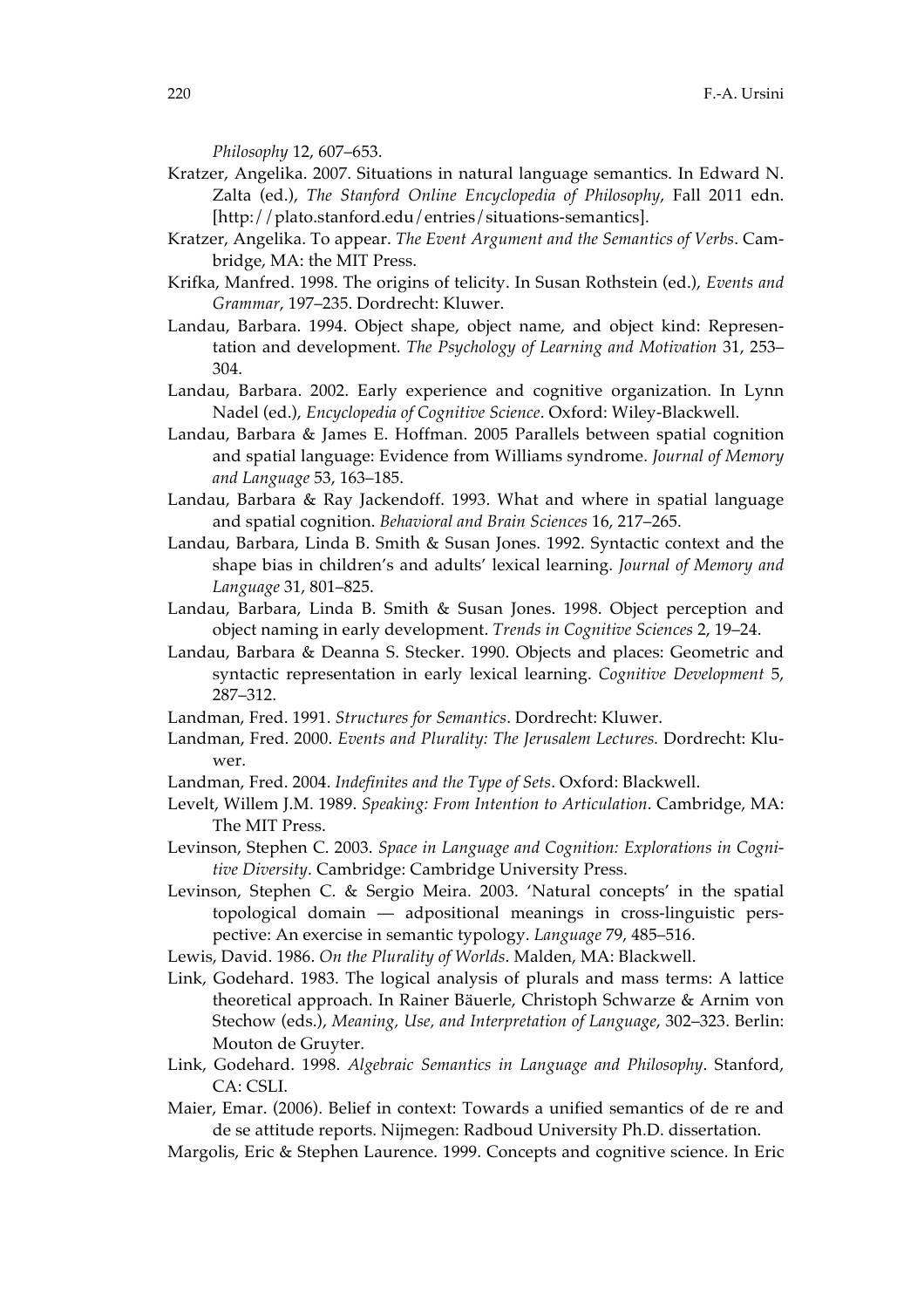Margolis & Stephen Laurence (eds.), *Concepts: Core Readings*, 3–82. Cambridge, MA: MIT Press.

- Marr, David. 1982. *Vision: A Computational Investigation into the Human Representation and Processing of Visual Information*. San Francisco, CA: Freeman and Co.
- Marr, David & H. Keith Nishihara. 1978. Representation and recognition of the spatial organization of three dimensional structure. *Proceedings of the Royal Society of London B* 200, 269–294.
- Mix, Kelly S., Linda B. Smith & Michael Gasser. 2010. *The Spatial Foundation of Language and Cognition*. Oxford: Oxford University Press.
- Montague, Richard. 1973. The proper treatment of quantification in ordinary English. In Jaakko Hintikka, Julius Moravcsik & Patrick Suppes (eds.), *Approaches to Natural Language*, 221–242. Dordrecht: Reidel.
- Munnich, Edward & Barbara Landau. 2003. The effect of spatial language on spatial representations: Setting some boundaries. In Dedre Gentner & Susan Goldin-Meadow (eds.), *Language in Mind: Advances in the Study of Language and Thought*, 113–155. Cambridge, MA: MIT Press.
- Muskens, Reinhard. 1996. Combining Montague semantics and discourse representation. *Linguistics & Philosophy* 19, 143–186.
- Nam, Senghou. 1995. The semantics of locative prepositional phrases in English. Los Angeles, CA: UCLA Ph.D. Dissertation.
- O'Keefe, John. 1983. A review of the Hippocampus place cells. *Progress in Neurobiology* 13, 419–439.
- O'Keefe, John. 1990. A computational theory of the hippocampal cognitive map. *Progress in Brain Research* 83, 301–312.
- O'Keefe, John. 1991. The hippocampal cognitive map and navigational strategies. In Jacques Paillard (ed.), *Brain and Space*, 273–295. New York: Oxford University Press.
- O'Keefe, John. 1996. The spatial prepositions in English, vector grammar, and the cognitive map theory. In Bloom *et al.* (eds.), 277–301.
- O'Keefe, John. 2003. Vector grammar, places, and the functional role of the spatial prepositions in English. In van der Zee & Slack (eds.), 70–95.
- O'Keefe, John & Neil Burgess. 1999. Theta activity, virtual navigation and the human hippocampus. *Trends in Cognitive Science* 3, 403–406.
- O'Keefe, John & Lynn Nadel. 1978. *The Hippocampus as a Cognitive Map*. Oxford: Clarendon Press.
- Parsons, Terence. 1990. *Events in the Semantics of English*. Cambridge, MA: MIT Press.
- Phillips, Colin. 1996. *Order and Structure*. Cambridge, MA: MIT dissertation.
- Piattelli-Palmarini Massimo & Juan Uriagereka. 2005. The evolution of the narrow language faculty: The skeptical view and a reasonable conjecture. *Lingue e Linguaggio* IV, 27–79.
- Pinker, Stephen, & Ray Jackendoff. 2005. The faculty of language: What's special about it? *Cognition* 95, 201–236.
- Poggio, Tomaso & Shimon Edelman. 1990. A network that learns to recognize three dimensional objects. *Nature* 343, 263–266.
- Pylyshyn, Zenon W. 1984. *Computation and Cognition: Towards a Foundation for*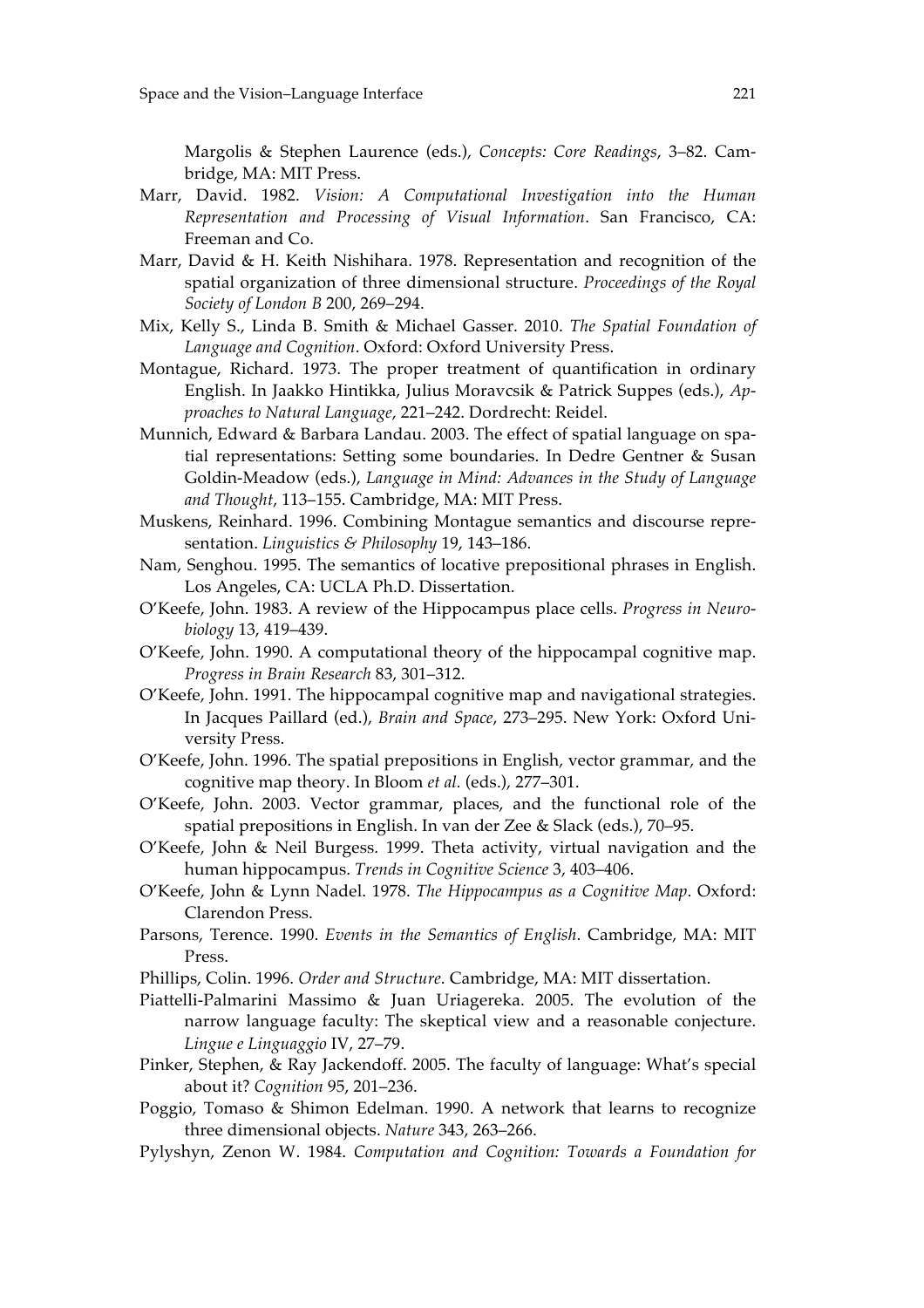*Cognitive Science*. Cambridge, MA: MIT Press.

- Pylyshyn, Zenon W. 1989. The role of location indexes in spatial perception: A sketch of the FINST spatial-index model. *Cognition* 32, 65–97.
- Pylyshyn, Zenon W. 1994. Primitive mechanisms of spatial attention. *Cognition*  50, 363–384.
- Pylyshyn, Zenon W. 2001. Visual indexes, preconceptual objects, and situated vision. *Cognition* 80, 127–158.
- Pylyshyn, Zenon. 2003. *Seeing and Visualizing: It's Not What You Think*. Cambridge, MA: MIT Press.
- Pylyshyn, Zenon W. 2004. Some puzzling findings in multiple object tracking (MOT): I. Tracking without keeping track of object identities. *Visual Cognition* 11, 801–822.
- Pylyshyn, Zenon W. 2006. Some puzzling findings in multiple object tracking (MOT): II. Inhibition of moving nontargets. *Visual Cognition* 14, 175–198.
- Pylyshyn, Zenon W. & Vidal Annan Jr. 2006. Dynamics of target selection in multiple object tracking (MOT). *Spatial vision* 19, 485–504.
- Quine, William Orman van. 1960. *Word and Object*. Cambridge, MA: MIT Press.
- Ramchand, Gillian. (2008). *Verb Meaning and the Lexicon: A First Phase Syntax*. Oxford: Oxford University Press.
- Regier, Terry & Laura A. Carlson. 2001. Grounding spatial language in perception: An empirical and computational investigation. *Journal of Experimental Psychology: General* 130, 273–298.
- Regier, Terry & Mingyu Zheng. 2003. An attentional constraint on spatial meaning. *Proceedings of the 25th Annual Meeting of the Cognitive Science Society*, 50.
- Regier, Terry, Laura A. Carlson & Bryce Corrigan. 2005. Attention in Spatial language: Bridging geometry and function. In Laura A. Carlson & Emile van der Zee (eds.), *Functional Features in Language and Space: Insights from Perception Categorization and Development*, 191–204. Oxford: Oxford University Press.
- Reiss, Charles. 2007. Modularity in the sound domain: Implications for the purview of universal grammar. In Gilliam Ramchand & Charles Reiss (eds.), *The Oxford Handbook of Linguistic Interfaces*, 53–80. Oxford: Oxford University Press.
- Reynolds, Jeremy R., Jeffrey M. Zacks & Todd S. Braver. 2007. A computational model of event segmentation from perceptual prediction. *Cognitive Science* 31, 613–643.
- Riesenhuber, Maximilian & Tomaso Poggio. 1999a. Hierarchical models of object recognition in the Cortex. *Nature Neuroscience* 2, 1019–1025.
- Riesenhuber, Maximilian & Tomaso Poggio. 1999b. A note on object class representation and categorical perception. *AI Memos 1679,* CBCL 183.
- Riesenhuber, Maximilian & Tomaso Poggio. 2000. Models of object recognition. *Nature Neuroscience* 3 (suppl.), 1199–1204.
- Riesenhuber, Maximilian & Tomaso Poggio. 2002. Neural mechanisms of object recognition. *Current Opinion in Neurobiology* 12, 162–168.
- Rosch, Eleanor. 1975. Cognitive representations of semantic categories. *Journal of Experimental Psychology: General* 104, 192–233.
- Samuels, Bridget. 2009. The structure of phonological theory. Cambridge, MA: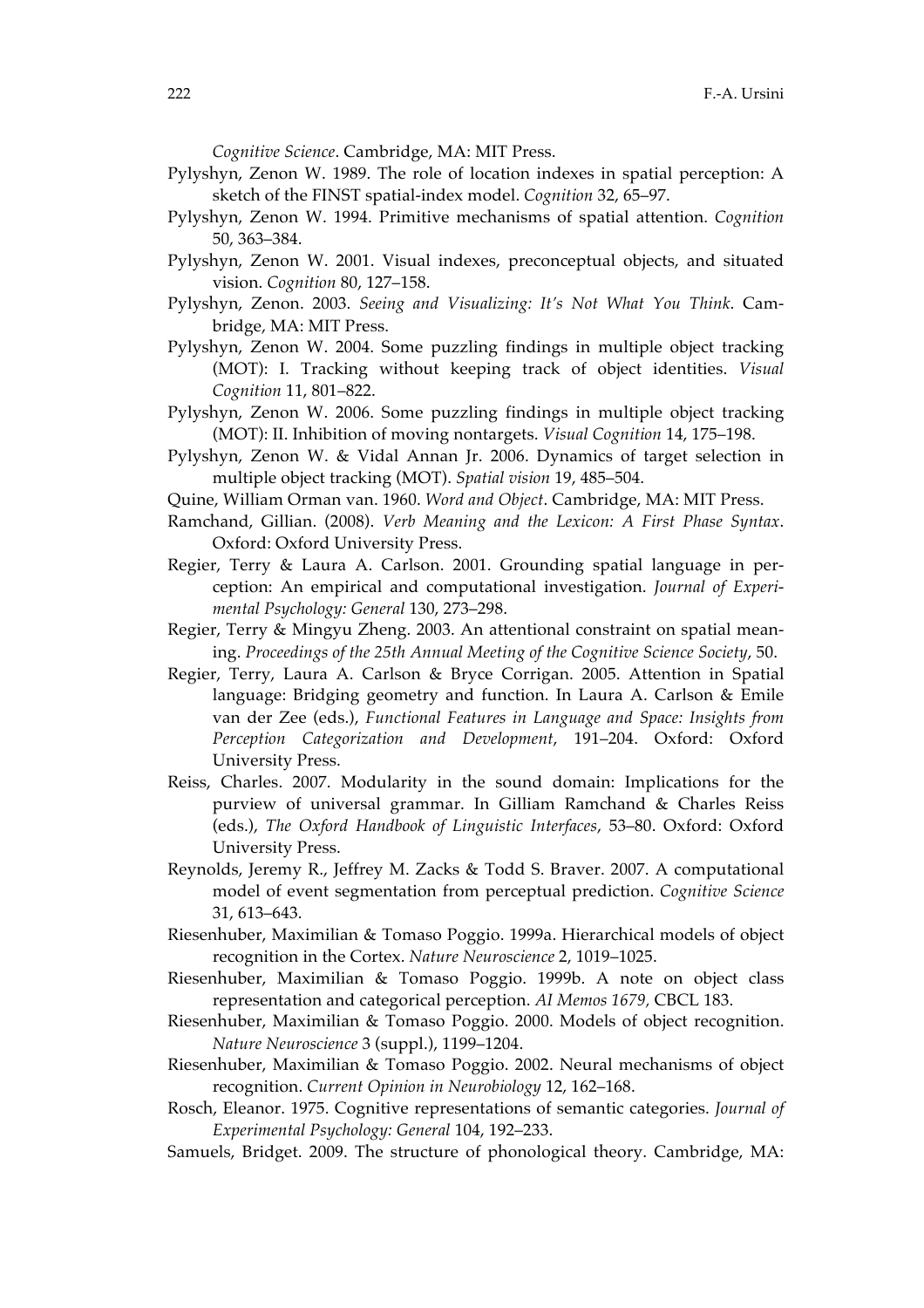Harvard University dissertation.

van der Sandt, Rob A. 1988. *Context and Presupposition*. London: Croom Helm.

- van der Sandt, Rob A. 1992. Presupposition projection as anaphora resolution. *Journal of Semantics* 9, 333–377.
- Scholl, Brian J. 2001. Objects and attention: The state of the art. *Cognition* 80, 1–46.
- Scholl, Brian J. 2007. Object persistence in philosophy and psychology. *Mind & Language* 22, 563–591.
- Schwarzschild, Roger. 1996. *Pluralities*. Dordrecht: Kluwer.
- Serre, Thomas, Lior Wolf & Tomaso Poggio. 2005. Object recognition with feature inspired by visual cortex. *Proceedings of 2005 IEEE Computer Society Conference on Computer Vision and Pattern Recognition (CVPR)*, 994–1000.
- Shutts, Kristin & Elizabeth Spelke. 2004. Straddling the perception–conception boundary. *Developmental Science* 7, 507–511.
- Smith, Linda B., Susan S. Jones & Barbara Landau. 1996. Naming in young children: A dumb attentional mechanism? *Cognition* 60, 143–171.
- Smith, Linda B., Susan S. Jones, Barbara Landau, Lisa Gershkoff-Stowe & Larissa Samuelson. 2002. Object name learning provides on-the-job training for attention. *Psychological Science* 13, 13–19.
- Soja, Nancy N., Susan S. Carey & Elizabeth Spelke. 1992. Perception, ontology, and word meaning. *Cognition* 45, 101–107.
- Soschen, Alona. 2008. On the nature of syntax. *Biolinguistics* 2, 196–224.
- Speer, Nicole K., Kehna M. Swallow & Jeffrey M. Zacks. 2003. Activation of human motion processing areas during event perception. *Cognitive, Affective, & Behavioral Neuroscience* 3, 335–345.
- Spelke, Elizabeth S. & Susan Hespos. 2001. Continuity, competence, and the object concept. In Emmanuel Dupoux (ed.), *Language, Brain, and Cognitive Development: Essays in Honor of Jacques Mehler*, 325–340. Cambridge, MA: MIT Press.
- Spelke, Elizabeth S., Gary Katz, Susan E. Purcell, Sheryl Ehrlich & Karen Breinlinger. 1994. Early knowledge of object motion: Continuity and inertia. *Cognition* 51, 131–176.
- Spelke, Elizabeth S. & Gretchen A. van de Walle. 1993. Perceiving and reasoning about objects: Insights from infants. In Naomi Eilen, Rosaleen McCarthy & Bill Brewer (eds.), *Spatial Representation*, 110–120. Oxford: Basil Blackwell.
- Stalnaker, Robert. 1973. Presuppositions. *Journal of Philosophical Logic* 2, 447–457.
- Stalnaker, Robert. 1999. *Context and Content: Essays on Intentionality in Speech and Thought*. Oxford: Oxford University Press.
- Stankiewicz, Brian & John E. Hummel. 1996. MetriCat: A representation for subordinate and basic-level classification. *Proceedings of the 18th Annual Meeting of the Cognitive Science Society*, 254–259.
- Stockhof, Martin, Jeroen Groenendijk & Frank Veltman. 1996. In Shalom Lappin (ed.), *Coreference and Modality: Handbook of Contemporary Semantic Theory*, 179–213. Malden, MA: Blackwell.
- Svenonius, Peter. 2006. The emergence of axial parts. *Nordlyd* 33, 49–77.
- Talmy, Leonard. 1978. Figure and ground in complex sentences. In Joseph H. Greenberg, Charles E. Ferguson & Edith A. Moravcsik (eds.), *Universals of Human Language*, vol. 4, 627–649. Stanford, CA: Stanford University Press.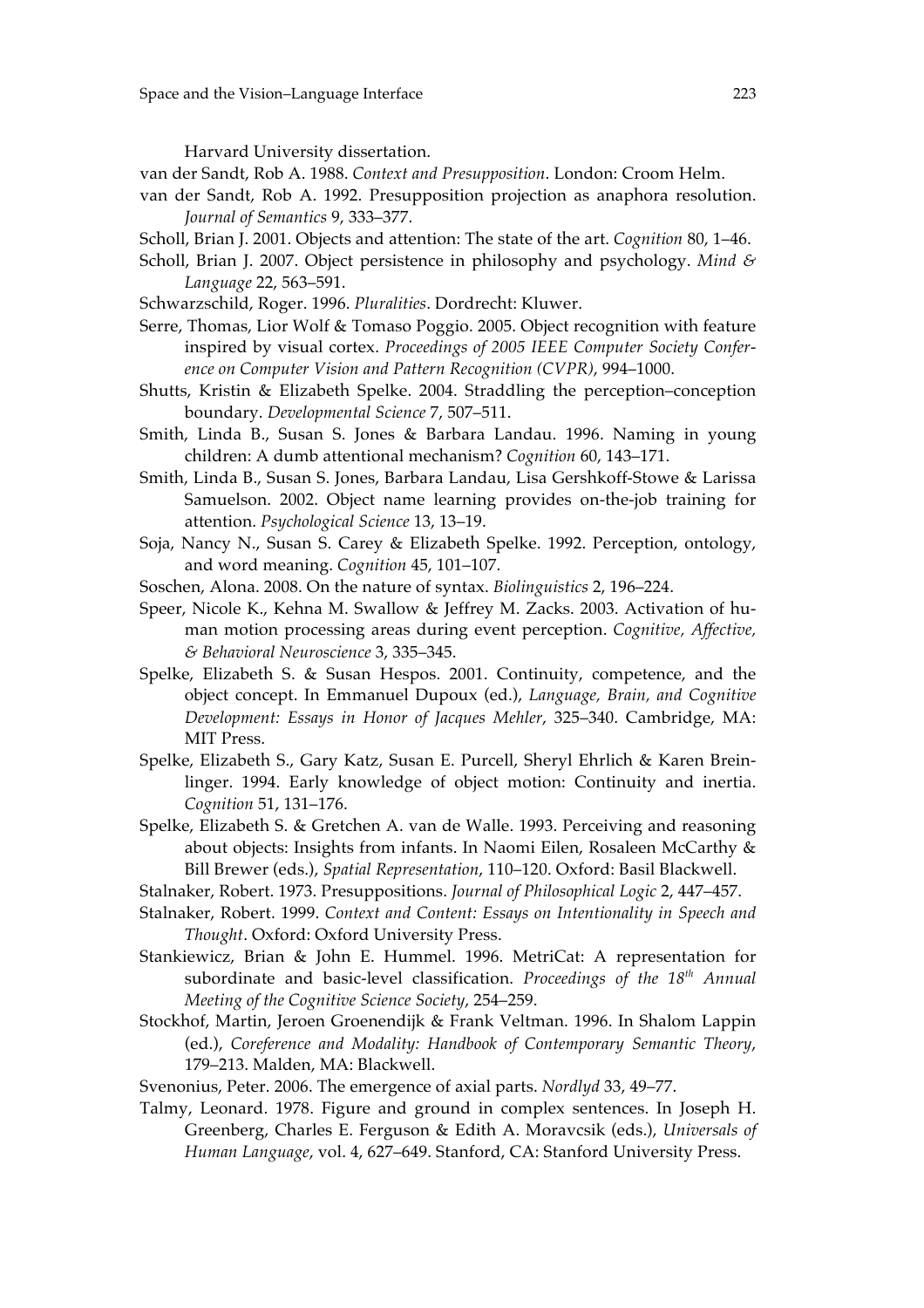- Talmy, Leonard. 2000. *Towards a Cognitive Linguistics*. Cambridge, MA: MIT Press.
- Trofimova, Maria. 2009. Case assignment by prepositions in Russian aphasia. Groningen: University of Groningen Ph.D. dissertation.
- Tulving, Endel. 1972. Episodic and semantic memory. In Endel Tulving & Wayne Donaldson (eds.), *Organization of Memory*, 382–402. New York: Academic Press.
- Tulving, Endel. 1983. *Elements of Episodic Memory.* Oxford: Clarendon Press.
- Tulving, Endel. 2000a. Memory: Overview. In Alan E. Kazdin (ed.), *Encyclopedia of Psychology*, vol. 5, 161–162. New York: American Psychological Association and Oxford University Press.
- Tulving, Endel. 2000b. Introduction to memory. In Michael S. Gazzaniga (ed.), *The New Cognitive Neurosciences*, 2nd edn., 727–732. Cambridge, MA: MIT Press.
- Tulving, Endel. 2002. Episodic memory: From mind to brain. *Annual Review of Psychology* 53, 1–25.
- Tversky, Barbara, Jeffrey M. Zacks & Bridgette Martin Hard. 2008. The structure of experience. In Thomas F. Shipley & Jeffrey M. Zacks (eds.), *Understanding Events*, 436–464. Oxford: Oxford University Press.
- Ullman, Shimon. 1979. *The Interpretation of Visual Motion*. Cambridge, MA: MIT Press.
- Ullman, Shimon. 1996. *High Level Vision*. Cambridge, MA: MIT Press.
- Vaina, Lucia M. (ed.). 1990. *From the Retina to the Neocortex: Selected Papers of David Marr*. Boston, MA: Birkhauser.
- Walle, Gretchen van der & Elizabeth S. Spelke. 1996. Spatiotemporal integration and object perception in infancy. *Child Development* 67, 621–2640.
- Winter, Yoad. 2008. Between logic and common sense Or: Dikkertje Dap meets Dr. Halfbaked. Talk presented at the Nijmegen Institute for Cognition and Information, Nijmegen (20 May 2008).
- Wunderlich, Dieter. 1991. How do prepositional phrases fit into compositional syntax and semantics? *Linguistics* 29, 591–621.
- Zacks, Jeffrey M. 2004. Using movement and intentions to understand simple events. *Cognitive Science* 28, 979–1008.
- Zacks, Jeffrey M., Nicole K. Speer, Kehna M. Swallow, Todd S. Braver & Jeremy R. Reynolds. 2007. Event perception: A mind/brain perspective. *Psychological Bulletin* 133, 273–293.
- Zacks, Jeffrey M. & Kehna M. Swallow. 2007. Event Segmentation. *Current Directions in Psychological Science* 16, 80–84.
- Zacks, Jeffrey M. & Barbara Tversky. 2001. Event structure in perception and conception. *Psychological Bulletin* 127, 3–21.
- Zacks, Jeffrey M., Barbara Tversky & Gowri Iyer. 2001. Perceiving, remembering and communicating structure in events. *Journal of Experimental Psychology: General* 130, 29–58.
- van der Zee, Emile. 2000. Why we can talk about bulging barrels and spinning spirals: Curvature representation in the lexical interface. In Emile van der Zee & Urpo Nikanne (eds.), *Cognitive Interfaces: Constraints on Linking Cognitive Information*, 143–184. Oxford: Oxford University Press.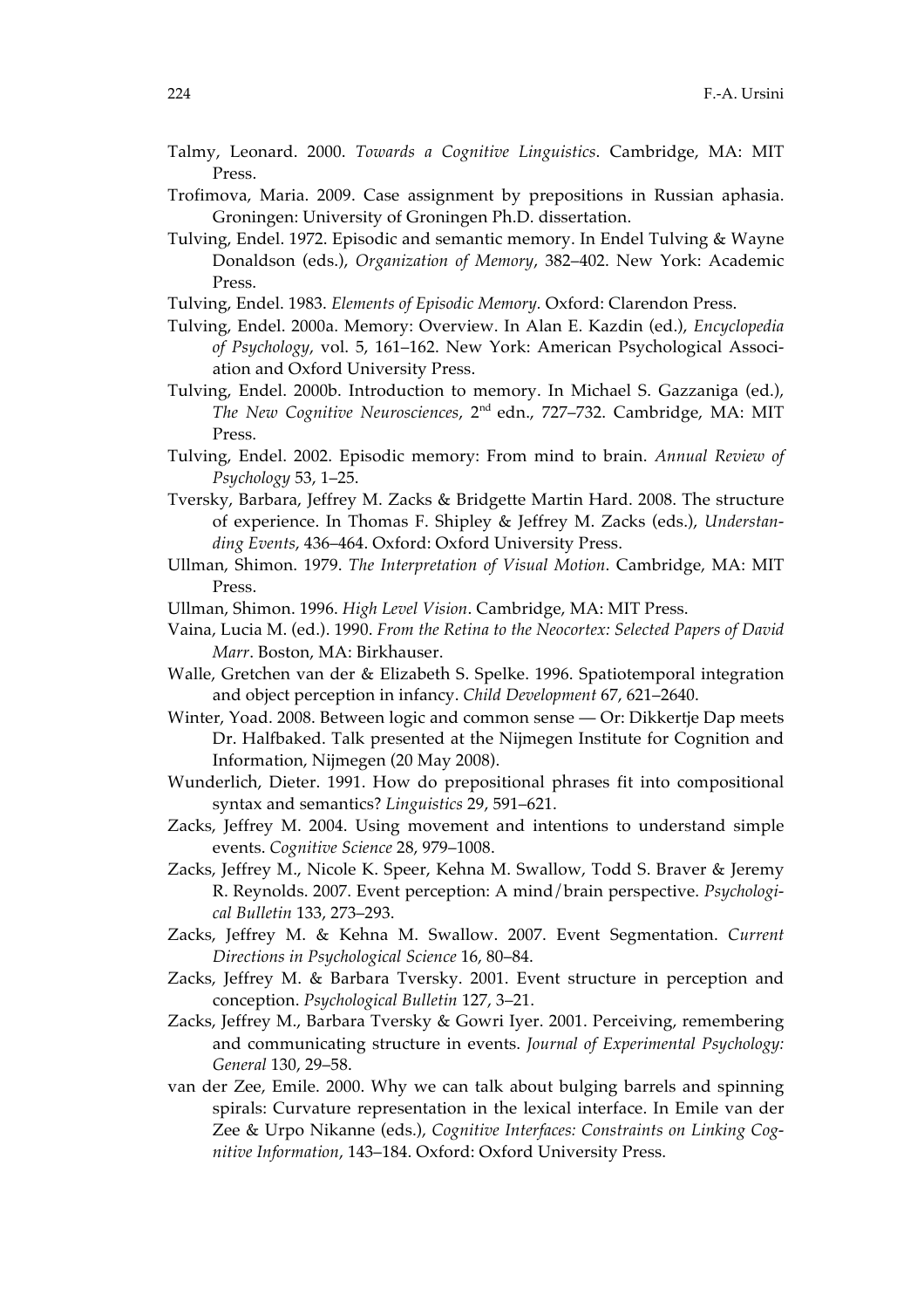- van der Zee, Emile & Jon Slack (eds.) 2003. *Representing Direction in Language and Space*. Oxford: Oxford University Press.
- Zwarts, Joost. 2005. Prepositional aspect and the algebra of paths. *Linguistics & Philosophy* 28, 739–779.
- Zwarts, Joost. 2010. A hierarchy of locations: Evidence from the encoding of direction in adpositions and cases. *Linguistics* 48, 983–1009.
- Zwarts, Joost & Yoad Winter. 2000. Vector space semantics: A model-theoretic analysis of locative prepositions. *Journal of Logic, Language and Information* 9, 169–211.

*Francesco-Alessio Ursini Macquarie University Macquarie Centre for Cognitive Sciences (MACCS) Building C5C, Talavera Road 2113 North Ryde (Sydney), NSW Australia*

*francescoalessio.ursini@students.mq.edu.au*